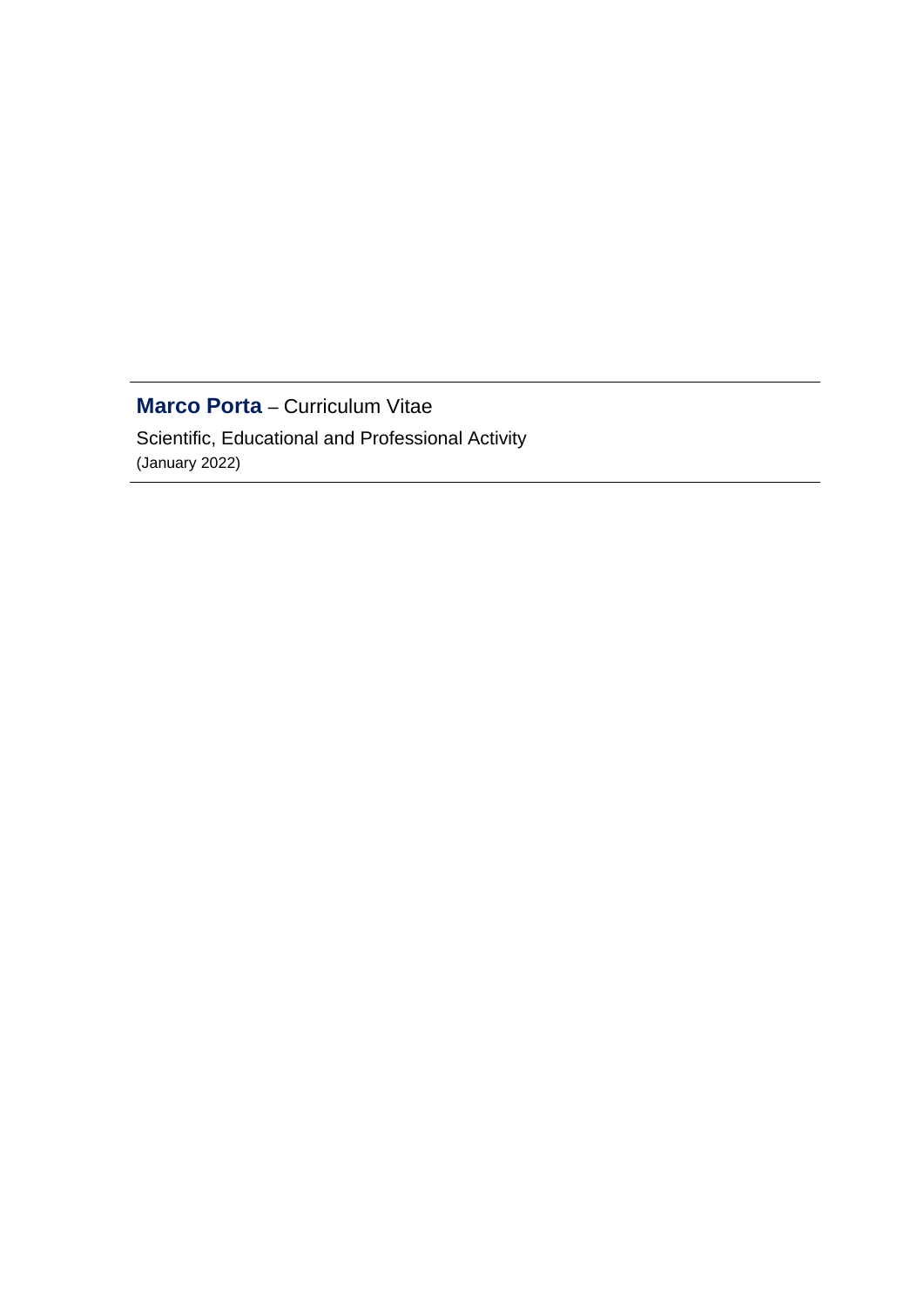| Chairman and Organizational Roles in Conferences and Workshops 18                   |
|-------------------------------------------------------------------------------------|
| Participation in Program Committees of Conferences and Workshops 19                 |
| Scientific Responsibilities in Research Projects and Thematic Networks  21          |
|                                                                                     |
| Responsibility for Scientific Studies Commissioned by Private or Public Entities 23 |
|                                                                                     |
|                                                                                     |
|                                                                                     |
|                                                                                     |
|                                                                                     |
|                                                                                     |
|                                                                                     |
|                                                                                     |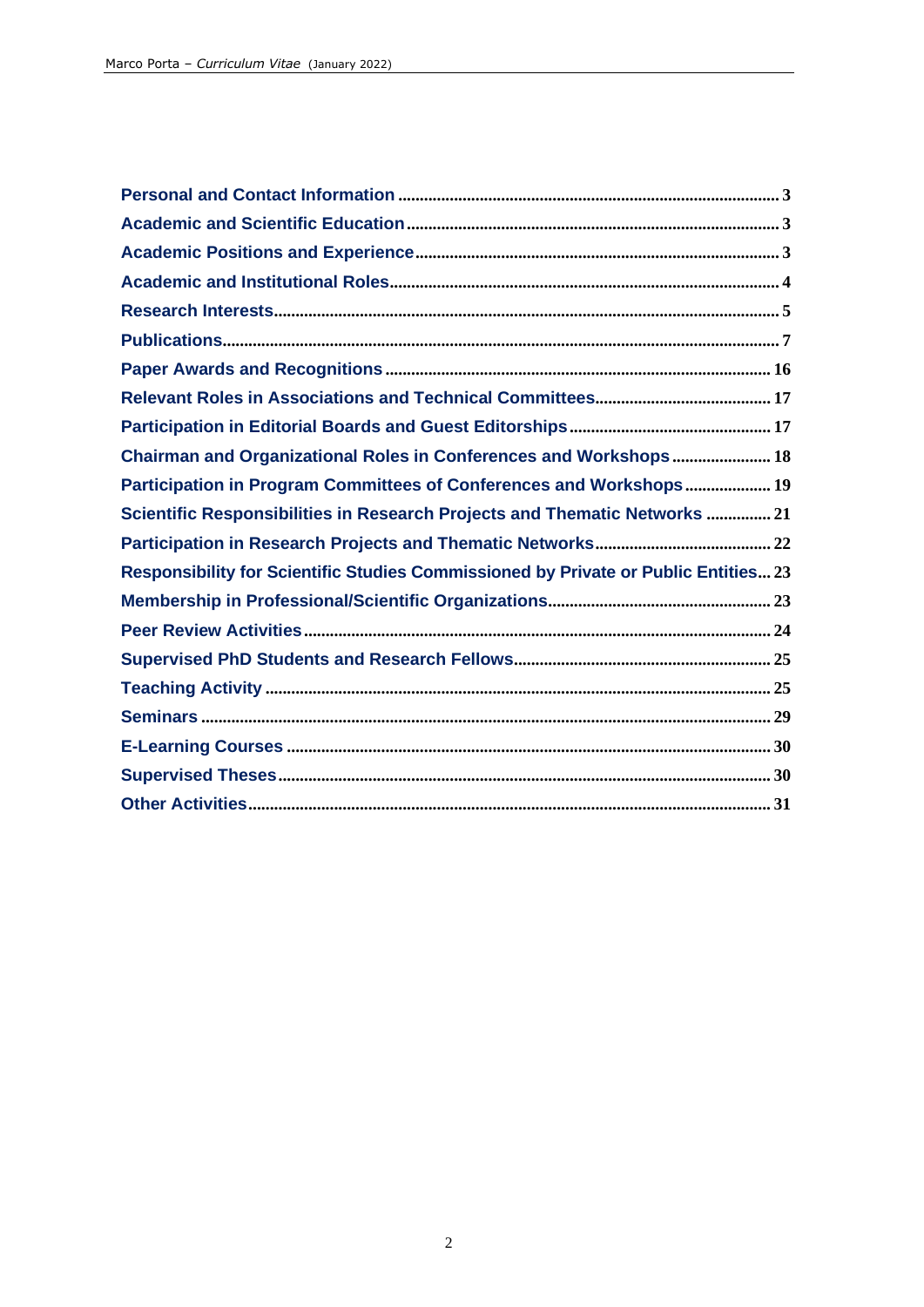# **Personal and Contact Information**

| First name       | Marco                                                                                                                                                                                                                                                                                                                                |
|------------------|--------------------------------------------------------------------------------------------------------------------------------------------------------------------------------------------------------------------------------------------------------------------------------------------------------------------------------------|
| Surname          | Porta                                                                                                                                                                                                                                                                                                                                |
| Current position | Full professor (professore ordinario) at the University of Pavia (Univer-<br>sità degli Studi di Pavia), Italy, Department of Electrical, Computer and<br>Biomedical Engineering (Dipartimento di Ingegneria Industriale e dell'Infor-<br>mazione) - Scientific-disciplinary sector ING-INF 05 (Information Pro-<br>cessing Systems) |
| Office address   | Dipartimento di Ingegneria Industriale e dell'Informazione, Università<br>di Pavia - Via A. Ferrata 5 - 27100 - Pavia - Italy                                                                                                                                                                                                        |
| Phone            | +39 0382 985214                                                                                                                                                                                                                                                                                                                      |
| E-mail           | marco.porta@unipv.it                                                                                                                                                                                                                                                                                                                 |
| Personal website | https://vision.unipv.it/people/porta/                                                                                                                                                                                                                                                                                                |

# **Academic and Scientific Education**

| Ph.D. (1999)           | Electronic and Computer Engineering (Ingegneria Elettronica e Informatica), XII<br>cycle, received from the University of Pavia, Department of Computer<br>Engineering and Systems Science (Dipartimento di Informatica e<br>Sistemistica), Computer Vision and Multimedia Laboratory. Final exam<br>taken on December 15th, 1999, with a thesis entitled Testing New Constructs<br>and Application Domains for Visual Programming Languages, with Special<br>Reference to the Data-Flow Class (supervisor: Prof. Virginio Cantoni).              |
|------------------------|---------------------------------------------------------------------------------------------------------------------------------------------------------------------------------------------------------------------------------------------------------------------------------------------------------------------------------------------------------------------------------------------------------------------------------------------------------------------------------------------------------------------------------------------------|
| Master's Degree (1996) | Electronic Engineering (with specialization in Computer Engineering),<br>received from the Polytechnic of Milan (Italy) on June 18 <sup>th</sup> , 1996, with a<br>thesis entitled Sistema di interazione multimediale per robot mobile basato<br>sulla metodologia CPP-TRS <sup>®</sup> (Mobile Robot Multimedia Interaction System<br>Based on the CPP-TRS <sup>®</sup> Methodology, supervisor: Prof. Marco Somal-<br>vico). State exam to practice as an electronic/computer engineer taken<br>in January 1997 (Polytechnic of Milan, Italy). |

# **Academic Positions and Experience**

| Full professor<br>(Dec. $31^{st}$ , 2021 – present) | University of Pavia, Department of Electrical, Computer and Biomedi-<br>cal Engineering, scientific-disciplinary sector ING-INF 05 (Information<br>Processing Systems). |
|-----------------------------------------------------|-------------------------------------------------------------------------------------------------------------------------------------------------------------------------|
| Associate professor                                 | University of Pavia, Department of Electrical, Computer and Biomedi-                                                                                                    |
| (Nov. $15^{th}$ , 2014 – Dec. $30^{th}$ ,           | cal Engineering, scientific-disciplinary sector ING-INF 05 (Information                                                                                                 |
| 2021)                                               | Processing Systems).                                                                                                                                                    |
| Visiting professor                                  | Université Paris-Saclay/Évry Val-d'Essonne, France, Laboratoire IBISC                                                                                                   |
| (May $14^{th}$ – June $14^{th}$ , 2019)             | $(htts://www.ibisc.univ-evry.fr/).$                                                                                                                                     |
| Tenured assistant                                   | University of Pavia, Department of Electrical, Computer and Biomedi-                                                                                                    |
| professor (Dec. 29th,                               | cal Engineering, scientific-disciplinary sector ING-INF 05 (Information                                                                                                 |
| $2010 - Nov. 14th, 2014$ )                          | Processing Systems).                                                                                                                                                    |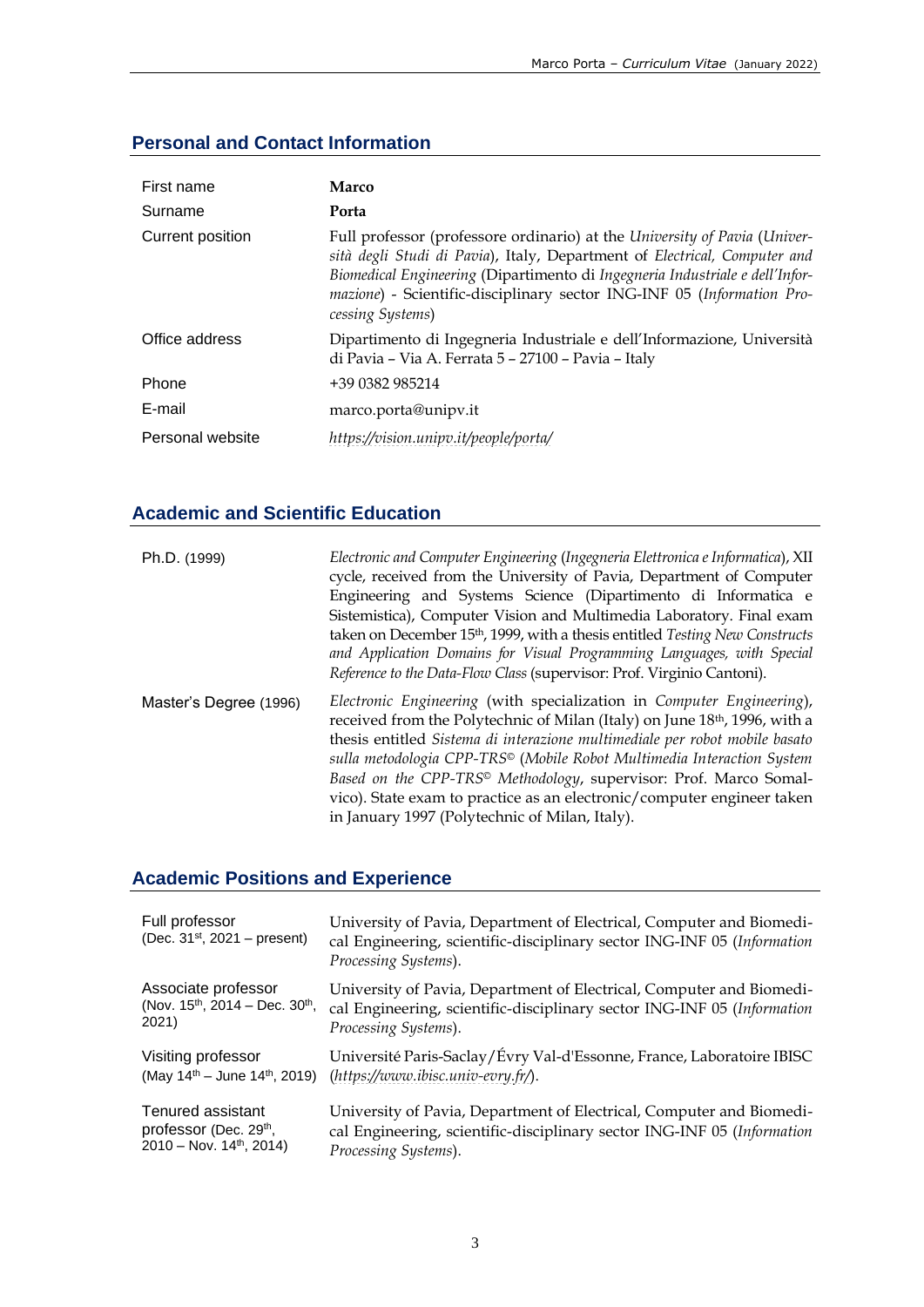Researcher within the *LivingKnowledge* European project (May 2009 – Dec. 2010) Research contract (University of Pavia) within the *LivingKnowledge* European project (no. 231126, FP7-ICT-2007-3, *[https://cordis.europa.eu/](https://cordis.europa.eu/project/id/231126) [project/id/231126](https://cordis.europa.eu/project/id/231126)*). Adjunct professor ("professore a contratto") (Oct. 2002 – Dec. 2010) Lectures given at the University of Pavia, within the master's degrees in *Ingegneria Informatica* (*Computer Engineering*) and *Management e Tecnologie dell'E-Business* (*E-Business Management and Technologies*), and within the bachelor's degree in *Comunicazione Interculturale e Multimediale* (*Intercultural and Multimedia Communication*) ‒ see the *Teaching Activity* section. FIRB researcher (May 2006 – April 2009) Three-year research contract with the University of Pavia, within the Italian FIRB project *Software and Communication Platforms for High-Performance Collaborative Grid* (code RBIN043TKY, *[https://vision.unipv.it/](https://vision.unipv.it/firb-pvpi/en/) [firb-pvpi/en/](https://vision.unipv.it/firb-pvpi/en/)*). Research fellow ("assegnista di ricerca") (Jan. 2002 – Sep. 2002) Renewal of a research grant ("assegno di ricerca") for the biennium 2002-2003 (subsequently interrupted, in October 2002, for an adjunct professor appointment). Research fellow ("assegnista di ricerca") (Jan. 2000 – Dec. 2001) Winner of a biennial (2000-2001) research grant ("assegno di ricerca") for the scientific area *Mathematics and Computer, Electrical, Electronic and Mechanical Engineering*, University of Pavia. In the same period, winner of a research grant of 20,000,000 Italian Liras for the project *Studio e sviluppo di un ambiente multimediale distribuito per la programmazione visuale di applicazioni in ambito Web* (*Study and development of a distributed multimedia environment for visual programming of Web applications*), within the "young researchers" project of *Agenzia 2000* (CNR, Italian National Research Council).

### **Academic and Institutional Roles**

| President of the                                                                   | President of the didactic council for the interdepartmental programs in                                                                                                                                                                                                                                                                |
|------------------------------------------------------------------------------------|----------------------------------------------------------------------------------------------------------------------------------------------------------------------------------------------------------------------------------------------------------------------------------------------------------------------------------------|
| CIM-CoD didactic                                                                   | Comunicazione, Innovazione, Multimedialità (CIM, Communication, Inno-                                                                                                                                                                                                                                                                  |
| council                                                                            | vation, Multimedia, bachelor) and Comunicazione Digitale (CoD, Digital                                                                                                                                                                                                                                                                 |
| $(Oct. 2021 - present)$                                                            | Communication, master) of the University of Pavia.                                                                                                                                                                                                                                                                                     |
| Technical representative                                                           | Technical representative for Information Technology at the University of                                                                                                                                                                                                                                                               |
| $(Oct. 2019 - present)$                                                            | Pavia (advisor to the vice-chancellor for IT and External Communication).                                                                                                                                                                                                                                                              |
| Member of PhD                                                                      | Member of the academic board ("collegio dei docenti") of the PhD in                                                                                                                                                                                                                                                                    |
| academic board                                                                     | Electronics, Computer Science and Electrical Engineering (Ingegneria                                                                                                                                                                                                                                                                   |
| $(Oct. 2017 - present)$                                                            | Elettronica, Informatica ed Elettrica) of the University of Pavia.                                                                                                                                                                                                                                                                     |
| Coordinator of the CIM                                                             | Coordinator of the interdepartmental bachelor's program in Comu-                                                                                                                                                                                                                                                                       |
| study course                                                                       | nicazione, Innovazione, Multimedialità (CIM, Communication, Innovation,                                                                                                                                                                                                                                                                |
| (Nov. 2014 – Sep. 2021)                                                            | Multimedia) of the University of Pavia.                                                                                                                                                                                                                                                                                                |
| Vice president of the<br>CIM-CPM didactic<br>council<br>(Nov. $2014 - Sep. 2018$ ) | Vice president of the didactic council for the interdepartmental pro-<br>grams in Comunicazione, Innovazione, Multimedialità (CIM, Communica-<br>tion, Innovation, Multimedia, bachelor) and Comunicazione Professionale e<br>Multimedialità (CPM, Multimedia and Professional Communication, mas-<br>ter) of the University of Pavia. |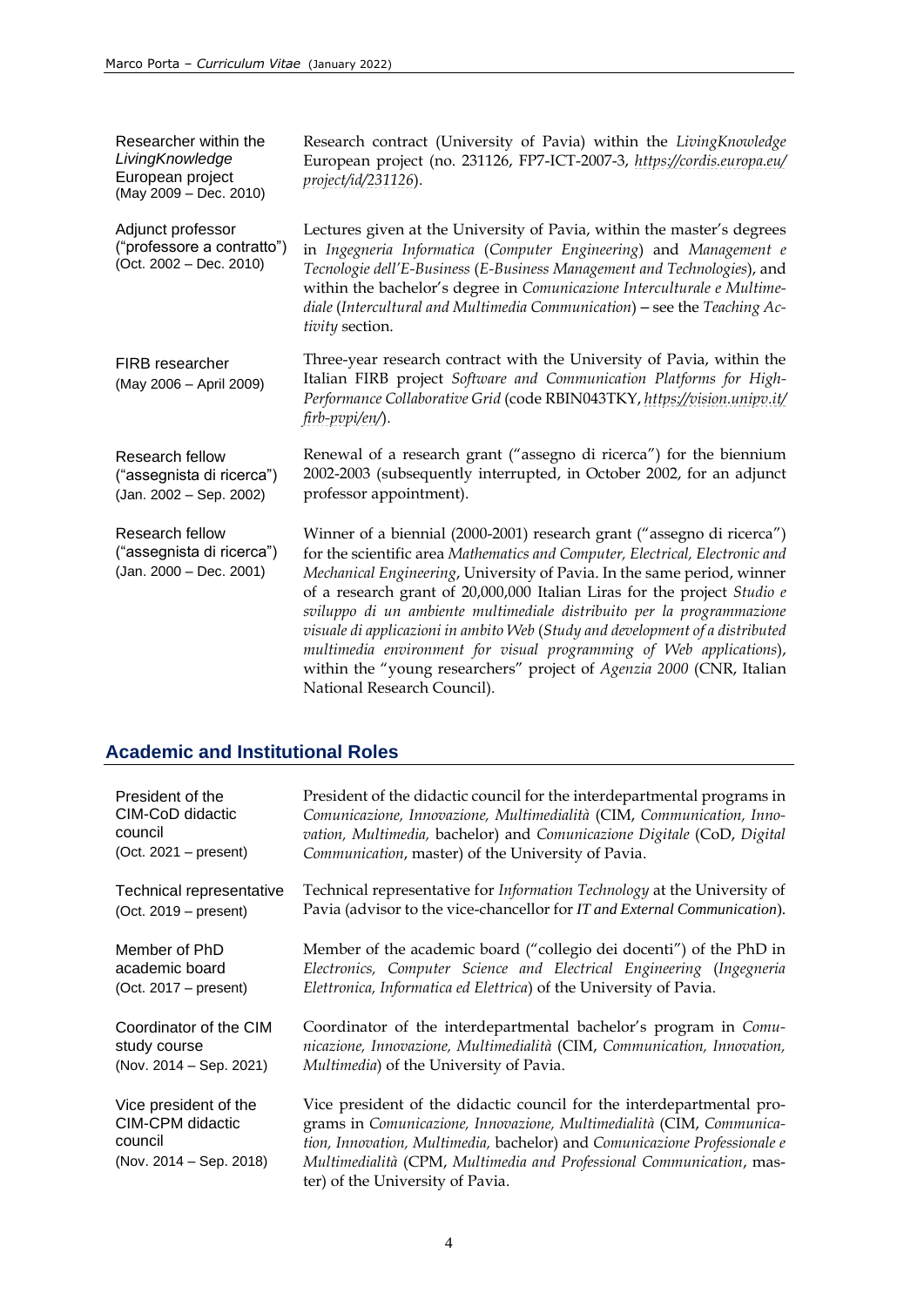#### **Research Interests**

The scientific activity of Marco Porta is mainly focused on several aspects of *Eye Tracking*, *Vision-Based Interfaces*, *Visual Communication*, and *Human-Computer Interaction* in general, and can be summarized by the macro subjects listed below.

Eye Tracking Eye Tracking is the ability of some devices to track the user's gaze direction and measure distinguishing eye features. Applications of this technology range from the support to disabled people to the integration with ordinary input devices (such as keyboard and mouse). Moreover, data obtained from the recording of eye movements are very useful for usability studies and biometric applications. The research activity of Marco Porta in the field of Eye Tracking has developed in the following areas: (1) *Implementation of gaze-based interfaces*. In the context of the integration of eye communication with ordinary user interfaces (articles [J4][C1][C9] [C12][C13][C17][B2][B3][B4] in the following list of publications), pointing errors have been faced by means of both automatic and "manual" techniques [B5][C21]. As a support to disabled users, some solutions have been proposed for text entry [J2][J13][C42], web surfing [C2][C35], playing music [C5], e-learning [J21], and the use of ordinary "windows-based" operating environments [J25][B9][C9][C31][C32][C33][C36]. (2) *User behavior analysis in the context of e-learning and "intelligent" e-learning systems*. The research carried out has considered the evaluation of learning (especially in multiple-choice tests [C20][C25]), the analysis of the evolution of eye parameters in response to different kinds of stimuli [J24][J26] [C26], and the implementation of e-learning platforms able to monitor and guide the learning process by detecting potential situations in which the user is not correctly understanding something, is experiencing cognitive stress, or is getting tired [C7][C8][C19][C39][C41][C45]. (3) *Gaze-based soft biometrics*. The user's "eye behavior" while freely observing specific kinds of stimuli (e.g., face pictures) can be exploited for biometric purposes in both recognition and authentication processes [J1] [J14][C3][C4][C18][C22][C24][B1]. In addition, it can be used for forensic applications [J8] and for age and gender estimation [J5][J12][C16]. (4) *Information presentation analysis* for different kinds of interfaces, such as image browsing [J10] and online newspapers [J18][J19][C23][C38]. (5) *Semi-automation of usability evaluation* of user interfaces, through a simplified analysis of quantitative test results [C29]. (6) *Study of eye behavior* in different contexts, such as reading [B6], captioning [J20][C37], face recognition [J16], car driving [C8], and evaluation of historical violins [J6]. Vision-Based perceptive Interfaces Although the WIMP interaction paradigm (based on Windows, Icons, Menus, and Pointing devices) has been very useful for providing a common face to computing, new interaction options are now possible in the direction of "naturalness". *Perceptive interfaces* are interfaces able to acquire, by means of proper sensors, information about the user and the surrounding environment. In particular, *Vision-Based perceptive Interfaces* (VBIs) employ video cameras to implement machine vision [J29]. In addition, or as alternatives, more sophisticated devices can be exploited, such as ToF (Time of Flight) video cameras or the more recent Microsoft Kinect sensor (also used in biometric applications [J7][C14]). Marco Porta has considered the two main kinds of interaction identifiable for VBIs (depending on the active or passive role played by the user),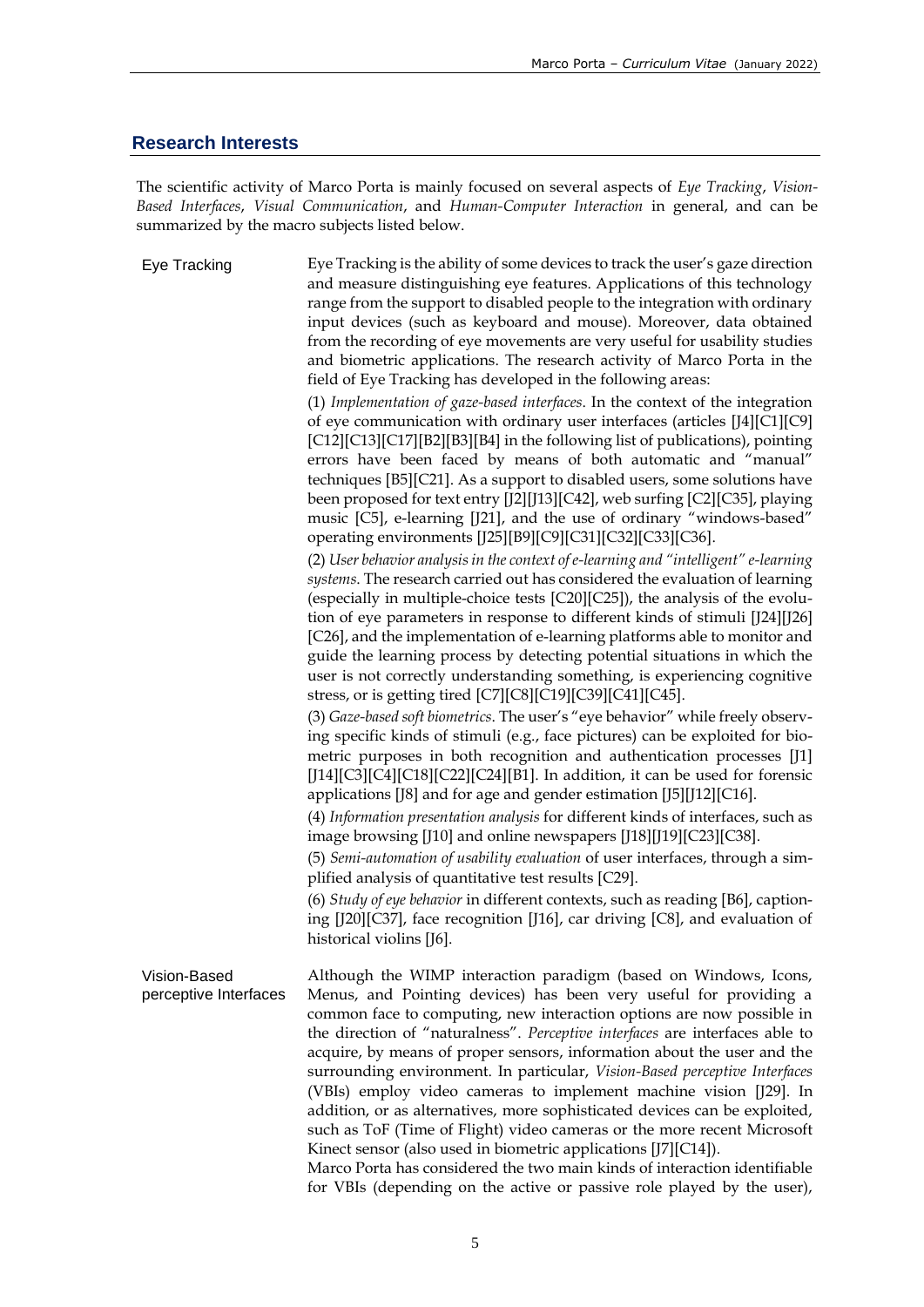|                                                               | namely explicit and implicit communication [J29]. While in explicit commu-<br>nication users are fully aware that their actions (e.g., gestures [J11][J15]<br>[C27][C28][C43][C48]) will be interpreted in a certain way by the com-<br>puter, in implicit communication users are indirectly "observed" to obtain<br>information on what they are doing or what is happening in the nearby<br>environment; or, also, to get information about their "emotional states",<br>through the recognition of facial expressions and body movements [J29]<br>[C30][C34][C46]. Of course, interfaces based on Eye Tracking are a partic-<br>ular case of perceptive interfaces.                                                                                                                                                                                                                                                                                             |
|---------------------------------------------------------------|---------------------------------------------------------------------------------------------------------------------------------------------------------------------------------------------------------------------------------------------------------------------------------------------------------------------------------------------------------------------------------------------------------------------------------------------------------------------------------------------------------------------------------------------------------------------------------------------------------------------------------------------------------------------------------------------------------------------------------------------------------------------------------------------------------------------------------------------------------------------------------------------------------------------------------------------------------------------|
| Visual systems for<br>browsing large<br>collections of images | Within the so-called Information Visualization field, the subclass of Infor-<br>mation Presentation is of great interest because of its many application pos-<br>sibilities. The purpose of Information Presentation is to provide the user<br>with a "view" of one or more kinds of elements that are both global and<br>detailed at the same time.<br>Marco Porta has considered the problem of browsing large numbers of im-<br>ages. The assumption is that it is very often necessary to examine large<br>collections of pictures to find something, without, however, knowing ex-<br>actly what (in such cases, neither manually indexed query systems nor "in-<br>telligent" databases, automatically searchable based on specific graphic<br>features, can be employed). Different image presentation techniques have<br>been created and tested, most of which based on the RSVP (Rapid Serial<br>Visual Presentation) paradigm [J10][J22][C40][C47][C50]. |
| Visual languages                                              | Unlike textual languages, visual languages can take advantage of the two-<br>dimensional or three-dimensional space. Applied to computer program-<br>ming, for example, visual languages can be used to create programs that,<br>syntactically and semantically, depend on graphic elements and their spa-<br>tial arrangement.<br>Specifically, Marco Porta has been mainly concerned with the class of<br>Data-Flow languages (graph structures where nodes represent functions<br>and data flow through arcs) [J31][J32][C53][C57][C59][C60][C61][C62]<br>[C63][C64][T1] and with languages for querying relational databases [C44]<br>$[C49]$ .                                                                                                                                                                                                                                                                                                                 |
| E-Learning                                                    | Constant technological advances offer increasingly flexible training solu-<br>tions, allowing novel forms of teaching and learning to be devised [C52].<br>If the quality of content is essential for any kind of teaching [J9][J17][C11]<br>[R1], equally important is, in the case of e-learning [C15], the quality of<br>interaction, unfortunately often disregarded. The research of Marco Porta<br>in the field of e-learning has focused on the improvement of interaction,<br>obtained mainly by means of perceptive interfaces. Especially, implicit<br>communication can be particularly effective because it can detect poten-<br>tially critical "cognitive states", both through eye parameters [J3][C10]<br>[C19][C39][C41][C45] and by means of the analysis of face expressions and<br>user behavior [J26] [J27].                                                                                                                                   |
| Graphical user<br>interfaces, usability,<br>and accessibility | Almost always, using a computer means interacting with visual formal-<br>isms. However, some visual systems may lead to interaction models which<br>are hard to control. The research of Marco Porta in this area has focused<br>on the development of new interaction paradigms for visual interfaces<br>(with special attention to the Web) [J32][[B7][B10][C51][C54] [C58][I1][N2]<br>[N3], as well as on the identification of usability criteria for their effective<br>design [B8][N1]. Moreover, the interaction with mobile robots [J33] and                                                                                                                                                                                                                                                                                                                                                                                                                |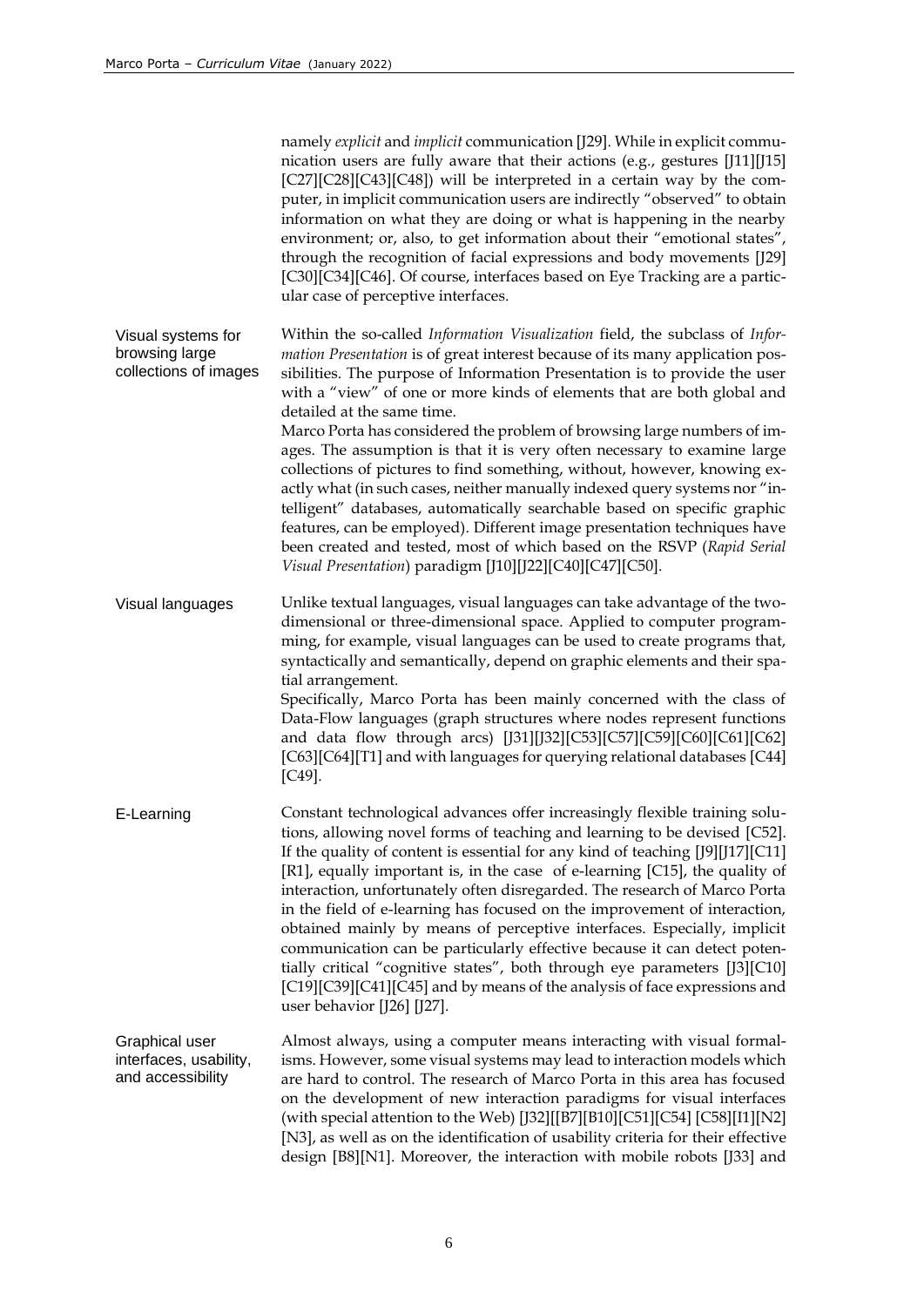advanced web query systems has been considered [B10], also in the context of European projects [B7].

Computer Vision Computer Vision allows machines to exploit cameras to acquire information about the environment in which they operate. Typical uses range from industrial systems to robotics and medical appliances, with recent applications to the field of Human-Computer Interaction. Marco Porta has worked on the development of computer vision techniques for the assessment of distances in monocular vision [B12][C56], vanishing point detection in perspective images [C55], autonomous navigation of vehicles [J28][J30], and multi-resolution representations of images [J23][B11]. In Vision-Based perceptive Interfaces, computer vision problems are related to the observation of users, their actions, and the environment surrounding them.

## **Publications**

| International<br>journals | J1.  | M. Porta, P. Dondi, N. Zangrandi, L. Lombardi, Gaze-Based<br>Biometrics From Free Observation of Moving Elements. IEEE<br>Transactions on Biometrics, Behavior, and Identity Science,<br>accepted (to appear), 12 pages, DOI: 10.1109/TBIOM.2021.3130798.                                                        |
|---------------------------|------|------------------------------------------------------------------------------------------------------------------------------------------------------------------------------------------------------------------------------------------------------------------------------------------------------------------|
|                           | J2.  | M. Porta, P. Dondi, A. Pianetta, V. Cantoni, SPEye: A Calibration-Free<br>Gaze-Driven Text Entry Technique Based on Smooth Pursuit. IEEE<br>Transactions on Human-Machine Systems, accepted (to appear), 12<br>pages, DOI: 10.1109/THMS.2021.3123202.                                                            |
|                           | J3.  | N. Nugrahaningsih, M. Porta, A. Klašnja-Milićević, Assessing<br>learning styles through eye tracking for e-learning applications.<br>Computer Science and Information Systems, Vol. 18, No. 4, pp.<br>1287-1309, 2021, DOI: 10.2298/CSIS201201035N.                                                              |
|                           | J4.  | P. Dondi, M. Porta, A. Donvito, G. Volpe, A gaze-based interactive<br>system to explore artwork imagery. Journal on Multimodal User<br>Interfaces, 13 pages, 2021, DOI: 10.1007/s12193-021-00373-z.                                                                                                              |
|                           | J5.  | V. Cantoni, L. Cascone, M. Nappi, M. Porta, Demographic<br>classification through pupil analysis. Image and Vision Computing,<br>Vol. 102, October 2020, 13 pages, DOI: 10.1016/j.imavis.2020.103980.                                                                                                            |
|                           | J6.  | P. Dondi, L. Lombardi, M. Porta, T. Rovetta, C. Invernizzi, M.<br>Malagodi, What do luthiers look at? An eye tracking study on the<br>identification of meaningful areas in historical violins. Multimedia Tools<br>and Applications, Vol. 78, No. 14, 2019, pp. 19115-19139, DOI:<br>10.1007/s11042-019-7276-2. |
|                           | J7.  | N. Nugrahaningsih, M. Porta, Soft biometrics through hand gestures<br>driven by visual stimuli. ICT Express, Vol. 5, No. 2, 2019, pp. 94-99,<br>DOI: 10.1016/j.icte.2018.04.014.                                                                                                                                 |
|                           | J8.  | V. Cantoni, M. Musci, N. Nugrahaningsih, M. Porta, Gaze-based<br>biometrics: An introduction to forensic applications. Pattern Recognition<br>Letters, Vol. 113, 2018, pp. 54-57, DOI: 10.1016/j.patrec.2016.12.006.                                                                                             |
|                           | J9.  | P. Kaczmarski, M. Porta, B. Çiço, N. Frasheri, V. Cantoni, L. Wang,<br>F. Vandamme, Designing a Strategic Framework for European<br>Computing Education and Training. Scientia Paedagogica<br>Experimentalis, LV, 2, 2018, pp. 101-136.                                                                          |
|                           | J10. | M. Porta, S. Ricotti, Image grid display: A study on automatic scrolling                                                                                                                                                                                                                                         |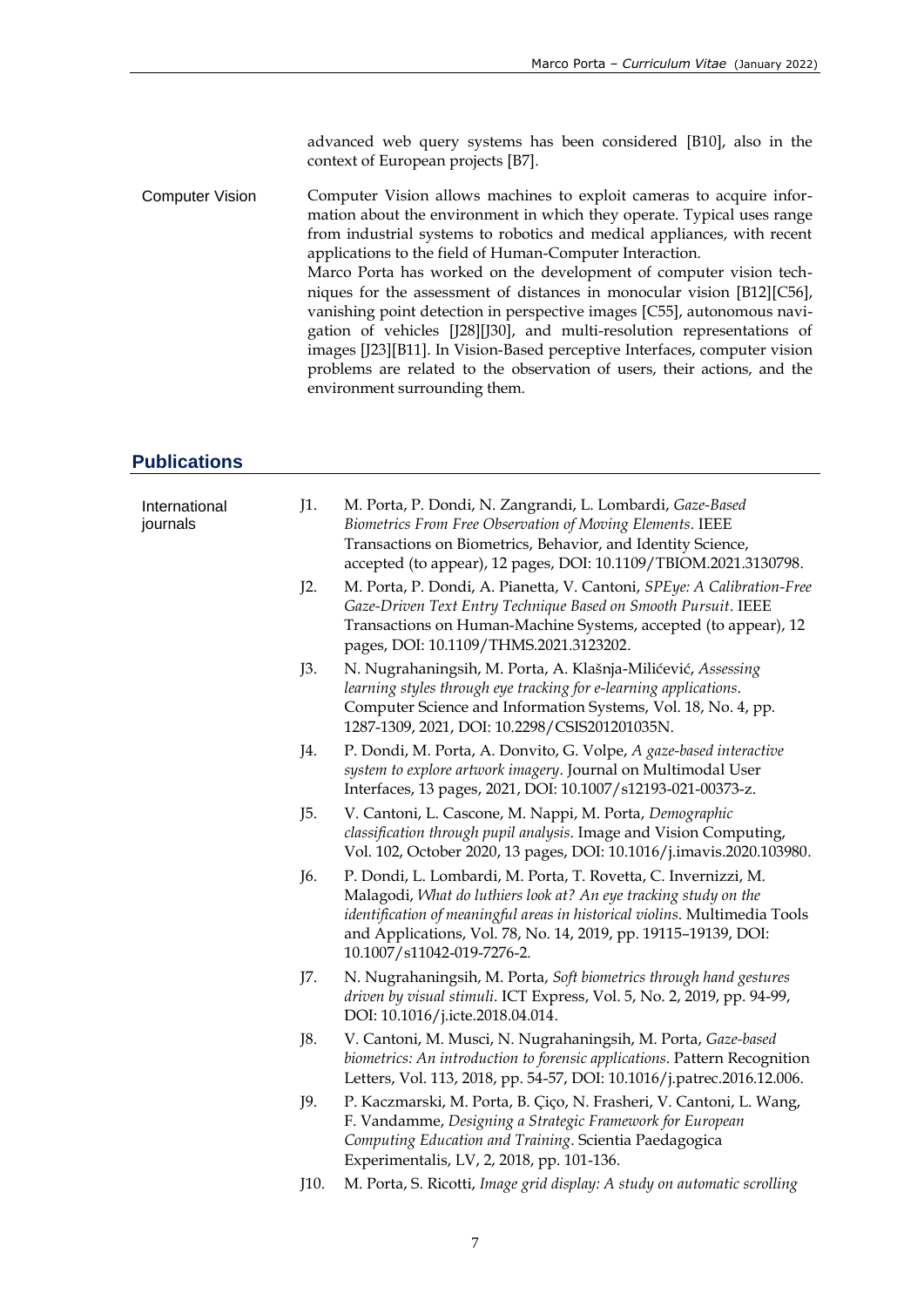*presentation*. Visual Informatics, Vol. 1, No. 1, 2017, pp. 16-24, DOI: 10.1016/j.visinf.2017.01.003.

- J11. M. Porta, *Freehand Interaction with a Paper-Based Input Interface*. International Journal of Computer Applications in Technology, Vol. 54, No. 2, 2016, 106-120, DOI: 10.1504/IJCAT.2016.078759.
- J12. C. Galdi, H. Wechsler, V. Cantoni, M. Porta, M. Nappi, *Towards Demographic Categorization using Gaze Analysis*. Pattern Recognition Letters, Vol. 82, Part 2, 2016, 226-231, DOI: 10.1016/j.patrec. 2015.08.018.
- J13. M. Porta, *A Study on Text Entry Methods Based on Eye Gestures*. Journal of Assistive Technologies, Vol. 9, No. 1, 2015, 48-67, DOI: 10.1108/JAT-12-2013-0037.
- J14. V. Cantoni, C. Galdi, M. Nappi, M. Porta, D. Riccio, *GANT: Gaze ANalysis Technique for Human Identification*. Pattern Recognition, Vol. 48, No. 4, 2015, 1027-1038, DOI: 10.1016/j.patcog.2014.02.017.
- J15. P. Dondi, L. Lombardi, M. Porta, *Development of Gesture-Based HCI Applications by Fusion of Depth and Colour Video Streams*. IET Compuer Vision, Vol. 8, No. 6, 2014, 568-578, DOI: 10.1049/ietcvi.2013.0323.
- J16. D. Liccione, S. Moruzzi, F. Rossi, A. Manganaro, M. Porta, N. Nugrahaningsih, V. Caserio, N. Allegri, *Familiarity is not notoriety: phenomenological accounts of face recognition*. Frontiers in Human Neuroscience, 8:672, 2014, DOI: 10.3389/fnhum.2014.00672.
- J17. B. Cico, B. Fetaji, M. Porta, *Review of the Evolution of the Computer Engineering Field and Proposal of a Framework of Recommendations and Guidelines for Designing Computer Engineering Curricula*. International Journal on Information Technologies & Security, Vol. 6, No. 2, 2014.
- J18. M. Porta, A. Ravarelli, F. Spaghi, *Online Newspapers and Ad Banners: An Eye Tracking Study on the Effects of Congruity*. Online Information Review, 2013, Vol. 37, No. 3, 405-423, DOI: 10.1108/OIR-01-2012- 0001.
- J19. V. Cantoni, M. Porta, A. Ravarelli, *Applying On-Line Newspaper Design Principles to E-Learning: An Eye Tracking Study Focused on Multimedia*. Journal of Communication and Cognition, 2011, Vol. 44, No. 2, 69-84.
- J20. E. Perego, F. Del Missier, M. Porta, M. Mosconi, *The Cognitive Effectiveness of Subtitle Processing*. Media Psychology, 2010, Vol. 13, No. 3, 243-272, DOI: 10.1080/15213269.2010.502873.
- J21. V. Cantoni, M. Porta, A. Ravarelli, *Eye Tracking Approaches to E-Learning Accessibility*, Journal of Communication and Cognition, vol. 43, Nos. 3-4, 2010, 27-38.
- J22. M. Porta, *New Visualization Modes for Effective Image Presentation*. Iternational Journal of Image and Graphics, Vol. 9, No. 1, Jan. 2009, 27-49, DOI: 10.1142/S0219467809003320.
- J23. P. Gamba, L. Lombardi, M. Porta, *Log-map analysis*. Parallel Compting, Vol. 34, No. 12, 2008, 757-764, DOI: 10.1016/j.parco.2008. 09.008.
- J24. M. Porta, *Real-Time Analysis of Eye Behaviour for Enhanced E-Learning*. Journal of Communication and Cognition, Vol. 41, Nos. 1-2, 2008, 41-60.
- J25. M. Porta, *Human-Computer Input and Output Techniques: An Analysis*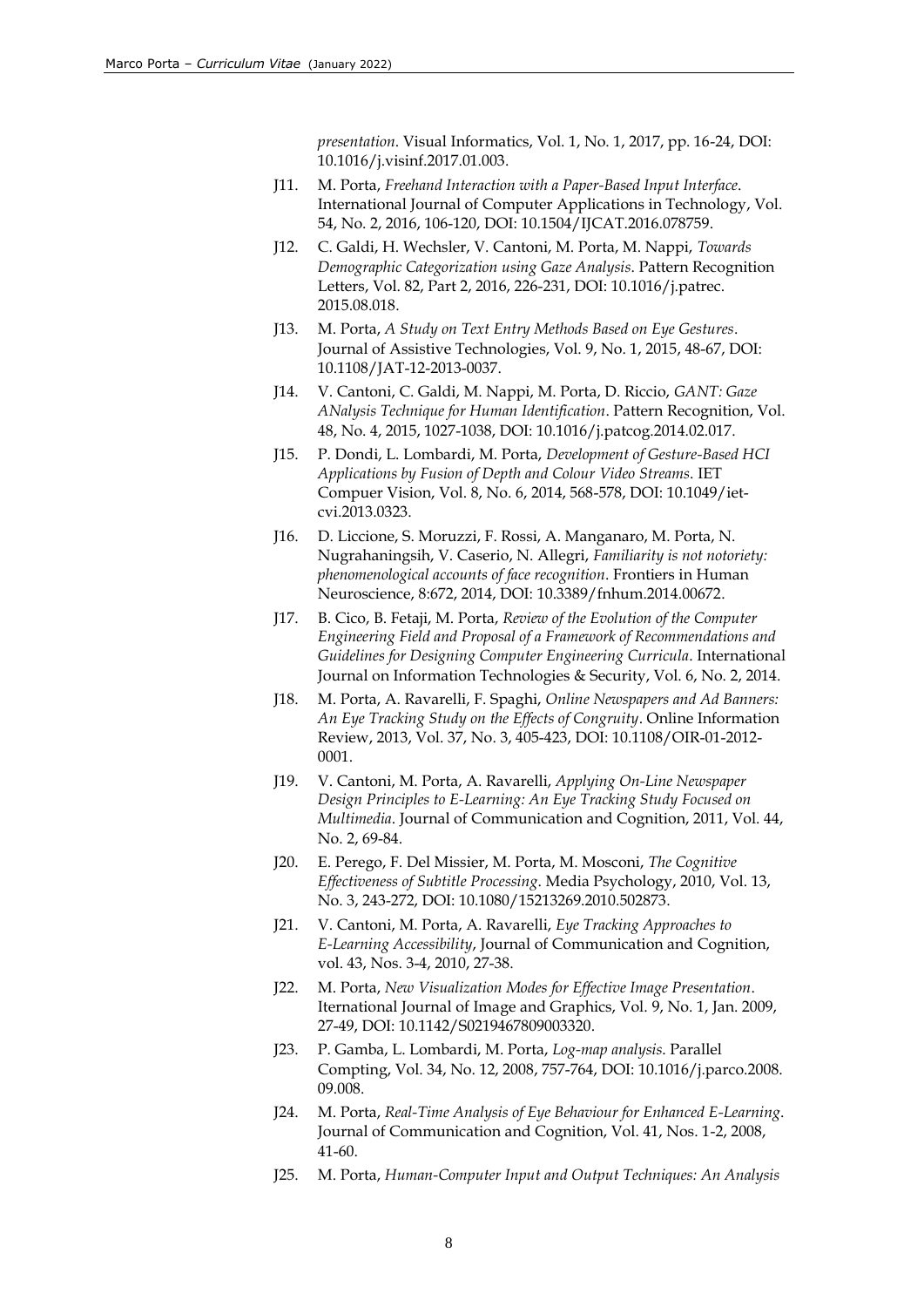*of Current Research and Promising Applications*. Artificial Intelligence Review, Vol. 28, No. 3, 2007, 197-226, DOI: 10.1007/s10462-009- 9098-5.

- J26. M. Porta, *E-learning and machine perception: in pursuit of human-like interaction in computer-based teaching systems*. International Journal of Knowledge and Learning, Vol. 3, Nos. 2/3, 2007, 281-298, DOI: 10.1504/IJKL.2007.015556.
- J27. V. Cantoni, M. Cellario, M. Porta, *Perspectives and Challenges in E-Learning: Towards Natural Interaction Paradigms*. Journal of Visual Languages and Computing, 15, 2004, 333-345, DOI: 10.1016/j.jvlc. 2003.10.002.
- J28. A. Broggi, M. Cellario, P. Lombardi, M. Porta, *An evolutionary approach to visual sensing for vehicle navigation*. IEEE Transactions on Industrial Electronics - Special Issue on Soft Computing Techniques, Vol. 50, No. 1, February 2003, 18-29, DOI: 10.1109/TIE.2002.807688.
- J29. M. Porta, *Vision-based user interfaces: methods and applications*. International Journal of Human-Computer Studies, 57, 2002, 27-73, DOI: 10.1006/ijhc.2002.1012.
- J30. M. Bertozzi, A. Broggi, M. Cellario, A. Fascioli, P. Lombardi, M. Porta, *Artificial Vision in Road Vehicles*. Proceedings of the IEEE - Special Issue on Visual Perception, Vol. 90, No. 7, July 2002, 1258- 1271, DOI: 10.1109/JPROC.2002.801444.
- J31. M. Mosconi, M. Porta, *Iteration Constructs in Data-Flow Visual Programming Languages*. Computer Languages, Vol. 26/2-4, 2001, 67- 104, DOI: 10.1016/S0096-0551(01)00009-1.
- J32. M. Mosconi, M. Porta, *Programming Web Applications through a Data-Flow Visual Approach*. Journal of Applied Systems Studies (JASS), Vol. 2, No. 3, 2001.
- J33. M. Porta, *A mobile robot multimedia interaction system based on CPP-TRS© methodology and language*. Ai Communications, Vol. 10, No. 1, March 1997, 71-73.

International conference proceedings

- C1. M. Di Maio, P. Dondi, L. Lombardi, Marco Porta, *Hybrid Manual and Gaze-Based Interaction With a Robotic Arm*. Proceedings of ETFA 2021 (26th IEEE Conference on Emerging Technologies and Factory Automation), Västerås, Sweden, September 7-10, 2021, 4 pages.
- C2. M. Casarini, M. Porta, P. Dondi, *A Gaze-Based Web Browser with Multiple Methods for Link Selection*. In Adjunct Proceedings of the Symposium on Eye Tracking Research and Applications (ETRA 2020), Stuttgart, Germany, June 2–5, 2020, 8 pages.
- C3. M. Porta, A. Barboni, *Strengthening Security in Industrial Settings: A Study on Gaze-Based Biometrics through Free Observation of Static Images*. Proceedings of ETFA 2019 (24th IEEE Conference on Emerging Technologies and Factory Automation), Zaragoza, Spain, September 10-13, 2019, pp. 1273-1277.
- C4. V. Cantoni, T. Lacovara, M. Porta, H. Wang, *A Study on Gaze-Controlled PIN Input with Biometric Data Analysis*. Proceedings of CompSysTech'18 (19th International Conference on Computer Systems and Technologies), Ruse, Bulgaria, September 13-14, 2018.
- C5. N. Davanzo, P. Dondi, M. Mosconi, M. Porta, *Playing Music with the Eyes Through an Isomorphic Interface*. Proceedings of COGAIN '18: Workshop on Communication by Gaze Interaction (within ETRA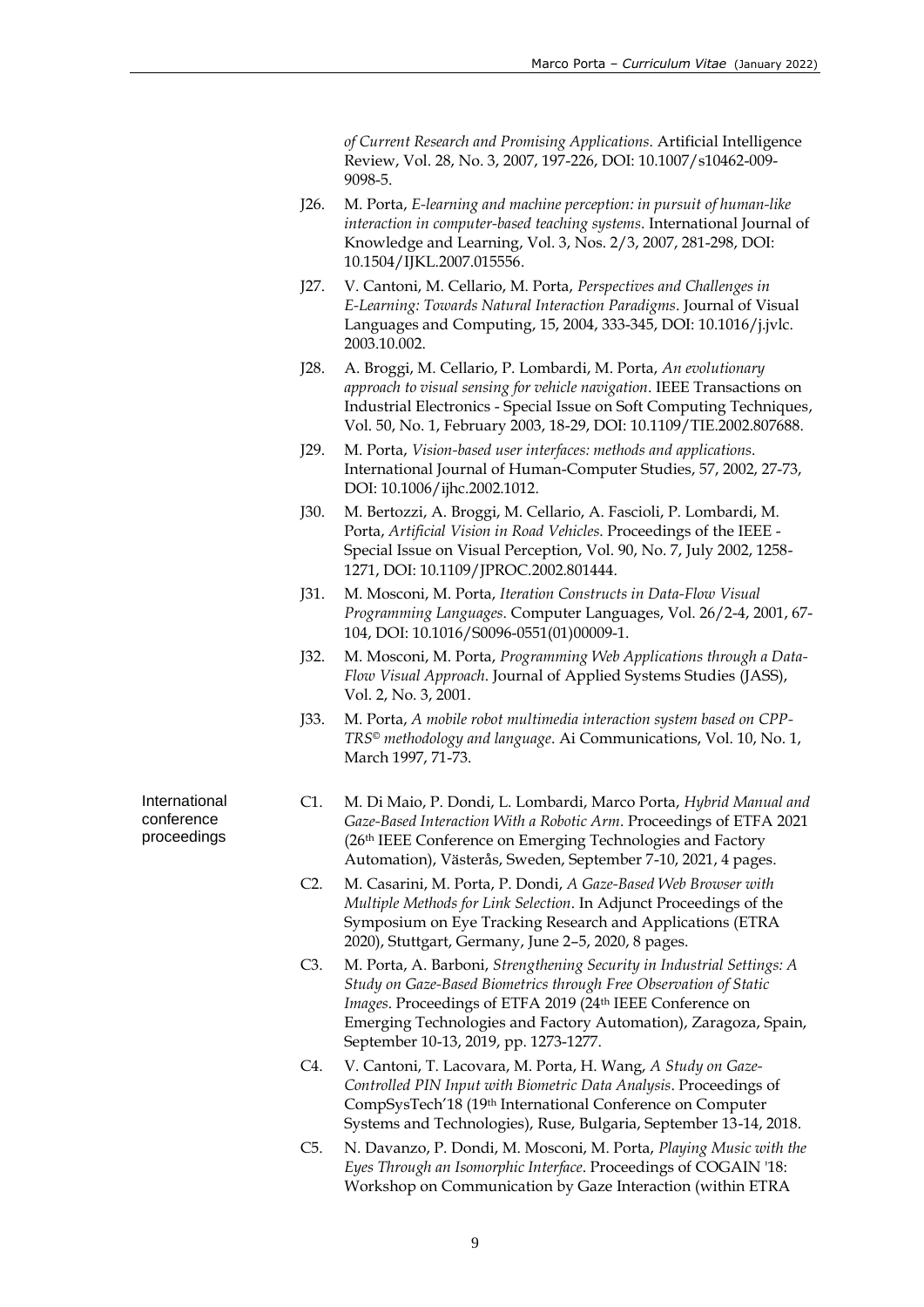2018 - 2018 ACM Symposium on Eye Tracking Research & Applications), Warsaw, Poland, June 14-17, 2018, 8 pages.

- C6. V. Cantoni, P. Dondi, L. Lombardi, N. Nugrahaningsih, M. Porta, A. Setti, *A Multi-Sensory Approach to Cultural Heritage: The Battle of Pavia Exhibition*. Proceedings of Florence Heri-Tech 2018, Florence, Italy, May 16-18, 2018.
- C7. M. Ivanović, A. Klašnja-Milićević, J. Ivković, M. Porta, *Integration of Eye Tracking Technologies and Methods in an E-learning System*. Proceedings of the 8th Balkan Conference in Informatics (BCI 2017), Skopje, Macedonia, September 20-23, 2017, article no. 29.
- C8. S. Guasconi, M. Porta, C. Resta, C. Rottenbacher, *A Low-Cost Implementation of an Eye Tracking System for Driver's Gaze Analysis*. Proceedings of the 10<sup>th</sup> International Conference on Human System Interaction (HSI 2017), Ulsan, Republic of Korea, July 17-19, 2017, pp. 264-269.
- C9. M. Porta, *Eye Tracking for Human-Computer Interaction: Challenges and Perspectives* (invited speech). Proceedings of the 4th International Conference on Technology and Sciences (ICAT'Rome 2016), Rome, Italy, November 23-25, 2016, 370-375.
- C10. A. K. Milićević, M. Ivanović, M. Porta, V. Cantoni, *Eye-tracking Techniques and Methods - Important Trends in e-Learning Environments*. Proceedings of the 2016 International Conference on E-Learning, Bratislava, Slovakia, September 8-9, 2016.
- C11. M. Porta, B. Çiço, P. Kaczmarski, N. Frasheri, V. Cantoni, F. Vandamme, *New Trends in Information Technologies and their Integration in University Curricula: a Brief Study in the Context of the FETCH European Thematic Network*. Proceedings of the 17th International Conference on Computer Systems and Technologies (CompSysTech 2016), Palermo, Italy, June 23-24, 2016, ACM Press.
- C12. V. Cantoni, L. Merlano, N. Nugrahaningsih, M. Porta, *Eye Tracking for Cultural Heritage: a Gaze-controlled System for Handless Interaction with Artworks*. Proceedings of the 17th International Conference on Computer Systems and Technologies (CompSysTech 2016), Palermo, Italy, June 23-24, 2016, ACM Press.
- C13. V. Cantoni, L. Lombardi, M. Porta, Alessandra Setti, *Interactive, Tangible and Multi-Sensory Technology for a Cultural Heritage Exhibition: the Battle of Pavia*. Proceedings of the International Conference on Advanced Computing for Innovation (AComIn 2015), Sofia, Bulgaria, November 10-11, 2015 (in "Innovative approaches and solutions in advanced intelligent systems", Springer Studies in Computational Intelligence), 77-94.
- C14. N. Nugrahaningsih, M. Porta, G. Scarpello, *A Hand Gesture Approach to Biometrics*. Proceedings of the International Workshop on Recent Advances in Digital Security: Biometrics and Forensics (BioFor 2015), in conjunction with the 18th International Conference on Image Analysis and Processing (ICIAP 2015), Genova, Italy, September 7, 2015, 51-58.
- C15. B. Ciço, M. Porta, *E-Learning and MOOCs: a Short Investigation in the Context of the FETCH European Thematic Network*. Proceedings of the 16th International Conference on Computer Systems and Technologies (CompSysTech 2015), Dublin, Ireland, June 25-26, 2015, ACM Press, 319-325.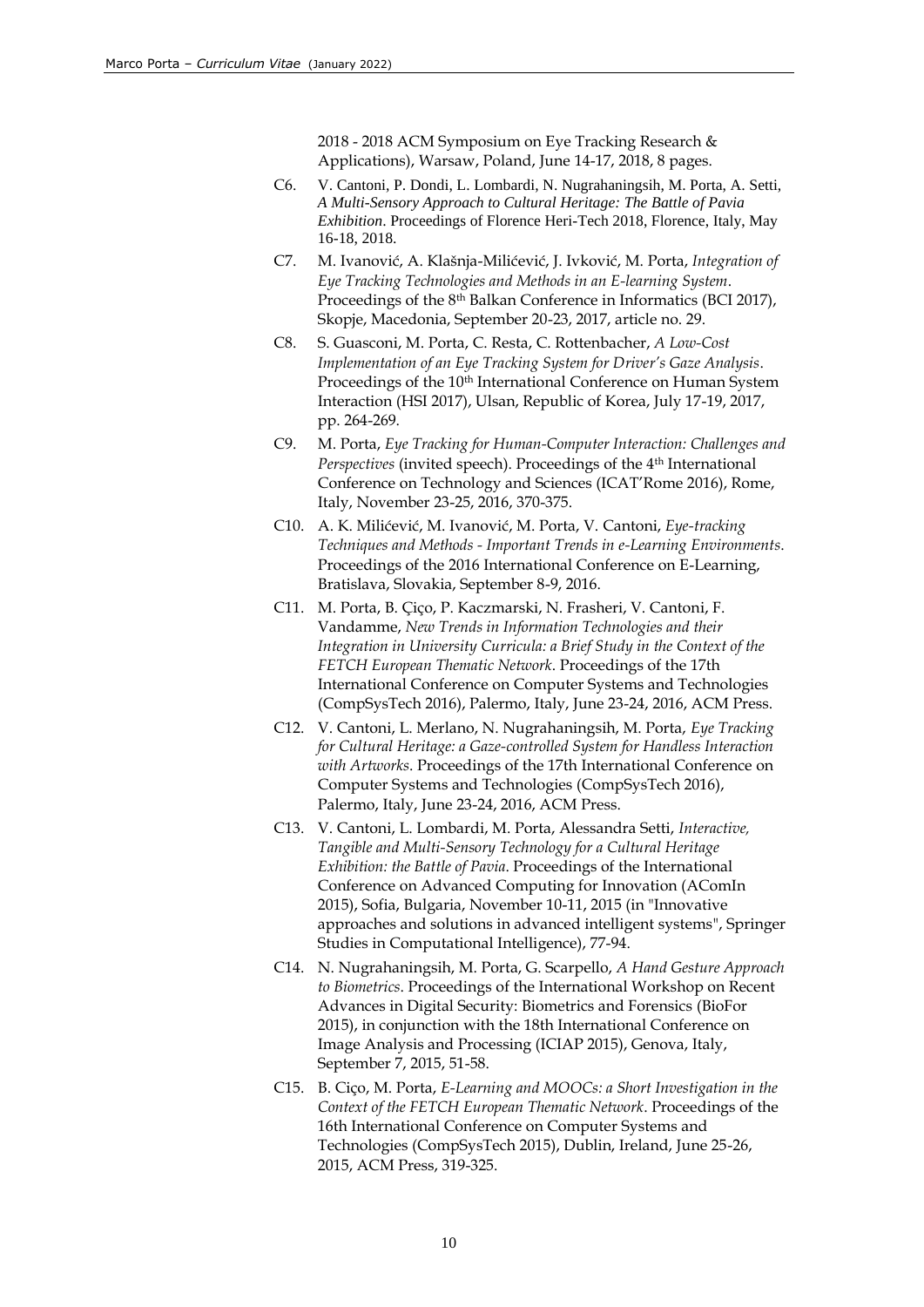- C16. V. Cantoni, C. Galdi, M. Nappi, M. Porta, H. Wechsler, *Gender and Age Categorization Using Gaze Analysis*. Proceedings of the 10th International Conference on Signal Image Technology & Internet Systems (SITIS 2014), Marrakech, Morocco, November 23-27, 2014, 574-579.
- C17. V. Cantoni, M. Porta, *Eye Tracking as a Computer Input and Interaction Method*. Proceedings of the 15th International Conference on Computer Systems and Technologies (CompSysTech 2014), Ruse, Bulgaria, June 27, 2014, ACM Press, 1-12.
- C18. N. Nugrahaningsih, M. Porta, *Pupil Size as a Biometric Trait*. Proceedings of BIOMET 2014 (International Workshop on Biometrics), Sofia, Bulgaria, June 23-25, 2014. In: *Biometric Authentication*, Lecture Notes in Computer Science, Vol. 8897 (V. Cantoni, D. Dimov and M. Tistarelli Eds.), 222-233.
- C19. V. Cantoni, M. Mosconi, M. Porta, *Improving E-Learning Persuasiveness through Eye-Tracking - An Experimental Study in Progress*. L. Gamberini, A. Spagnolli, L. Chittaro, L. Zambini (Eds), Adjunct Proceedings of the 9<sup>th</sup> International Conference on Persuasive Technology (PERSUASIVE 2014), Padua, Italy, May 21-23, 2014.
- C20. N. Nugrahaningsih, M. Porta, S. Ricotti, *Gaze Behavior Analysis in Multiple-Answer Tests: An Eye Tracking Investigation*. Proceedings of the 12th International Conference on Information Technology Based Higher Education and Training (ITHET 2013), Antalya, Turkey, October 10-12, 2013, 1-6.
- C21. E. De Gaudenzi, M. Porta, Towards Effective Eye Pointing for Gaze-Enhanced Human-Computer Interaction. Proceedings of the SAI (Science and Information) Conference, London, United Kingdom, October 7-9, 2013, 22-27.
- C22. C. Galdi, M. Nappi, D. Riccio, V. Cantoni, M. Porta, A New Gaze Analysis Based Soft-Biometric. Proceedings of the 5th Mexican Conference on Pattern Recognition (MCPR 2013), Querétaro, Mexico, June 26-29, 2013, 136-144.
- C23. V. Cantoni, M. Porta, S. Ricotti, F. Zanin, *Banner Positioning in the Masthead Area of Online Newspapers: an Eye Tracking Study*. Proceedings of the 14th International Conference on Computer Systems and Technologies (CompSysTech 2013), Rousse, Bulgaria, June 28-29, 2013, ACM Press, 145-152.
- C24. V. Cantoni, M. Porta, L. De Maio, R. Distasi, M. Nappi, *A Novel Technique for Identification Based on Eye Tracking*. Proceedings of the 2012 IEEE Workshop on Biometric Measurements and Systems for Security and Medical Applications (BioMS 2012), Salerno, Italy, 14 September 2012, 1-4.
- C25. V. Cantoni, C. Jimenez Perez, M. Porta, S. Ricotti, *Exploiting Eye Tracking in Advanced E-Learning Systems*. Proceedings of the 13th International Conference on Computer Systems and Technologies (CompSysTech 2012), Rousse, Bulgaria, June 22-23, 2012, 376-383.
- C26. M. Porta, S. Ricotti, C. Jimenez Perez, *Emotional E-Learning through Eye Tracking*. Proceedings of the 2012 IEEE International Conference on Collaborative Learning & New Pedagogic Approaches in Engineering Education (EDUCON 2012), Marrakesh, Morocco, April 17-20, 2012, 1-6.
- C27. P. Dondi, L. Lombardi, M. Porta, *Gesture Recognition by Data Fusion*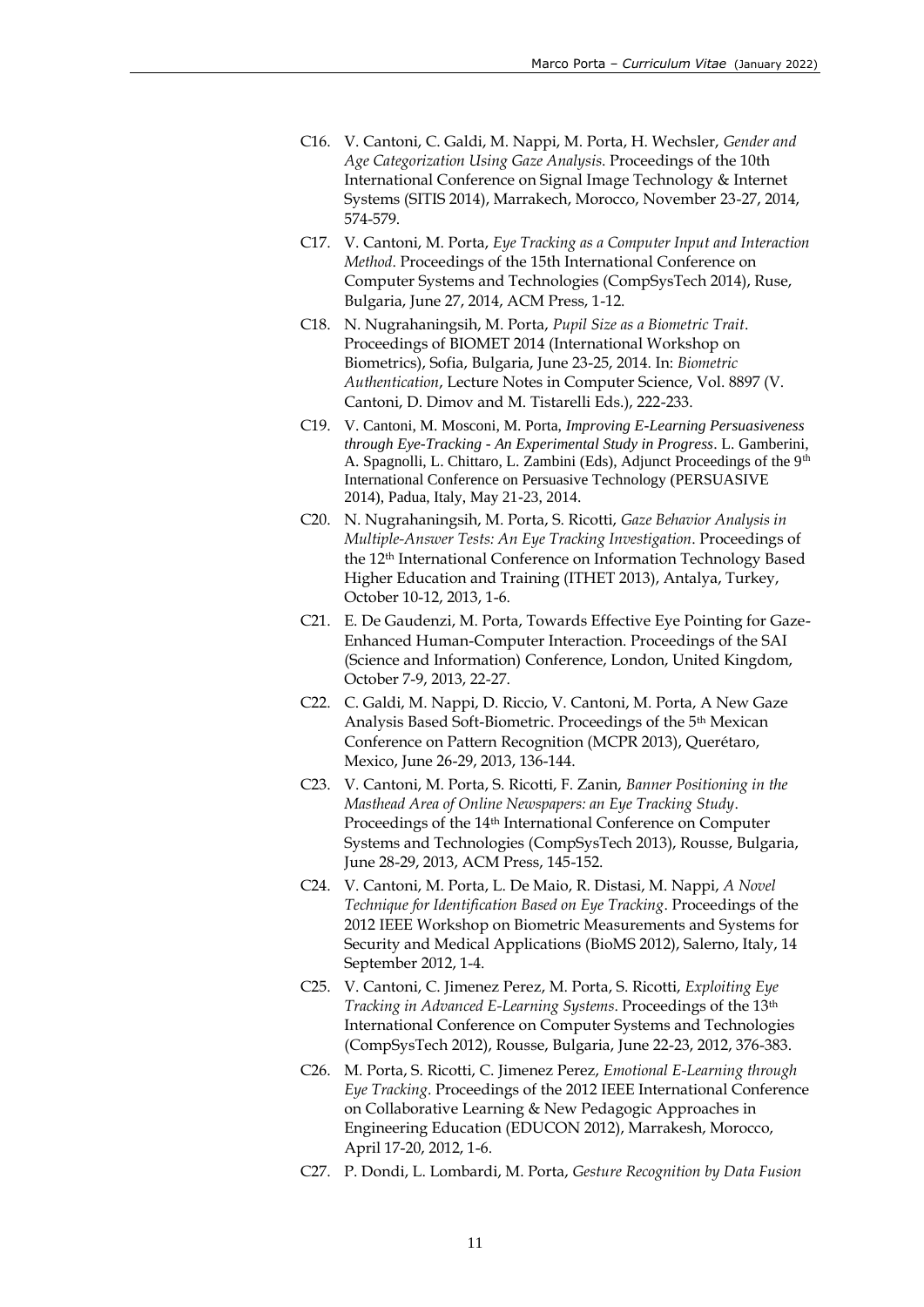*of Time-of-Flight and Color Cameras*. Proceedings of the WASET (World Academy of Science, Engineering and Technology) 2011 Conference, Venice, Italy, November 28-30, 2011 (Vol. 59), 1954- 1959.

- C28. P. Dondi, L. Lombardi, M. Porta, *Human-Computer Interaction through Time-of-Flight and RGB Cameras*. Proceedings of the 16th International Conference on Image Analysis and Processing (ICIAP 2011), Ravenna, Italy, September 14-16, 2011, 89-98.
- C29. M. G. Albanesi, R. Gatti, M. Porta, A. Ravarelli, *Towards Semi-Automatic Usability Analysis through Eye Tracking*. Proceedings of the 12th International Conference on Computer Systems and Technologies (CompSysTech 2011), Vienna, Austria, June 16-17, 2011, 135-141.
- C30. A. Cristiani, M. Porta, D. Gandini, G. M. Bertolotti, N. Serbedzija, *Driver drowsiness identification by means of passive techniques for eye detection and tracking*. Proceedings of the 2nd PerAda Workshop, within SASO 2010 (4th IEEE International Conference on Self-Adaptive and Self-Organizing Systems), Budapest, Hungary, September 27 - October 1, 2010, 142 – 146.
- C31. M. Porta, A. Ravarelli, *Eye-Based User Interfaces: Some Recent Projects*. Proceedings of the 3rd IEEE International Conference on Human System Interaction (HSI 2010), Rzeszow, Poland, May 13-15, 2010, 289 - 294.
- C32. M. Porta, A. Ravarelli, G. Spagnoli, *ceCursor, a Contextual Eye Cursor for General Pointing in Windows Environments*. Proceedings of the 6th Eye Tracking Research & Applications Symposium (ETRA 2010), Austin, TX, USA, March 22-24, 2010, ACM Press, 331-337.
- C33. V. Cantoni, M. Porta, A. Ravarelli, *Towards Fully-Accessible E-Learning Systems: Some Eye Tracking Solutions*. Proceedings of the 5th E-Learning Conference, Berlin, Germany, August 31 - September 1, 2009, 59-64.
- C34. F. Fosso, M. Porta, *A Vision-Based Attentive User Interface with (Semi-)*  Automatic Parameter Calibration. Proceedings of the 10<sup>th</sup> International Conference on Computer Systems and Technologies (CompSysTech 2009), Rousse, Bulgaria, June 18-19, 2009, article 33 (6 pages).
- C35. M. Porta, A. Ravelli, *WeyeB, an Eye-Controlled Web Browser for Hands-Free Navigation*. Proceedings of the 2nd IEEE International Conference on Human System Interaction (HSI 2009), Catania, Italy, May 21-23, 2009, 210 – 215.
- C36. V. Cantoni, M. Porta, A. Ravarelli, *Enhancing Assistive Technology with Eye-Controlled Interfaces*. Proceedings of the 2nd International Conference on Information and Communication Technologies and Accessibility, Hammamet, Tunisia, May 7-9, 2009.
- C37. E. Perego, F. Del Missier, M. Porta, M. Mosconi, *Quality of Line Segmentation in Subtitling and Implications for Film Processing: A Behavioural Study*. Proceedings of the Eye-to-IT conference on translation processes, sentence processing, and the bilingual mental lexicon, Copenhagen, Denmark, April 28-29, 2009.
- C38. M. Mosconi, M. Porta, A. Ravarelli, *On-Line Newspapers and Multimedia Content: An Eye Tracking Study. Proceedings of the 26<sup>th</sup>* ACM International Conference on Design of Communication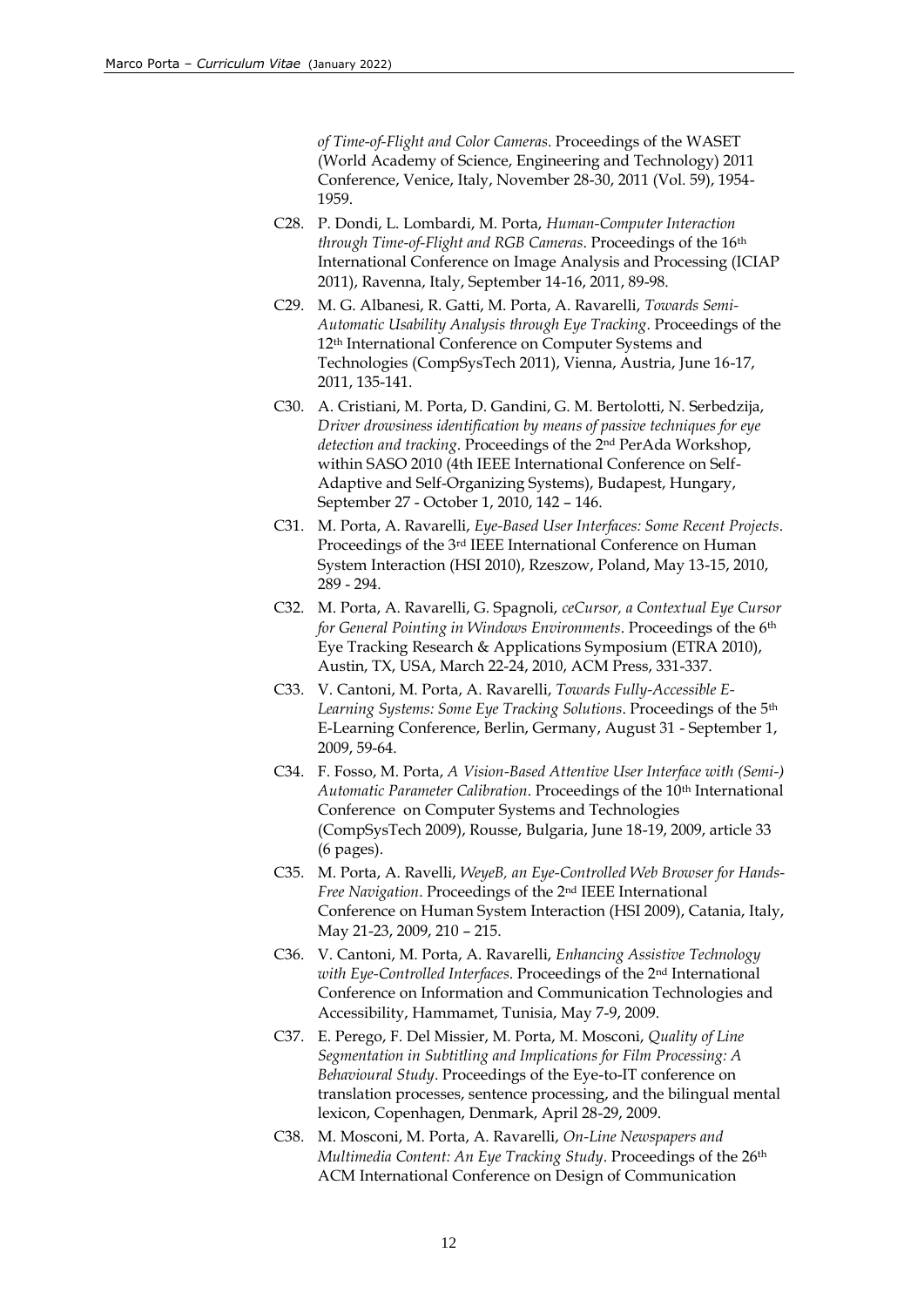(SIGDOC 2008), Lisboa, Portugal, 22-24 September 2008, ACM Press, 55-64.

- C39. C. Calvi, M. Porta, D. Sacchi, *e5Learning, an E-Learning Environment based on Eye Tracking*. Proceedings of the 8th IEEE International Conference on Advanced Learning Technologies (ICALT 2008), Santander, Cantabria, Spain, 1-5 July, 2008, 376-380.
- C40. S. Corsato, M. Mosconi, M. Porta, *An Eye Tracking Approach to Image Search Activities Using RSVP Display Techniques*. Proceedings of the 9 th International Working Conference on Advanced Visual Interfaces (AVI 2008), Naples, Italy, 28-30 May 2008, ACM Press, 416-420.
- C41. M. Porta, *Implementing Eye-Based User-Aware E-Learning*. Proceedings of CHI 2008 Ext. Abstr., Florence, Italy, April 5-10, 2008 (ACM Press), 3087-3092.
- C42. M. Porta, M. Turina, *Eye-S: a Full-Screen Input Modality for Pure Eyebased Communication*. Proceedings of the 5th Symposium on Eye Tracking Research & Applications (ETRA 2008), Savannah, GA, USA, March 26-28, 2008 (ACM Press), 27-34.
- C43. L. Lombardi, M. Porta, *Adding Gestures to Ordinary Mouse Use: a New Input Modality for Improved Human-Computer Interaction*. Proceedings of the 14th IEEE International Conference on Image Analysis and Processing (ICIAP '07), Modena, Italy, 11-13 September 2007, 461- 466.
- C44. C. Cerullo, M. Porta, *A System for Database Visual Querying and Query Visualization: Complementing Text and Graphics to Increase Expressiveness*. Proceedings of the DEXA IEEE Workshops, Regensburg, Germany, 3-7 September 2007, 109 - 113.
- C45. M. Porta, *Eye Tracking for E-Learning: When the Eyes Can Tell a Lot About the User*. Proceedings of the 4th E-Learning Conference, Istanbul, Turkey, 27-28 August 2007.
- C46. M. Porta, *Exploiting Vision and Speech in Advanced E-learning Systems*. Proceedings of the 3rd E-learning Conference, Coimbra, Portugal, 7- 8 September, 2006.
- C47. M. Porta, *Browsing Large Collections of Images through Unconventional Visualization Techniques*. Proceedings of the 8th International Working Conference on Advanced Visual Interfaces (AVI 2006), Venice, Italy, 23-26 May 2006 (ACM Press), 440-444.
- C48. F. Borghi, L. Lombardi, M. Porta, *Basic Hand Gesture Recognition for Human-Computer Communication*. Proceedings of the 11th International Conference on Human-Computer Interaction (HCI '05), Las Vegas, Nevada, USA, 22-27 July 2005.
- C49. M. Porta, *GraphSQL: A Visual Query Specification Language for Relational Databases*. Proceedings of the 10th International Conference on Human-Computer Interaction (HCI 2003), Crete, Greece, June 22-27, 2003.
- C50. G. Demontis, M. Mosconi, M. Porta, *Experimental Interfaces for Visual Browsing of Large Collections of Images*. Proceedings of the 10th International Conference on Human-Computer Interaction (HCI 2003), Crete, Greece, June 22-27, 2003.
- C51. G. Capozzo, M. Mosconi, M. Porta, *Direct Manipulation for Ecommerce Sites: A New Approach. Proceedings of the 10<sup>th</sup> International* Conference on Human-Computer Interaction (HCI 2003), Crete,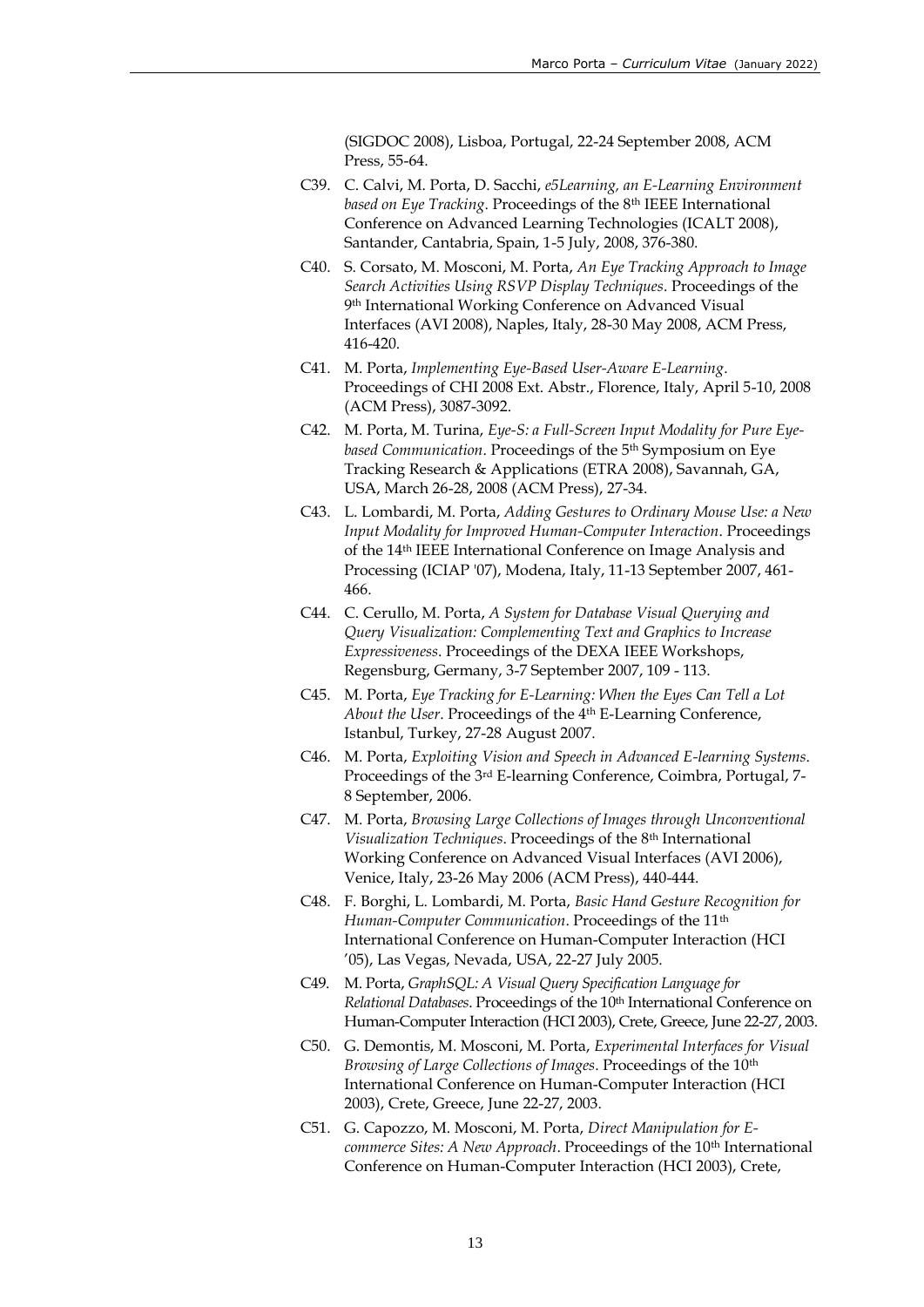Greece, June 22-27, 2003.

- C52. V. Cantoni, M. Porta, M. G. Semenza, *The E-learning Myth and the New University*. Proceedings of the IMAGE 2003 Workshop, Cagliari, Italy, 9-10 June, 2003.
- C53. M. Mosconi, D. Ottelli, M. Porta, *Alligator, a Web-based Distributed Visual Programming Environment*. Proceedings of the 12th International World Wide Web Conference (WWW2003)*,* Budapest, Hungary, 20-24 May 2003.
- C54. M. Mosconi, M. Porta, F. Zanetti, *Direct Manipulation of Pictorial Items within Web Sites: a Drag & Drop Approach to On-Line Interaction***.**  Proceedings of the 6**<sup>t</sup>**<sup>h</sup> Int. Conf. on Advanced Visual Interfaces (AVI 2002), Trento, Italy, May 22-24, 2002.
- C55. V. Cantoni, L. Lombardi, M. Porta, N. Sicard, *Vanishing Point Detection: Representation Analysis and New Approaches*. Proceedings of the 11th IEEE International Conference on Image Analysis and Processing (ICIAP 2001), September 26-28, 2001, Palermo, Italy.
- C56. V. Cantoni, L. Lombardi, M. Porta, U. Vallone, *Qualitative Estimation of Depth in Monocular Vision***.** Proceedings of the 4th International Workshop on Visual Form (IWVF4), Capri, Italy, May 28-30, 2001.
- C57. M. Mosconi, M. Porta, *A Data-Flow Visual Approach to Symbolic Computing: Implementing a Production-Rule-Based Programming System through a General-Purpose Data-Flow VL*. Proceedings of the 16th IEEE Int. Conf. on Visual Languages (VL 2000), Seattle, WA, USA, September 10-14, 2000.
- C58. M. Mosconi, M. Porta, F. Zanetti, *Shelves & Cart: Multi-Frame Drag & Drop for the WWW*. Proceedings of the Workshop on Multimedia Computing for the WWW (MCWWW 2000), Seattle, WA, USA, September 14, 2000.
- C59. M. Porta, *VISPS, a Visual System for Plan Specification.* Proceedings of the 5<sup>th</sup> Int. Conf. on Advanced Visual Interfaces (AVI 2000), Palermo, Italy, May 24-26, 2000 (ACM Press).
- C60. M. Mosconi, M. Porta, *Testing the Usability of Visual Languages: a Web-Based Methodology*. Proceedings of the 8th International Conference on Human-Computer Interaction (HCI'99), Vol. 1, Munich, Germany, August 22-27, 1999.
- C61. M. Mosconi, M. Porta, *A Visual Approach to Internet Applications Development*. Proceedings of the 8th International Conference on Human-Computer Interaction (HCI'99), Vol. 1, Munich, Germany, August 22-27, 1999.
- C62. E. Ghittori, M. Mosconi, M. Porta, *Designing New Programming*  Constructs in a Data Flow VL. Proceedings of the 14<sup>th</sup> IEEE International Conference on Visual Languages (VL'98), Nova Scotia, Canada, September 1-4, 1998.
- C63. R. Idini, M. Mosconi, M. Porta, *Programming Web-Based Applications within a Data-Flow VL*. Proceedings of 14th IEEE International Conference on Visual Languages (VL'98), Nova Scotia, Canada, September 1-4, 1998.
- C64. M. Mosconi, M. Porta, *A Modular Software Platform for Programming Web Applications*. Proceedings of the First International Workshop on Interaction Agents (IA'98), L'Aquila, Italy, May 24, 1998.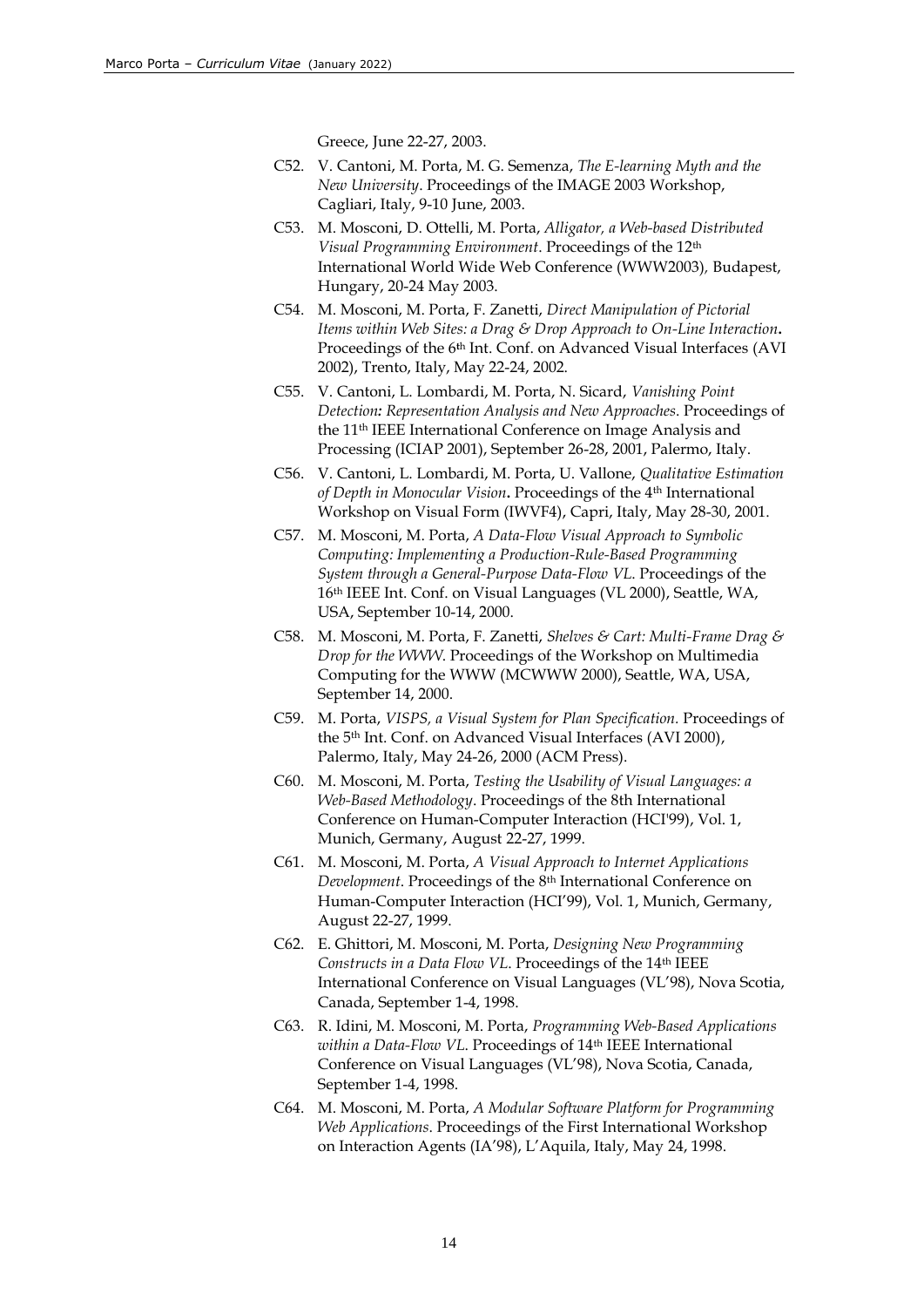- Book chapters B1. V. Cantoni, N. Nugrahaningsih, M. Porta, H. Wang, *Biometric Authentication to Access Controlled Areas Through Eye Tracking*. In M. De Marsico, M. Nappi, H. Proença eds., *Human Recognition in Unconstrained Environments*, 2017, Academic Press-Elsevier, 197-216.
	- B2. V. Cantoni, L. Lombardi, M. Porta, A. Setti, *Interfacce utente naturali*  (*Natural user interfaces*). In Cantoni et al. eds., *Pavia, la Battaglia, il Futuro. 1525-2015 Niente fu come prima. CVML e SMART Lab alla Mostra* (*Pavia, the Battle, the Future. 1525-2015 Nothing was the same again. CVML and SmartLab at the exhibition*), 2016, Pavia University Press, 9-11.
	- B3. L. Merlano, N. Nugrahaningsih, M. Porta, *Interazione oculare* (*Gazebased interaction*). In Cantoni et al. eds., *Pavia, la Battaglia, il Futuro. 1525-2015 Niente fu come prima. CVML e SMART Lab alla Mostra* (*Pavia, the Battle, the Future. 1525-2015 Nothing was the same again. CVML and SmartLab at the exhibition*), 2016, Pavia University Press, 13- 22.
	- B4. V. Cantoni, L. Lombardi, M. Porta, A. Setti, *Conclusioni* (*Conclusions*). In Cantoni et al. eds., *Pavia, la Battaglia, il Futuro. 1525- 2015 Niente fu come prima. CVML e SMART Lab alla Mostra* (*Pavia, the Battle, the Future. 1525-2015 Nothing was the same again. CVML and SmartLab at the exhibition*), 2016, Pavia University Press, 91-96.
	- B5. E. De Gaudenzi, M. Porta, *Gaze Input for Ordinary Interfaces: Combining Automatic and Manual Error Correction Techniques to Improve Pointing Precision*. In "Intelligent Systems for Science and Infomation", Studies in Computational Intelligence 542, L. Chen, S. Kapoor, and R. Bhatia (Eds.), Springer International Publishing Switzerland, 197-212.
	- B6. M. Porta, S. Rastelli, *Lo studio dei tracciati oculari (eye-tracking) nella ricerca sul linguaggio*. In "La ricerca sperimentale sul linguaggio: acquisizione, uso, perdita", S. Rastelli (Ed.), Pavia University Press, 2013, 165-197.
	- B7. M. Porta, *Towards Automatic Analysis of Climate Change Websites: A Contribution to the LivingKnowledge Project*. In "Web Genres and Web Tools", M. Cambria, C. Arizzi and F. Coccetta (Ed.), Ibis, 2012, 497- 505.
	- B8. M. Mosconi, M. Porta, *Accessibility and Usability in the Context of Human-Computer Interaction*. In "Eye tracking in audiovisual translation", E. Perego (Ed.), Aracne Editrice, Roma, 2012, 105-133.
	- B9. M. Porta, A. Ravarelli, *Some Eye Tracking Solutions for Severe Motor Disabilities*. In "Human-Computer Systems Interaction. Backgrounds and Applications 2", Z. S. Hippe, J. L. Kulikowski, T. Mroczek (Eds), Springer-Verlag Co, "Advances in Soft Computing" series (Vol. 98), 2012, 417-431.
	- B10. A. Baldry, A. Gaggia, M. Porta, *Multimodal Web Concordancing and Annotation: An Overview of the MCAWEB system*. In "Nicoletta Vasta, Antonella Riem, Maria Bortoluzzi, Deborah Saidero (Eds.) Identities in Transition in the English-speaking World". FORUM: Udine, 2011, 39-60.
	- B11. L. Lombardi, M. Porta, *Logmap analysis*. In "Visual Attention Mechanisms", V. Cantoni, M. Marinaro and A. Petrosino, eds., New York: Kluwer Academic/Plenum Publishers, 2002.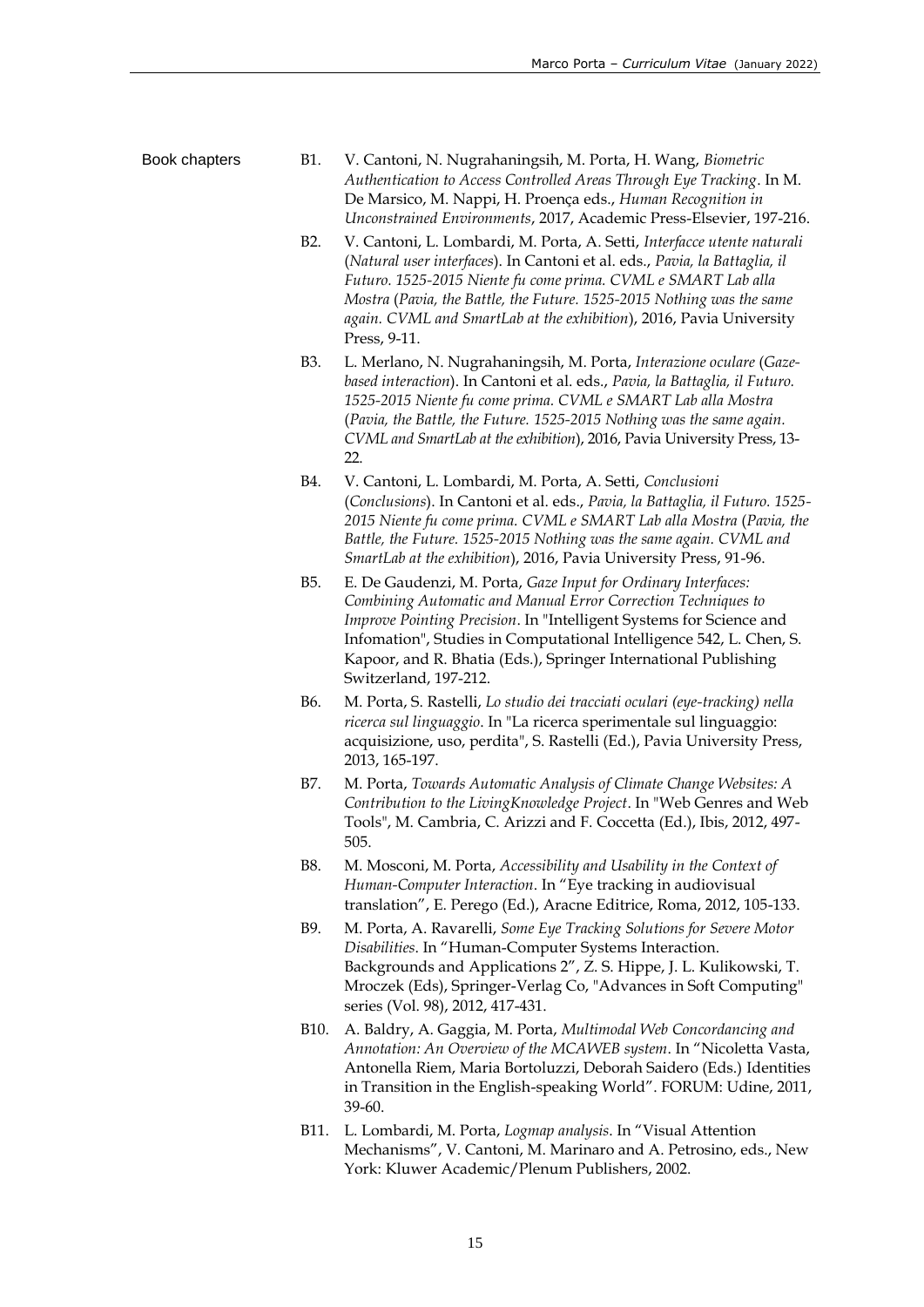|                                    | B <sub>12</sub> . | A. Barili, A. Biancardi, V. Cantoni, L. Lombardi, M. Porta,<br>Exploitation of Monocular Vision. In "Enabling Technologies for the<br>PRASSI Autonomous Robot", Sergio Taraglio and Vincenzo Nanni<br>Eds., December 2001, ENEA.                                                                                                                                                                                           |
|------------------------------------|-------------------|----------------------------------------------------------------------------------------------------------------------------------------------------------------------------------------------------------------------------------------------------------------------------------------------------------------------------------------------------------------------------------------------------------------------------|
| National conference<br>proceedings | N1.               | S. Favalli, F. Ceravolo, M. Ceron, A. Facchinetti, G. Melis, V.<br>Pampanin, M. Porta, B. Rabai, C. Ricci, F. Scervini, Realising social<br>inclusion for persons with disabilities and delivering effective science<br>communication through sustainable ICT solutions: a case study from the<br>University of Pavia. Conferenza "GARR 2021 - Sostenibile/Digitale"<br>(selected papers), 7-16 giugno 2021, online.       |
|                                    | N2.               | M. Mosconi, M. Porta, F. Zanetti, Shelves and Cart: un nuovo modello<br>d'interazione per i siti di commercio elettronico basato sul paradigma<br>drag&drop. VII congresso nazionale "L'ergonomia nella società<br>dell'informazione", Firenze, 26-28 settembre 2001.                                                                                                                                                      |
|                                    | N3.               | M. Porta, Agenti elementari come approccio ad una astrazione modulare<br>di comportamenti complessi nelle interfacce intelligenti. Workshop<br>"Dialogo e Modelli di Utente nelle Interfacce Intelligenti", Padova,<br>settembre 1998.                                                                                                                                                                                     |
| International reports              | R1.               | M. Porta, B. Çiço, P. Kaczmarski, Report on Work Package 3,<br>Deliverable 3.3, 'European Strategic Framework for Computing Education<br>and Training 2020' (ESFCET 2020) - ERASMUS Thematic Network<br>'Future Education and Training in Computing: How to Support<br>Learning at Anytime Anywhere (FETCH)'. January 2016, ISBN 978-<br>88-98567-21-8.                                                                    |
| Italian journals                   | I1.               | M. Porta, Sistema di Interazione Multimediale per robot mobile basato<br>sulla metodologia CPP-TRS®. AI*IA Notizie (magazine of the Italian<br>Association for Artificial Intelligence), N. 4, 1996.                                                                                                                                                                                                                       |
| <b>Theses</b>                      | T1.               | M. Porta, Testing New Constructs and Application Domains for Visual<br>Programming Languages, with Special Reference to the Data-Flow Class.<br>Ph.D. thesis, Ph.D. in Ingegneria Elettronica e Informatica<br>(Electronic and Computer Engineering), Department of Computer<br>Engineering and Systems Science, University of Pavia (XII cycle),<br>December 15 <sup>th</sup> , 1999, supervisor: Prof. Virginio Cantoni. |
|                                    | T <sub>2</sub> .  | M. Porta, Sistema di interazione multimediale per robot mobile basato<br>sulla metodologia CPP-TRS <sup>®</sup> (Mobile robot multimedia interaction system<br>based on CPP-TRS <sup>®</sup> methodology). Master's thesis, Department of<br>Elettronica e Informazione, Polytechnic of Milan, June 18th, 1996,<br>supervisor: Prof. Marco Somalvico.                                                                      |

## **Paper Awards and Recognitions**

- Paper [J18] (M. Porta, A. Ravarelli, F. Spaghi, *Online Newspapers and Ad Banners: An Eye Tracking Study on the Effects of Congruity*, Online Information Review, 2013, Vol. 37, No. 3) was selected by the "Journal's Editorial Team" as the *Outstanding Paper* of 2013.
- Paper [C23] (V. Cantoni, M. Porta, S. Ricotti, F. Zanin, *Banner Positioning in the Masthead Area of Online Newspapers: An Eye Tracking Study*, Proceedings of the 14th International Conference on Computer Systems and Technologies - CompSysTech 2013 - Ruse, Bulgaria, June 28-29, 2013) received the *Best Paper Award* for the session *Image Processing and Computer Vision*.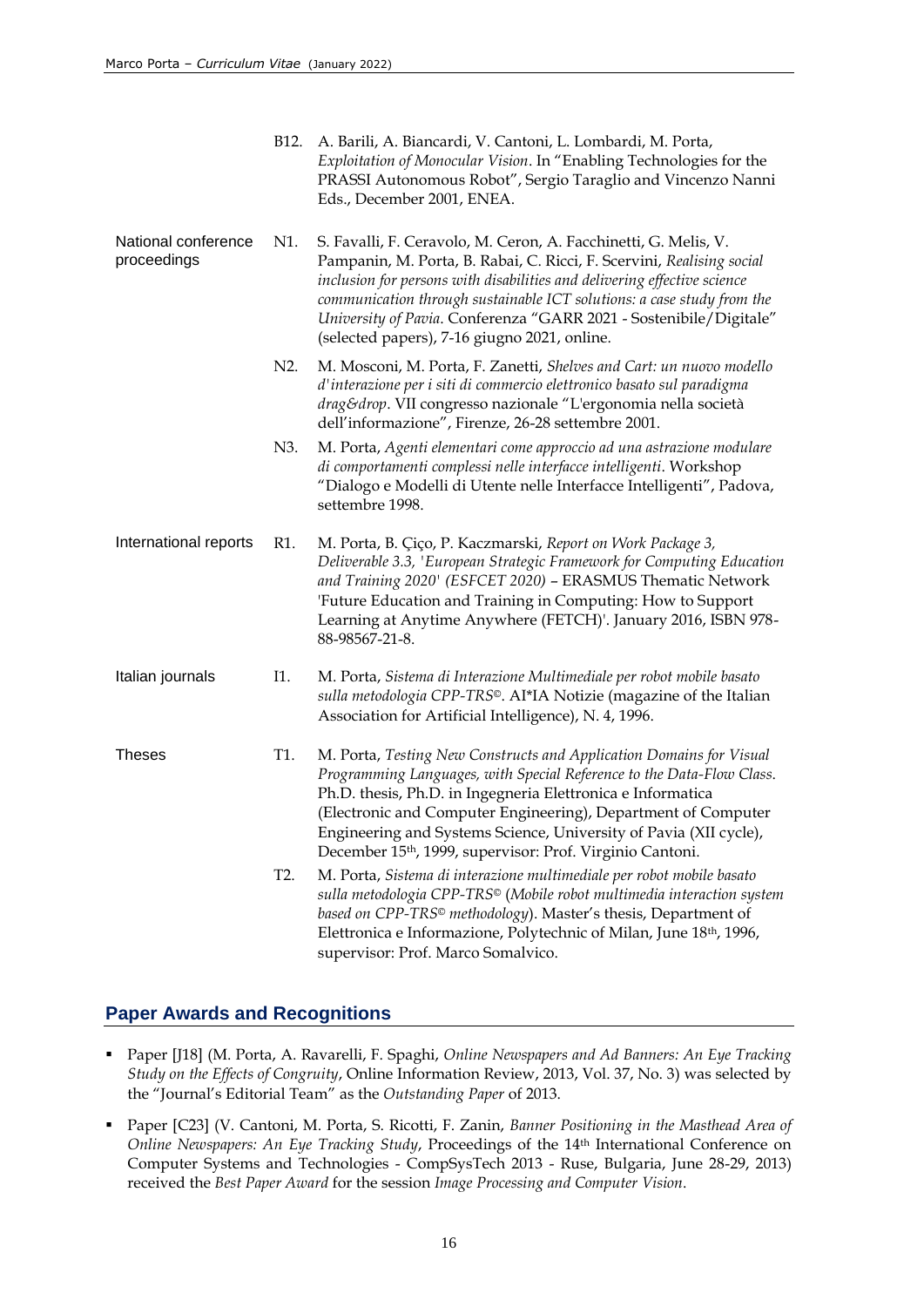- Paper [C25] (V. Cantoni, C. Jimenez Perez, M. Porta, S. Ricotti, *Exploiting Eye Tracking in Advanced E-Learning Systems*, Proceedings of the 13th International Conference on Computer Systems and Technologies - CompSysTech 2012 - Ruse, Bulgaria, June 22-23, 2012) received the *Best Paper Award* for the session *Educational Aspects*.
- Paper [J27] (V. Cantoni, M. Cellario, M. Porta, *Perspectives and Challenges in E-Learning: Towards Natural Interaction Paradigms*, Journal of Visual Languages and Computing, 15, 2004) was one of the ten most downloaded articles of the journal from 2004 to 2014.
- Paper [J29] (M. Porta, *Vision-based user interfaces: methods and applications*, International Journal of Human-Computer Studies, 57, 2002) was judged "of exceptional merit" by the journal's editor (and published through a "fast-track" procedure).

## **Relevant Roles in Associations and Technical Committees**

| <b>IEEE IES Technical</b><br>Committee on Factory<br>Automation<br>(January 2022 – present)                         | Vice chair of the IEEE Industrial Electronics Society Technical Com-<br>mittee on Factory Automation (https://tcfa.ieee-ies.org/chairs.html).                                                                                                                                                                                            |
|---------------------------------------------------------------------------------------------------------------------|------------------------------------------------------------------------------------------------------------------------------------------------------------------------------------------------------------------------------------------------------------------------------------------------------------------------------------------|
| <b>IEEE IES Technical</b><br>Committee on Factory<br>Automation<br>(Jan. 2019 – Dec. 2021)                          | Secretary of the IEEE Industrial Electronics Society Technical Com-<br>mittee on Factory Automation (https://tcfa.ieee-ies.org/chairs.html).                                                                                                                                                                                             |
| <b>COGAIN Association</b><br>(January 2018 - present)                                                               | President (2021-2022 term) of the COGAIN Association (COmmunica-<br>tion by GAze INteraction, https://www.cogain.org/board/) and member<br>of the association's board since 2018, as vice president (2019-2020) and<br>portal editor (2018).                                                                                             |
| Subcommittee of the<br><b>IEEE IES Technical</b><br>Committee on Factory<br>Automation<br>(November 2014 – present) | Chair (from November 2014 to January 2019) and co-chair (since<br>February 2019) of the Subcommittee on Computer Vision and Human-<br>Machine Interaction in Industrial and Factory Automation of the IEEE<br>Industrial Electronics Society, Technical Committee on Factory Auto-<br>mation (https://tcfa.ieee-ies.org/structure.html). |

## **Participation in Editorial Boards and Guest Editorships**

| Journal of Imaging<br>(September 2020 – present)                           | Member of the Editorial Board (https://www.mdpi.com/journal/<br><i>jimaging/editors).</i>                                 |
|----------------------------------------------------------------------------|---------------------------------------------------------------------------------------------------------------------------|
| <b>IEEE Industrial Electronics</b><br>Magazine<br>(January 2020 - present) | Member of the Editorial Board (http://www.ieee-ies.org/pubs/industrial-<br>electronics-magazine/199-editorial-board).     |
| Scientia Paedagogica<br>Experimentalis<br>(March 2018 – present)           | Member of the Editorial Board (https://www.lotuswebtec.com/en/<br>journals/scientia-paedagogica-experimentalis-spe.html). |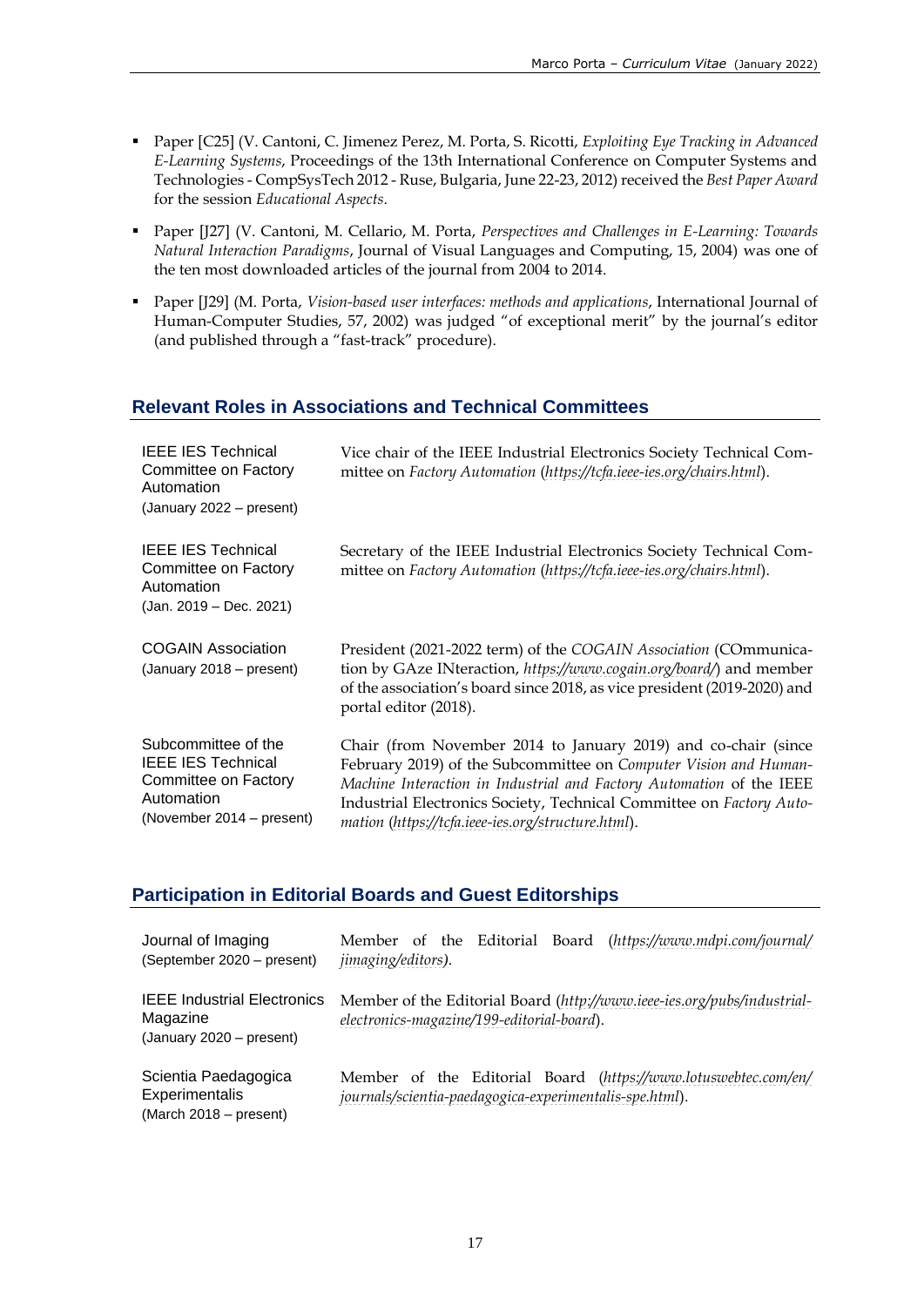| Advances in Human-Com-<br>puter Interaction<br>$(April 2016 - present)$ | Member of the Editorial Board (https://www.hindawi.com/journals/ahci/<br>editors $\Lambda$ .                                                                           |
|-------------------------------------------------------------------------|------------------------------------------------------------------------------------------------------------------------------------------------------------------------|
| Sensors<br>(January – October 2021)                                     | Guest editor, special issue on Eye Tracking Techniques, Applications, and<br>(https://www.mdpi.com/journal/sensors/special_issues/Eye_<br>Challenges<br>Tracking_TAC). |

# **Chairman and Organizational Roles in Conferences and Workshops**

| IEEE ETFA 2022              | General co-chair of ETFA 2022, 27 <sup>th</sup> IEEE International Conference on<br>Emerging Technologies and Factory Automation (Stuttgart, Germany,<br>September 6-9, 2022, https://2022.ieee-etfa.org/).                                                                                                                                                                                                                                                                                       |
|-----------------------------|---------------------------------------------------------------------------------------------------------------------------------------------------------------------------------------------------------------------------------------------------------------------------------------------------------------------------------------------------------------------------------------------------------------------------------------------------------------------------------------------------|
| IEEE INDIN 2022<br>and 2021 | Co-chair of Track 8 (Human, Computer and Machine Interaction) at INDIN<br>(IEEE International Conference on Industrial Informatics) 2022 (20th<br>edition, Perth, Australia, July 25-28, 2022, https://2022.ieee-indin.<br>org/technical-technical_tracks/tt-08-human-computer-and-machine-<br>interaction/) and 2021 (19th edition, Palma de Mallorca, Spain, July 21-23,<br>https://2021.ieee-indin.org/technical-technical_tracks/tt-08-human-computer-<br>2021,<br>and-machine-interaction/). |
| IEEE ISIE 2022              | Co-chair of the track Signal and Image Processing at ISIE 2022, 31st IEEE<br>International Symposium on Industrial Electronics (Anchorage, Alaska,<br>USA, June 1-3, 2022, https://www.ieee-isie2022.org/).                                                                                                                                                                                                                                                                                       |
| IEEE WFCS 2022              | Program committee co-chair of WFCS 2022, 18th IEEE International<br>Conference on Factory Communication Systems (Pavia, Italy, April 27-29,<br>2022, http://wfcs22.unipv.it).                                                                                                                                                                                                                                                                                                                     |
| IEEE ICIT 2022              | Co-chair of the track Cloud Computing, Big Data, and Software Engineering<br>at ICIT 2022, 23 <sup>rd</sup> IEEE International Conference on Industrial Technology<br>(Shanghai, China, March 28-31, 2022, https://2022.ieee-icit.org/technical-<br>tracks/).                                                                                                                                                                                                                                     |
| IEEE ETFA 2021              | Program committee co-chair of ETFA 2021, 26th IEEE International Con-<br>ference on Emerging Technologies and Factory Automation (Västerås,<br>Sweden, September 7-10, 2021, https://2021.ieee-etfa.org/).                                                                                                                                                                                                                                                                                        |
| <b>ETTAC 2020</b>           | Co-organizer and co-chair of ETTAC 2020, 1st Workshop on Eye Tracking<br>Techniques, Applications and Challenges (January 10, 2021, https://vision.<br>unipv.it/ettac2020/organization.html), in conjunction with ICPR 2020, 25 <sup>th</sup><br>International Conference on Pattern Recognition, Milan, Italy, January 10-<br>15, 2021).                                                                                                                                                         |
| COGAIN 2020                 | General co-chair of COGAIN 2020, Symposium on COmmunication by<br>GAze INteraction (held online, June 26th, 2020, http://cogain2020.cogain.<br>org/ - originally planned in Stuttgart, Germany, co-located with ETRA<br>2020, the ACM Symposium on Eye Tracking Research & Applications).                                                                                                                                                                                                         |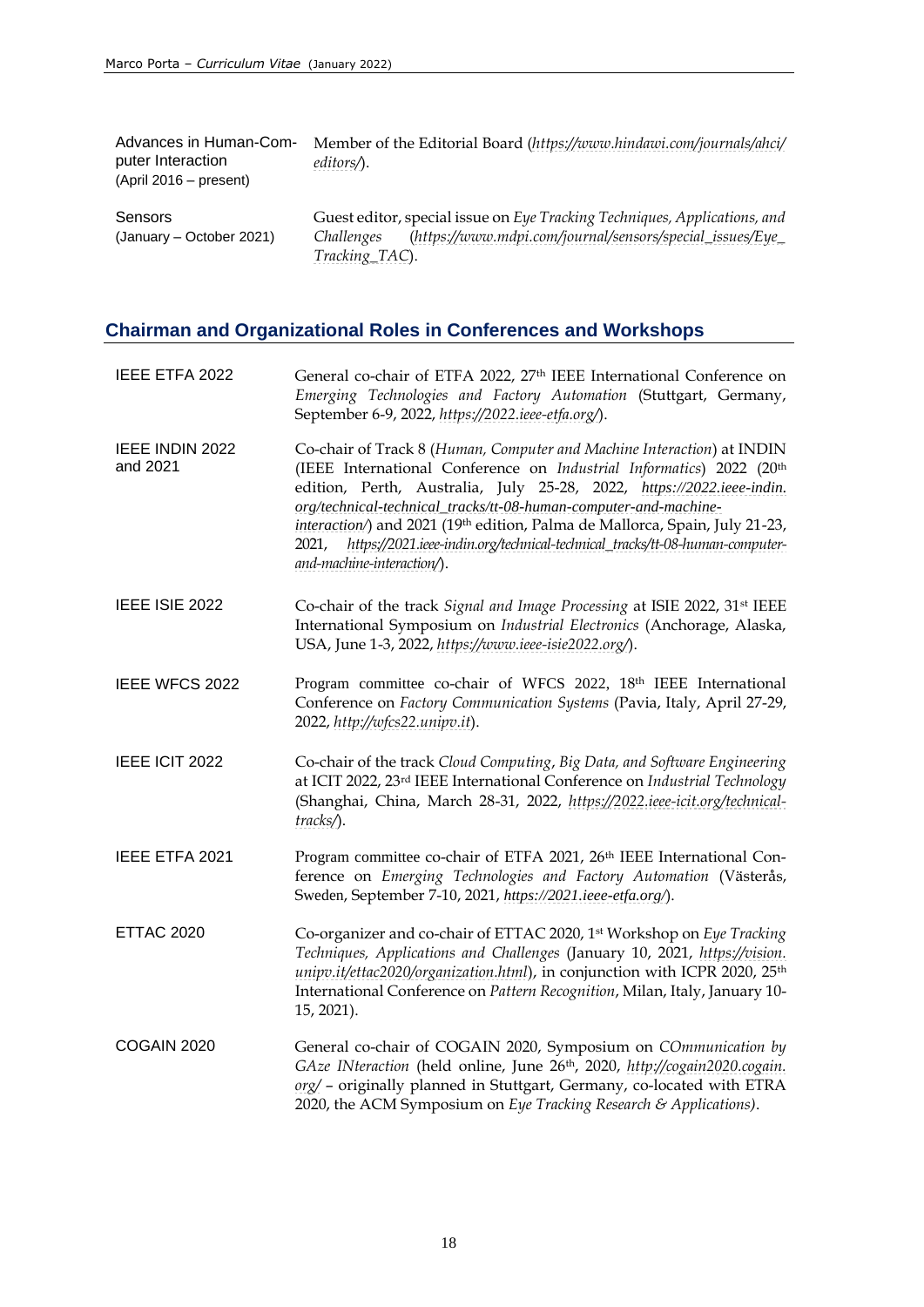| IEEE ETFA 2020,<br>2019, and 2018  | Co-chair of Track 6 at ETFA, IEEE International Conference on Emerging<br>Technologies and Factory Automation: 25th edition (track Computer Vision<br>and Human-Machine Interaction in Industrial and Factory Automation,<br>Vienna, Austria, September 8-11, 2020, https://2020.ieee-etfa.org/<br>technical-tracks/computer-vision-and-human-machine-interaction-in-<br>industrial-and-factory-automation/), 24th edition (track Computer Vision and<br>Human-Machine Interaction in Industrial and Factory Automation,<br>Zaragoza, Spain, September 10-13, 2019, http://www.etfa2019.org/<br>track-6-computer-vision-human-machine-interaction-in-industrial-and-<br>factory-automation/), and 23rd edition (track Computer Vision, Computa-<br>tional Intelligence, and Modern Heuristics in Automation, Torino, Italy,<br>September 4-7, 2018). |
|------------------------------------|------------------------------------------------------------------------------------------------------------------------------------------------------------------------------------------------------------------------------------------------------------------------------------------------------------------------------------------------------------------------------------------------------------------------------------------------------------------------------------------------------------------------------------------------------------------------------------------------------------------------------------------------------------------------------------------------------------------------------------------------------------------------------------------------------------------------------------------------------|
| COGAIN 2018                        | Program committee co-chair of COGAIN 2018, Symposium on COm-<br>munication by GAze INteraction (Warsaw, Poland, June 14-17, 2018,<br>http://cogain2018.cogain.org/, co-located with ETRA 2018, the ACM<br>Symposium on Eye Tracking Research & Applications).                                                                                                                                                                                                                                                                                                                                                                                                                                                                                                                                                                                        |
| IEEE INDIN 2017,<br>2016, and 2015 | Co-organizer of special sessions at INDIN, IEEE International Confer-<br>ence on Industrial Informatics: 15 <sup>th</sup> edition (session Industry 4.0: Keeping<br>Humans in the Loop and in Control, Emdem, Germany, July 24-26, 2017,<br>https://web.archive.org/web/20171207205327/http://indin2017.i2ar.de/special-<br>sessions.html), 14th edition (session Vision-Based Systems for Danger Detec-<br>Poitiers, France, July 18-21, 2016, https://ieee-indin2016.<br>tion,<br>sciencesconf.org/conference/ieee-indin2016/pages/SST_11.pdf), and 13th edi-<br>tion (session Human Sensing for Industrial Applications, Cambridge,<br>United Kingdom, July 22-24, 2015).                                                                                                                                                                         |
| IEEE ICIT 2017                     | Co-organizer of the special session Human Factors and System Design in<br>Factory Automation at ICIT 2017, 18th IEEE International Conference on<br>Industrial Technologies (Toronto, Canada, March 22-25, 2017, https://<br>icit2017.org/special-session-tracks/).                                                                                                                                                                                                                                                                                                                                                                                                                                                                                                                                                                                  |
| <b>IEEE HSI 2010</b><br>and 2009   | Co-chair of the track Telemedicine and e-Health at HSI, IEEE International<br>Conference on Human System Interaction: 3rd edition (Rzeszow, Poland,<br>May 13-15, 2010) and 2 <sup>nd</sup> edition (Catania, Italy, May 21-23, 2009).                                                                                                                                                                                                                                                                                                                                                                                                                                                                                                                                                                                                               |
| <b>HCI 2005</b>                    | Organizer and chair of the special session Vision-Based Perceptive<br>Interfaces for PC Interaction at HCI 2005, 11 <sup>th</sup> International Conference on<br>Human-Computer Interaction (Las Vegas, Nevada, USA, July 22-27, 2005).                                                                                                                                                                                                                                                                                                                                                                                                                                                                                                                                                                                                              |

# **Participation in Program Committees of Conferences and Workshops**

| ICPR 2022 and 2021                     | International Conference on Pattern Recognition: 26 <sup>th</sup> edition<br>(Montréal, Québec, Canada, August 21-25, 2022, https://www.<br>icpr2022.com/) and 25 <sup>th</sup> edition (Milan, Italy, January 10-15, 2021,<br>virtual, https://www.micc.unifi.it/icpr2020/).                                                                                                                                                                                     |
|----------------------------------------|-------------------------------------------------------------------------------------------------------------------------------------------------------------------------------------------------------------------------------------------------------------------------------------------------------------------------------------------------------------------------------------------------------------------------------------------------------------------|
| ACM ETRA 2022, 2021,<br>2020, and 2019 | ACM Symposium on Eye Tracking Research and Applications: 14th<br>edition (Seattle, WA, USA, June 8-11, 2022, https://etra.acm.org/2022/),<br>13th edition (Stuttgart, Germany, May 24-27, 2021, https://etra.acm.org/<br>2021/ipcs.html), 12 <sup>th</sup> edition (Stuttgart, Germany, June 2-5, https://etra.<br>acm.org/2020/ipcs.html), and 11 <sup>th</sup> edition (Denver, Colorado, USA, June<br>25-28, 2019, https://etra.acm.org/2019/areachairs.html). |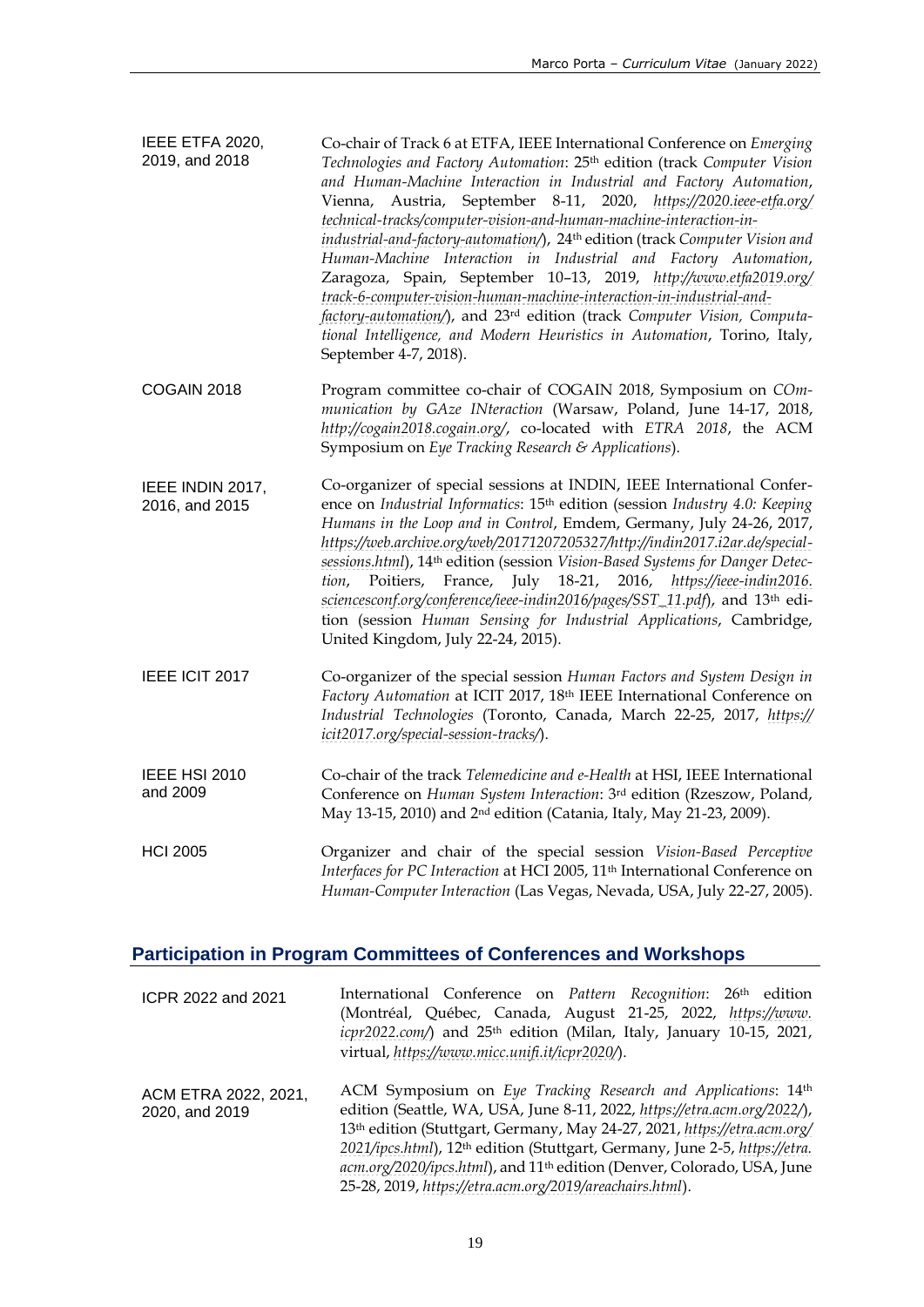ICT4AgeingWell 2022, 2021, 2020, 2019, 2018, 2017, 2016, and 2015 International Conference on *Information and Communication Technologies for Ageing Well and e-Health*: 8th edition (online, April 23-25, 2022, <https://ict4awe.scitevents.org/ProgramCommittee.aspx>), 7<sup>th</sup> edition (online, April 24-26, 2021, *[http://www.ict4ageingwell.org/ProgramCommittee.](http://www.ict4ageingwell.org/ProgramCommittee.aspx?y=2021)*  $a$ spx?y=2021), 6<sup>th</sup> edi-tion (online, May 3-5, 2020, *[http://www.ict4ageingwell.](http://www.ict4ageingwell.org/ProgramCommittee.aspx?y=2020) [org/ProgramCommittee. aspx?y=2020](http://www.ict4ageingwell.org/ProgramCommittee.aspx?y=2020)*), 5 th edition (Heraklion, Crete, Greece, May 2-4, 2019, *[http://www.ict4ageingwell.org/ProgramCommittee.](http://www.ict4ageingwell.org/ProgramCommittee.aspx?y=2019) [aspx?y=2019](http://www.ict4ageingwell.org/ProgramCommittee.aspx?y=2019)*)*,* 4 th edition (Funchal, Madeira, Portugal, March 22-23, 2018), 3 rd edition (Porto, Portugal, March 28-29, 2017), 2 nd edition (Rome, April 21-22, 2016), and 1 st edition (Lisbon, Portugal, May 20- 22, 2015). CompSysTech 2022, 2021, 2020, 2019, 2018, 2017, 2016, 2015, 2014, 2013, 2012, and 2011 International Conference on *Computer Systems and Technologies*: 23rd edition (Ruse, Bulgaria, June 17-18, 2022, *[http://www.compsystech.org/](http://www.compsystech.org/index.php?cmd=dPage&pid=pc) [index.php?cmd=dPage&pid=pc](http://www.compsystech.org/index.php?cmd=dPage&pid=pc)*), 22nd edition (Ruse, Bulgaria, June 18- 19, 2021), 21<sup>st</sup> edition (Ruse, Bulgaria, June 19-20, 2020), 20<sup>th</sup> edition (Ruse, Bulgaria, June 21-22, 2019,), 19th edition (Ruse, Bulgaria, September 13-14, 2018), 18th edition (Ruse, Bulgaria, June 23-24, 2017),  $17<sup>th</sup>$  edition (Palermo, Italy, June 23-24, 2016),  $16<sup>th</sup>$  edition (Dublin, Ireland, June 25-26, 2015), 15<sup>th</sup> edition (Ruse, Bulgaria, June 26-27, 2014), 14<sup>th</sup> edition (Ruse, Bulgaria, June 28-29, 2013), 13<sup>th</sup> edition (Ruse, Bulgaria, June 22-23, 2012), and 12<sup>th</sup> edition (Vienna, Austria, June 16-17, 2011). IEEE ICIT 2021 22nd IEEE International Conference on *Industrial Informatics* (Valencia, Spain, March 10-12, 2021, *<https://ieee-icit2021.org/committees/>*). IEEE WFCS 2021 17th IEEE International Conference on *Factory Communication Systems* (Linz, Austria, June 9-11, 2021, *[https://konferenzen.jku.at/wfcs2021/](https://konferenzen.jku.at/wfcs2021/content/committees) [content/committees](https://konferenzen.jku.at/wfcs2021/content/committees)*). ACS/IEEE AICCSA 2021, 2020 and 2019 ACS/IEEE International Conference on *Computer Systems and Applications* (track *Multimedia, Computer Vision and Image Processing*): 18th edition (Tangier, Morocco, November 30 - December 3, 2021), 17<sup>th</sup> edition (Antalya, Turkey, November 2-5, 2020, *[http://aiccsa.net/](http://aiccsa.net/AICCSA2020/13-tracks/34-track-7) [AICCSA2020/13-tracks/34-track-7](http://aiccsa.net/AICCSA2020/13-tracks/34-track-7)*), and 16th edition (Abu Dhabi, UAE, November 3-7, 2019, *[http://www.aiccsa.net/AICCSA2019/13-tracks/34](http://www.aiccsa.net/AICCSA2019/13-tracks/34-track-7) [track-7](http://www.aiccsa.net/AICCSA2019/13-tracks/34-track-7)*). MIRA 2019 and 2018 Workshop on *Multimedia Information Retrieval and Applications*: 15th edition (Sorrento, Italy, November 26-29, 2019, *[http://www.sitis-conf.](http://www.sitis-conf.org/en/mira-2019.php) [org/en/mira-2019.php](http://www.sitis-conf.org/en/mira-2019.php)*) and 14th edition (Las Palmas De Gran Canaria, Spain, November 26-29, 2018, *<http://www.sitis-conf.org/en/mira-2018.php>*). ICT Innovations 2021, 2020, 2019, 2018, and 2017 International Conference on *ICT Innovations*: 13th edition (online, September 27-29, 2021, *[http://www.ictinnovations.org/programme](http://www.ictinnovations.org/programme-committee)[committee](http://www.ictinnovations.org/programme-committee)*), 12th edition (online, September 24-26, 2020, *[http://www.](http://www.ictinnovations.org/ict-innovations-2020/programme-committee) [ictinnovations.org/ict-innovations-2020/programme-committee](http://www.ictinnovations.org/ict-innovations-2020/programme-committee)*), 11th edition (Ohrid, Republic of Macedonia, October 17-19, 2019, *[http://www.](http://www.ictinnovations.org/ict-innovations-2019/programme-committee) [ictinnovations.org/ict-innovations-2019/programme-committee](http://www.ictinnovations.org/ict-innovations-2019/programme-committee)*), 10th edition (Ohrid, Republic of Macedonia, September 17-19, 2018), and 9th edition (Skopje, Republic of Macedonia, September 18-23, 2017).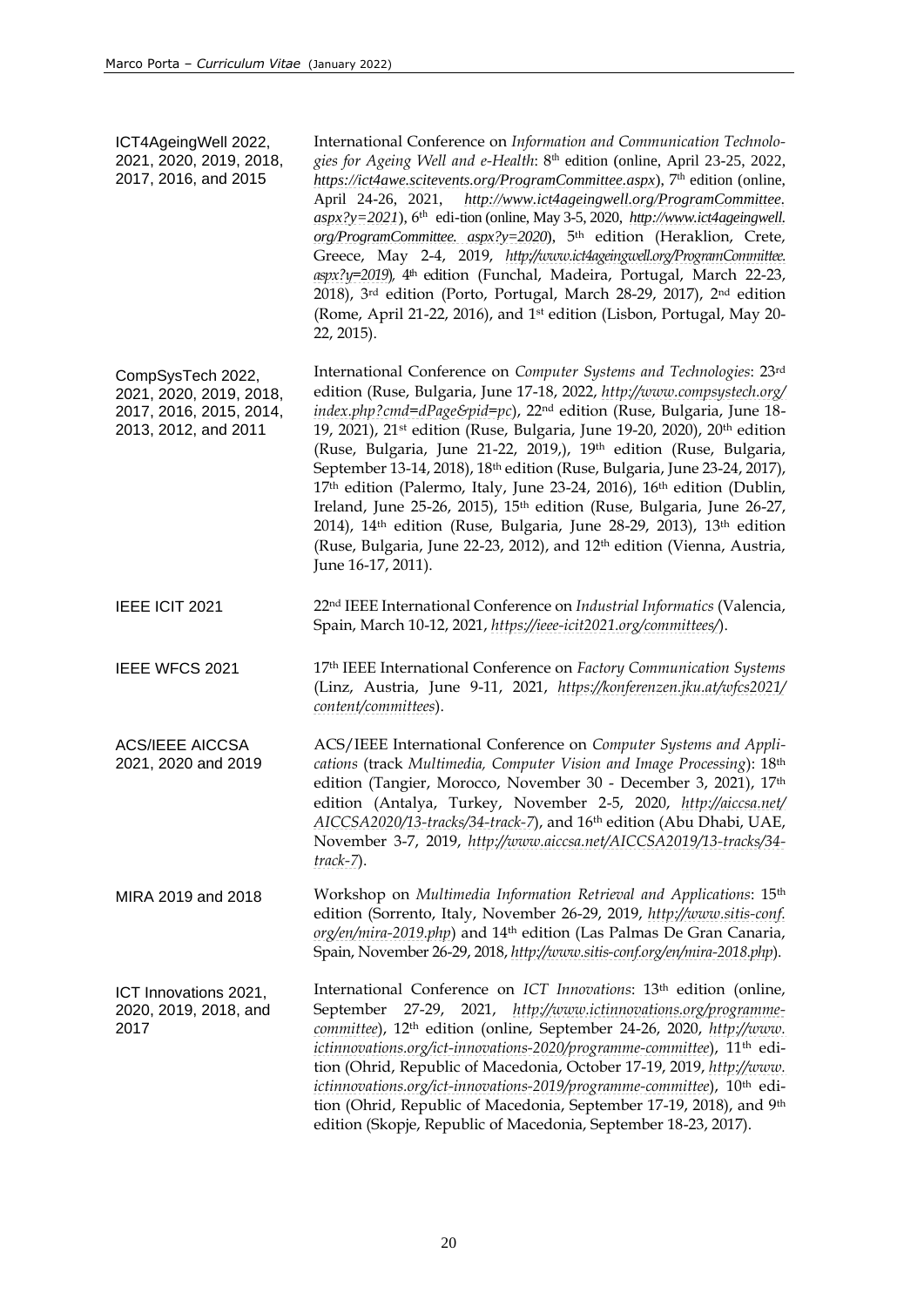| CHItaly 2021, 2019, 2017,<br>and 2015                                                 | Biannual Conference of the Italian ACM SIGCHI Chapter: 14th edition<br>(Bozen, Italy, Hult 11-13, 2021), 13 <sup>th</sup> edition (Padua, September 23-25,<br>2019), 12 <sup>th</sup> edition (Cagliari, September 18-20, 2017), and 11 <sup>th</sup> edition<br>(Rome, Italy, September 28-30, 2015).                                                                                                                                                                                                                                                                                                                                                                                                                                                                                                                                                                                                                                       |
|---------------------------------------------------------------------------------------|----------------------------------------------------------------------------------------------------------------------------------------------------------------------------------------------------------------------------------------------------------------------------------------------------------------------------------------------------------------------------------------------------------------------------------------------------------------------------------------------------------------------------------------------------------------------------------------------------------------------------------------------------------------------------------------------------------------------------------------------------------------------------------------------------------------------------------------------------------------------------------------------------------------------------------------------|
| FedCSIS 2021, 2020,<br>2019, 2018, 2017, 2016,<br>2015, 2014, 2013, 2012,<br>and 2011 | Federated Conference on Computer Science and Information Systems,<br>Track 1 (Advances in Artificial Intelligence and Applications): 16th edition<br>(online, https://fedcsis.org/2021/aaia/committee), 15 <sup>th</sup> edition (online,<br>https://fedcsis.org/2020/aaia/committee), 14 <sup>th</sup> edition (Leipzig, Germany,<br>September 1-4, 2019, https://www.fedcsis.org/2019/aaia/committee), 13th<br>edition (Poznań, Poland, September 9-12, 2018), 12 <sup>th</sup> edition (Prague,<br>Czech Republic, September 3-6, 2017), 11 <sup>th</sup> edition (Gdansk, Poland,<br>September 11-14, 2016), 10 <sup>th</sup> edition (Lodz, Poland, September 13-16,<br>2015), 9th edition (Warsaw, Poland, September 7-10, 2014), 8th edition<br>(Krakow, Poland, September 8-11, 2013), 7 <sup>th</sup> edition (Wroclaw,<br>Poland, September 9-12, 2012), and 6 <sup>th</sup> edition (Szczecin, Poland,<br>September 18-21, 2011). |
| <b>IW-BAAS 2017</b>                                                                   | 1 <sup>st</sup> International Workshop on Biometrics as a Service (Catania, Septem-<br>ber 12th, 2017, http://www.biplab.unisa.it/iwbaas/organizers.php).                                                                                                                                                                                                                                                                                                                                                                                                                                                                                                                                                                                                                                                                                                                                                                                    |
| ICAT 2016, 2015,<br>and 2014                                                          | International Conference on Advanced Technology & Science: ICAT'<br>Rome 2016 (Rome, Italy, November 23-25, 2016, also invited speaker,<br>https://www.icatsconf.org/ITALY2016/icatrome/committees), ICAT 2016<br>(Konya, Turkey, September 1-3, 2016), ICAT 2015 (Antalya, Turkey,<br>August 4-7, 2015), and ICAT 2014 (Antalya, Turkey, August 12-15,<br>2014).                                                                                                                                                                                                                                                                                                                                                                                                                                                                                                                                                                            |
| <b>IEB 2015</b>                                                                       | 2nd Workshop on Insight on Eye Biometrics (within SITIS 2015, 11th<br>International Conference on Signal Image Technology & Internet<br>Systems, Bangkok, Thailand, November 23-27, 2015, http://www.sitis-<br>conf.org/past-conferences/www.sitis-conf.org-2015/en/ieb-2015.php.html).                                                                                                                                                                                                                                                                                                                                                                                                                                                                                                                                                                                                                                                      |
| BIOMET 2014                                                                           | International Workshop on Biometrics (Sofia, Bulgaria, June 23-25,<br>2014, https://vision.unipv.it/SOFIA-2014/).                                                                                                                                                                                                                                                                                                                                                                                                                                                                                                                                                                                                                                                                                                                                                                                                                            |

# **Scientific Responsibilities in Research Projects and Thematic Networks**

| HiEdTec (2018-2022)         | Leader of work packages 2 (Developing Concepts of the adaptation of the<br>education system to the Digital Generation considering the specific<br>conditions of each of the Partner Countries) and 3 (Development of Centres<br>for innovative educational technologies and active learning classrooms,<br>selecting virtual classroom software; Development of Handbook of<br>Innovative Educational Technologies) within the HiEdTec Erasmus+<br>European Project (Modernization of Higher Education in Central Asia<br>through New Technologies, https://hiedtec.ecs.uni-ruse.bg/). |
|-----------------------------|----------------------------------------------------------------------------------------------------------------------------------------------------------------------------------------------------------------------------------------------------------------------------------------------------------------------------------------------------------------------------------------------------------------------------------------------------------------------------------------------------------------------------------------------------------------------------------------|
| <b>Enhancing E-Learning</b> | Italian leader of the project Enhancing E-Learning with Advanced                                                                                                                                                                                                                                                                                                                                                                                                                                                                                                                       |
| with Advanced Human-        | Human-Computer Interaction Facilities (Executive Programme for                                                                                                                                                                                                                                                                                                                                                                                                                                                                                                                         |
| Computer Interaction        | Scientific and Technological Cooperation between the Italian                                                                                                                                                                                                                                                                                                                                                                                                                                                                                                                           |
| <b>Facilities</b>           | Republic and the Republic of Serbia RS16MO09, http://www.esteri.it/                                                                                                                                                                                                                                                                                                                                                                                                                                                                                                                    |
| $(2016 - 2018)$             | mae/resource/doc/2015/11/pe_italia_serbia_2016_18-firmato.pdf).                                                                                                                                                                                                                                                                                                                                                                                                                                                                                                                        |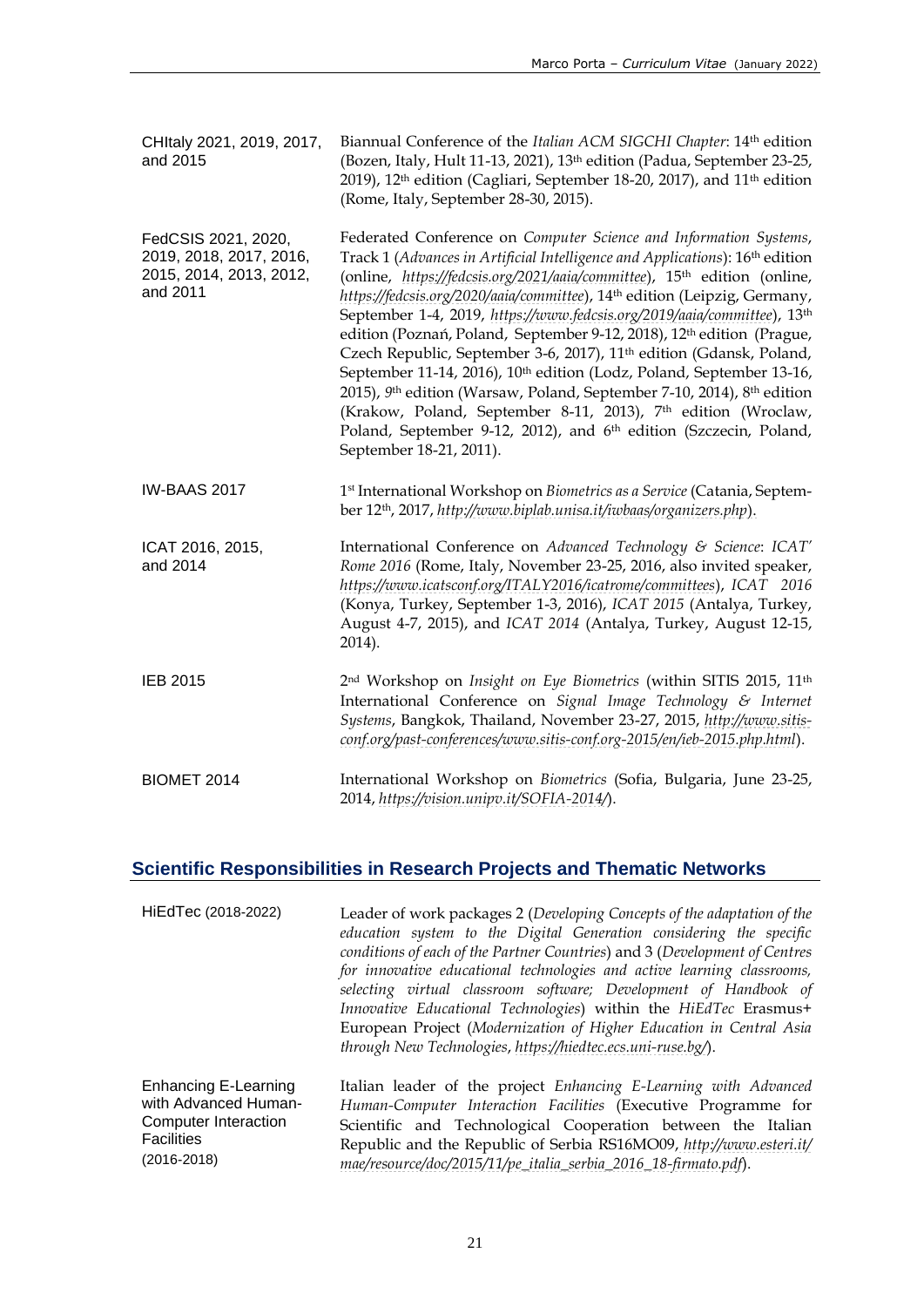#### ETN-FETCH (2013-2016) Leader of Work Package 3 (*European Strategic Framework for Computing Education and Training 2020*) within the *FETCH* European Thematic Network (*Future Education and Training in Computing: How to Support Learning at Anytime Anywhere*, 539461-LLP-1-2013-1-BG-ERASMUS-ENW, *[http://fetch.ecs.uni-ruse.bg](http://fetch.ecs.uni-ruse.bg/)*).

## **Participation in Research Projects and Thematic Networks**

| CARIPLO (2020-2023)                | National project RISID (Realizing the rIght to Social Inclusion for persons<br>with Disabilities through new tools of smart communication and sharing<br>knowledge: from international to local effectiveness), financed by Fondazione<br>CARIPLO (https://risid2020.wordpress.com/). |
|------------------------------------|---------------------------------------------------------------------------------------------------------------------------------------------------------------------------------------------------------------------------------------------------------------------------------------|
| PRIN (2017-2020)                   | National PRIN project COSMOS (COntactlesS Multibiometric mObile<br>System in the wild).                                                                                                                                                                                               |
| LivingKnowledge<br>$(2009 - 2012)$ | Living Knowledge - Facts, Opinions and Bias in Time, European project<br>(Seventh Framework Programme, Grant agreement ID 231126, Call for<br>proposal FP7-ICT-2007-3, https://cordis.europa.eu/project/id/231126).                                                                   |
| ETN-TRICE (2008-2011)              | European thematic network TRICE (Teaching, Research, Innovation in<br>Computing Education, Socrates-Erasmus program, http://trice.ecs.uni-<br>ruse.bg/?cmd=gsInsC&cid=IT).                                                                                                            |
| PRIN (2007-2009)                   | National PRIN project Ambienti intelligenti: interpretazione di eventi,<br>riconfigurabilità sensoriale e interfacce multimodali (Ambient Intelligence:<br>event analysis, sensor recofiguration and multimodal interfaces).                                                          |
| FIRB (2006-2008)                   | National FIRB project Infrastrutture e piattaforme real-time per ambienti di<br>ricerca e e-learning collaborativo (Software and communication platforms for<br>high-performance collaborative grid), code RBIN043TKY, http://vision.<br>unipv.it/firb-pvpi/en/).                     |
| eYES (2006-2007)                   | International project Creation of an e-learning interface for the blind and the<br>visually impaired - eYes (Leonardo da Vinci EU program, code I/06/B/F/<br>PP-154229).                                                                                                              |
| ETN-DEC (2004-2007)                | European thematic network DEC (Doctoral Education in Computing,<br>Socrates-Erasmus program, http://ecet.ecs.uni-ruse.bg/etndec/index.php?<br>command=insideCountry&country=it).                                                                                                      |
| PRIN (2005-2006)                   | National PRIN project Metodologie di data mining per le applicazioni di e-<br>business (Data Mining methods for e-business applications).                                                                                                                                             |
| ETN-ECET (2001-2004)               | European thematic network ECET (European Computing Education and<br>Training, Socrates-Erasmus program, http://ecet.ecs.uni-ruse.bg/ecet/<br>index.php?command=insideCountry&country=it).                                                                                             |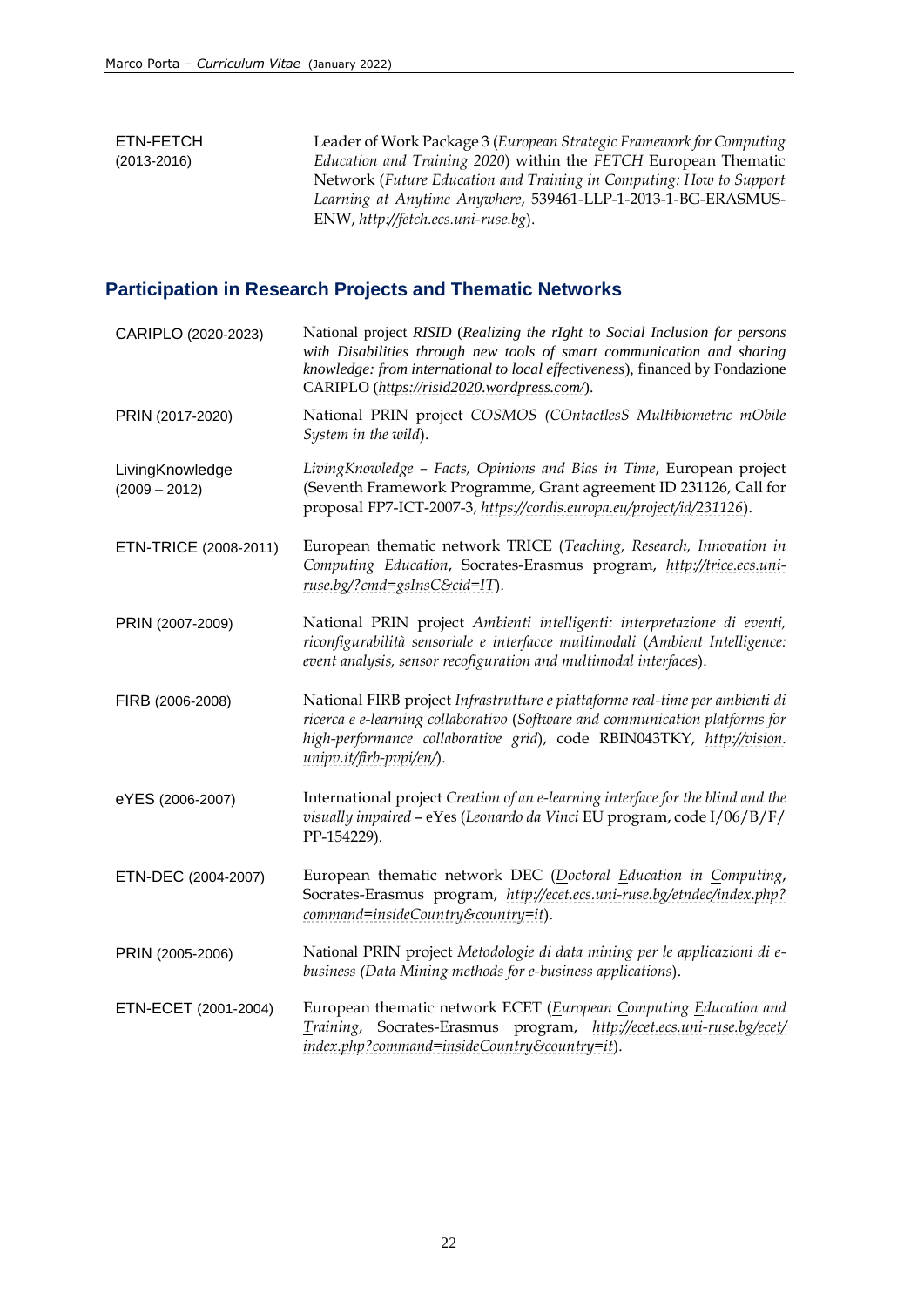# **Responsibility for Scientific Studies Commissioned by Private or Public Entities**

| Confindustria Pavia<br>(Feb. – Dec. 2019)      | Research contract Occhio all'Arte! (Look at the art!) between the Depart-<br>ment of Electrical, Computer and Biomedical Engineering of the Uni-<br>versity of Pavia and Confindustria Pavia (Italian Industrial Federation,<br>Pavia branch, with MY SMART S.r.l.) - within the Protolab project. |
|------------------------------------------------|----------------------------------------------------------------------------------------------------------------------------------------------------------------------------------------------------------------------------------------------------------------------------------------------------|
| Neosperience Lab<br>$(Jul. - Sep. 2016)$       | Research contract between the Department of Electrical, Computer and<br>Biomedical Engineering of the University of Pavia and Neosperience Lab<br>S.r.l., aimed at the implementation of a semi-autonomous system for<br>conducting eye tracking experiments and analyzing the results.            |
| Wind Telecomunicazioni<br>$(Jul. - Aug. 2011)$ | Research contract between the Department of Electrical, Computer and<br>Biomedical Engineering of the University of Pavia and Wind<br>Telecomunicazioni S.p.A., to carry out usability studies (based on eye<br>tracking) on the company's website.                                                |
| Vodafone Italia<br>(Feb. - Mar. 2011)          | Research contract between the Department of Electrical, Computer and<br>Biomedical Engineering of the University of Pavia and Vodafone Italia<br>S.p.A., aimed at the development of tools for the management of focus<br>groups related to the <i>Smart-Charging</i> project.                     |

# **Membership in Professional/Scientific Organizations**

| <b>ACM</b>              | Association for Computing Machinery (https://www.acm.org/).                                                                           |
|-------------------------|---------------------------------------------------------------------------------------------------------------------------------------|
| <b>ACM SIGCHI</b>       | ACM Special Interest Group on Computer-Human Interaction (https://<br>sigchi.org/).                                                   |
| <b>ACM SIGCHI Italy</b> | Italian section of ACM SIGCHI (http://sigchitaly.eu/).                                                                                |
| <b>COGAIN</b>           | Currently president (2021-22 term), COmmunication by GAze INter-<br>action (https://www.cogain.org).                                  |
| <b>CVPL</b>             | Italian association for research in Computer Vision, Pattern recognition<br>and machine Learning (former GIRPR, http://www.cvpl.it/). |
| <b>IEEE</b>             | Institute of Electrical and Electronics Engineers (https://www.ieee.org/),<br>senior member.                                          |
| <b>IEEE CS</b>          | IEEE Computer Society (https://www.computer.org).                                                                                     |
| <b>IEEE IES</b>         | IEEE Industrial Electronics Society (http://www.ieee-ies.org/).                                                                       |
| <b>IEEE SMC</b>         | IEEE Systems, Man, and Cybernetics Society (https://www.ieeesmc.org/).                                                                |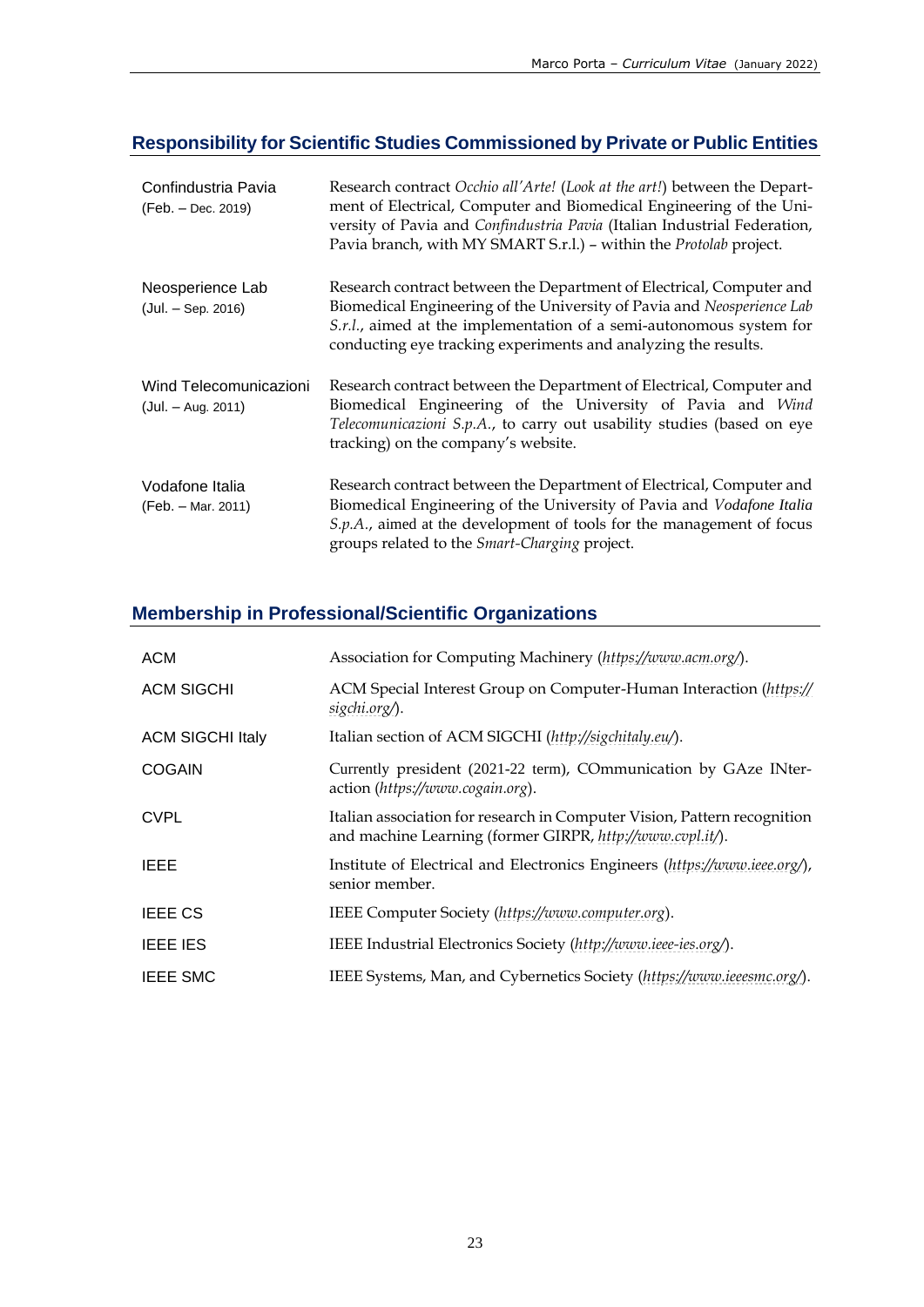#### **Peer Review Activities**

International journals (since 2007 only) *IEEE Transactions on Intelligent Transportation Systems* (2021), *Applied Soft Computing Journal* (2021), *Pattern Recognition* (2021), *Sensors* (2021), *Pattern Recognition Letters* (2021, 2018, and 2015), *IEEE Transactions on Industrial Informatics* (2021, 2018, 2017, 2016, 2014, and 2013), *Behaviour & Information Technology* (2020), *Cognitive Processing* (2020), *Scientific Reports* (2020), *IEEE Transactions on Biometrics, Behavior, and Identity* (2020 and 2018), *IEEE Access* (2020, 2019, 2018, and 2017), *International Journal of Technology and Human Interaction* (2020, 2018, 2017, 2016, 2015, 2014, and 2013), *Computers and Electrical Engineering* (2019), *Journal of Enabling Technologies* (2019), *Electronics Letters* (2019), *Multimedia Tools and Applications* (2019, 2018, 2016, and 2015), *International Journal of Human-Computer Studies* (2019, 2015, 2014, 2013, and 2011), *Image and Vision Computing* (2018), *Computer Science and Information Systems* (2018), *International Journal of Learning and Change* (2018), *ACM Transactions on Applied Perception* (2017), *Interacting with Computers* (2017), *International Journal of Human-Computer Interaction* (2017, 2016, and 2015), *IEEE Transactions on Emerging Topics in Computing* (2017 and 2015), *IEEE Transactions on Human-Machine Systems* (2017, 2014, and 2013), *International Journal of Artificial Intelligence in Education* (2016), *IEEE Transactions on Parallel and Distributed Systems* (2016), *Microprocessors and Microsystems* (2016), *Online Information Review* (2016), *ACM Transactions on Computer Human Interaction* (2015), *Universal Access in the Information Society* (2015), *IEEE Transactions on Systems, Man, and Cybernetics - Part A* (2015, 2013, and 2012), *Journal of Visual Languages and Computing* (2015, 2013, 2012, 2011, 2010, and 2009), *International Journal of Pattern Recognition and Artificial Intelligence* (2014), *Information Visualization* (2012), *Advances in Engineering Software* (2011), *IEEE Transactions on Industrial Electronics* (2009, 2008, and 2007), *ACM Transactions on Software Engineering and Methodology* (2007).

Intern. conferences (since 2005 only) KES 2021 (*International Conference on Knowledge-Based and Intelligent Information & Engineering Systems*), WFCS 2021 (*IEEE International Conference on Factory Communication Systems*), ICIT 2021 and 2017 (*IEEE International Conference on Industrial Technology*), AICCSA 2021, 2020, and 2019 (*ACS/IEEE International Conference on Computer Systems and Applications*), ETRA 2021, 2020, 2019, 2018, and 2016 (*International Symposium on Eye Tracking Research and Applications*), CHItaly 2021, 2019, 2017, and 2015 (*Biannual Conference of the Italian SIGCHI Chapter*), ICT4AgeingWell 2021, 2020, 2019, 2018, 2017, 2016, and 2015 (*International Conference on Information and Communication Technologies for Ageing Well and e-Health*), ICT Innovations 2021, 2020, 2019, 2018, 2017, and 2015 (*International Conference on ICT Innovations*), CompSysTech 2021, 2020, 2019, 2018, 2017, 2016, 2015, 2014, 2013, 2012, and 2011 (*International Conference on Computer Systems and Technologies*), FedCSIS 2021, 2020, 2019, 2018, 2017, 2016, 2015, 2014, 2013, 2012, and 2011 (*Federated Conference on Computer Science and Information Systems*), ETFA 2020 (*IEEE International Conference on Emerging Technologies and Factory Automation*), ICPS 2020 (*IEEE International Conference on Industrial Cyber-Physical Systems*), IESES 2020 (*IEEE International Conference on Industrial Electronics for Sustainable Energy Systems*), ETWEB 2020 and 2019 (*Eye Tracking for the WEB workshop*, within ETRA 2020 and 2019), INDIN 2020, 2019, 2018, and 2017 (*IEEE International Conference on Industrial Informatics*), ICPR 2020, 2008, and 2006 (*IAPR-IEEE International Conference*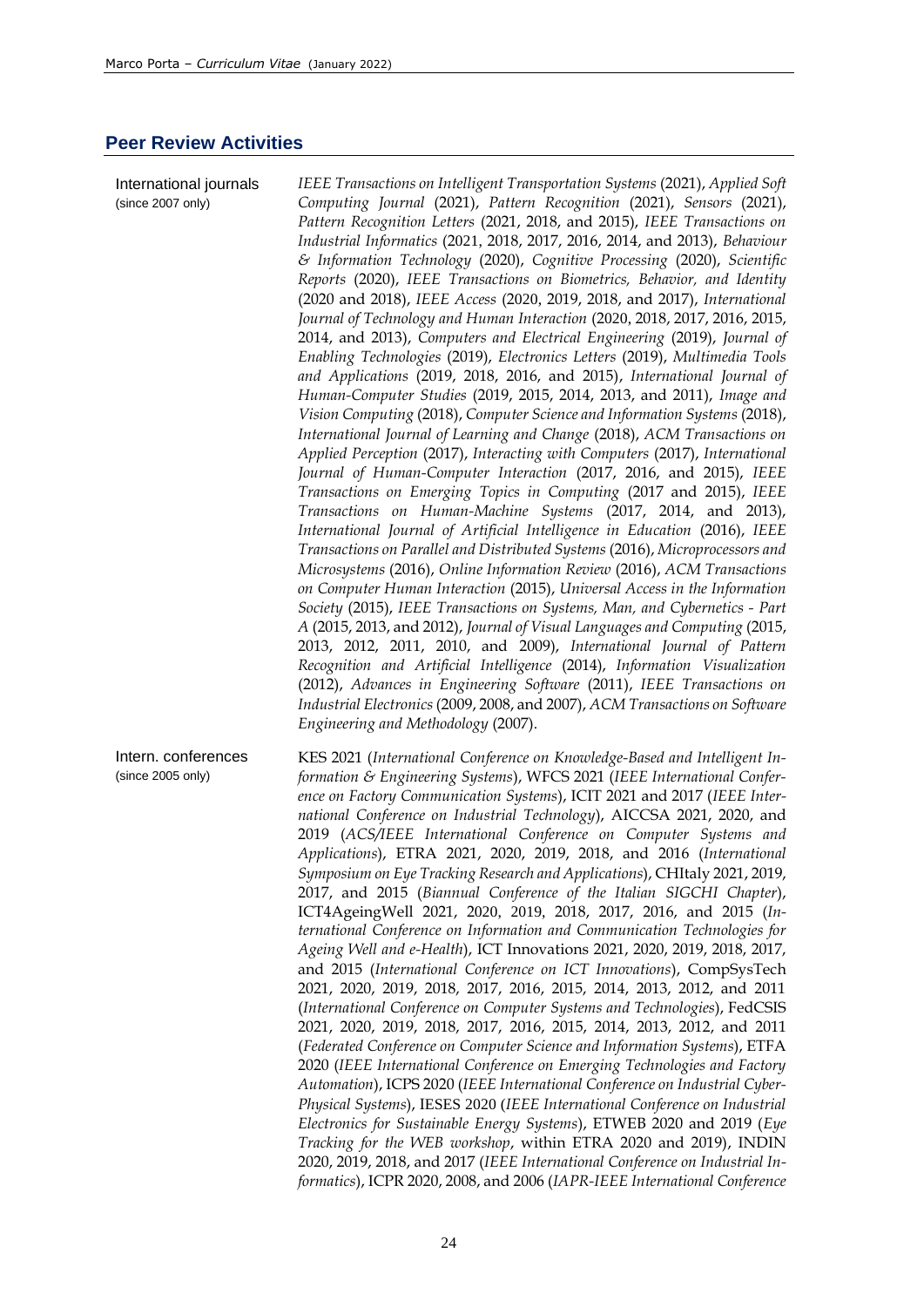*on Pattern Recognition*), ECEM 2019, 2017, 2015, and 2013 (*European Conference on Eye Movements*), MIRA 2018 (*Workshop on Multimedia Information Retrieval and Applications, within SITIS 2018, 14th International Conference on Signal Image Technology & Internet Based Systems*), PSIVT 2017 (*Pacific-Rim Symposium on Image and Video Technology*), IECON 2017 (*IEEE Conference on Industrial Electronics*), ISIE 2017 (*IEEE International Symposium on Industrial Electronics*), E-Learning 2016, 2015, and 2014 (*International Conference on E-Learning*), ICAT 2016 and 2014 (*International Conference on Advanced Technology & Science*), IEB 2015 (*Workshop on Insight on Eye Biometrics*), ICTRC 2015 (*International Conference on Information and Communication Technology Research*), EDUCON 2015, 2014, 2013, and 2012 (*IEEE Global Engineering Education Conference*), BIOMET 2014 (*International Workshop on Biometrics*), IJCB 2014 (*International Joint Conference on Biometrics*), EUROMICRO DSD/SEAA 2014 (*Euromicro Conference on Software Engineering and Advanced Applications*), TALE 2014, 2013, and 2012 (*IEEE International Conference on Teaching, Assessment and Learning for Engineering*), CHI 2012, and 2010 (*ACM Conference on Human Factors in Computing Systems*), HSI 2011, 2010 and 2009 (*IEEE International Conference on Human System Interaction*), UIST 2010 (*ACM Symposium on User Interface Software and Technology*), ICIAP 2009, 2007, and 2005 (*IEEE International Conference on Image Analysis and Processing*).

## **Supervised PhD Students and Research Fellows**

| Supervisor of research<br>fellow (Univ. of Pavia) | • Dr. Piercarlo Dondi (Human-Computer Interaction for Cultural<br>Heritage, "assegno di ricerca", from September 2019 to May 2021).                                                                                                                                                                                                                                                                                                                                                                                                                                                           |
|---------------------------------------------------|-----------------------------------------------------------------------------------------------------------------------------------------------------------------------------------------------------------------------------------------------------------------------------------------------------------------------------------------------------------------------------------------------------------------------------------------------------------------------------------------------------------------------------------------------------------------------------------------------|
| Supervisor of PhD<br>students (Univ. of Pavia)    | Iman Abu Hashish (XXXII cycle, Applied Data Science Approaches in<br>FinTech: Innovative Models for Bitcoin Price Dynamics, final exam<br>taken in February 2020 - co-supervised with Prof. Tullio Facchinet-<br>ti).<br>• Nahumi Nugrahaningsih (XXVII cycle, Eye Behavior and Body<br>Motion Analysis for Biometrics and E-Learning, final exam taken in<br>February 2017).<br>Calet Jimenez Perez (XXVI cycle, unfinished).<br>Stefania Ricotti (XXVI cycle, Eye Tracking for Usability and E-<br>Learning: Case Studies and Research Perspectives, final exam taken in<br>December 2014). |
| Co-supervisor of PhD<br>student (Univ. of Pavia)  | Alice Ravarelli (XXIV cycle, User Interface Evaluation through Eye<br>٠<br>Tracking: New Approaches and Critical Issues, final exam taken in<br>December 2011 - co-supervised with Prof. Virginio Cantoni).                                                                                                                                                                                                                                                                                                                                                                                   |

## **Teaching Activity**

Web and Multimedia **Technologies** (from AY 2019-20 to AY 2021-22 – 3 years)

Tenured lecturer (6 ECTS, in English), master's degree in *Computer Engineering*, University of Pavia.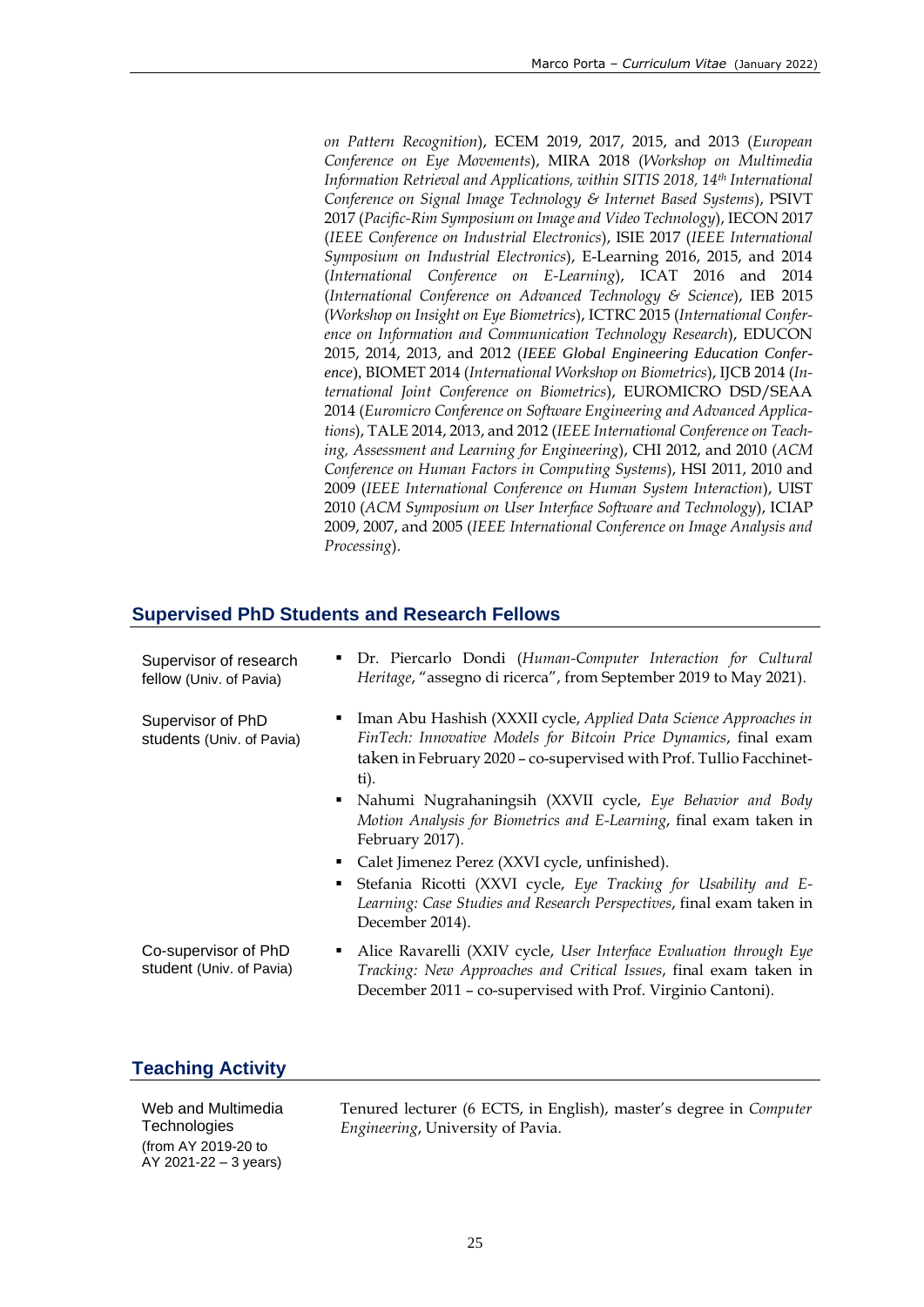| Web Design and<br>Technologies<br>(from AY 2011-12 to<br>AY 2021-22 - 11 years)                                                                                                  | Tenured lecturer (9 ECTS), interdepartmental bachelor's degree in<br>Comunicazione, Innovazione, Multimedialità (CIM, Communication,<br>Innovation, Multimedia), University of Pavia.                                                                                    |
|----------------------------------------------------------------------------------------------------------------------------------------------------------------------------------|--------------------------------------------------------------------------------------------------------------------------------------------------------------------------------------------------------------------------------------------------------------------------|
| Multimedia Systems and<br>Technologies<br>(from AY 2012-13 to<br>$AY 2018-19 - 7 years)$                                                                                         | Tenured lecturer (6 ECTS, in English), master's degree in Computer<br>Engineering, University of Pavia.                                                                                                                                                                  |
| Eye Tracking Technologies<br>and Applications<br>(February 5 <sup>th</sup> , 2019,<br>March 9 <sup>th</sup> , 2018, and<br>March $10^{th}$ , 2017 – 3 years)                     | Three hours per year, Post Bachelor Programme in Race Engineering<br>(2019, University of Pavia - Automotive Safety Center) and Post<br>Bachelor Programme in Design and Development of Vehicle Dynamics<br>(2018 and 2017, University of Pavia - Quattroruote Academy). |
| Progettare soluzioni di<br>comunicazione (Design of<br>communication solutions)<br>(from AY 2011-12 to AY<br>$2014 - 15 - 4$ years)                                              | Lecturer (28, 32, 36 and 48 hours, respectively), IFTS course<br>(Istruzione e Formazione Tecnica Superiore) Tecnico superiore per la<br>comunicazione e il multimedia (High technician in communication and<br>multimedia), Fondazione "Le Vele", Pavia.                |
| User Experience Design -<br>Web and Mobile<br>(May 10 <sup>th</sup> and 11 <sup>th</sup> , 2013)                                                                                 | Lecturer (12 hours), postgraduate Master in Sviluppo Applicazioni Web,<br>Mobile e Social Media (Development of Web, Mobile and Social Media<br>Applications), MEDAlics - Centro di Ricerca per le Relazioni Mediter-<br>ranee (https://www.medalics.org/).              |
| Sistemi e Tecnologie<br>Multimediali<br>(Multimedia Systems<br>and Technologies)<br>(AY 2011-12)                                                                                 | Tenured lecturer (6 ECTS), master's degrees in Ingegneria Informatica<br>(Computer Engineering) and Bioingegneria (Bioengineering), University<br>of Pavia.                                                                                                              |
| Human-Machine Interface<br>(October 2012 and May 2010)                                                                                                                           | Lecturer (8 hours per year), for CINI (Consorzio Interuniversitario<br>Nazionale per l'Informatica), at Selex Sistemi Integrati, Rome, Italy.                                                                                                                            |
| Media digitali, Reti di<br>calcolatori e World Wide<br>Web (Digital Media,<br><b>Computer Networks and</b><br>World Wide Web)<br>(January-February 2012,<br>2011, 2010 and 2009) | Lecturer (9 hours per year), postgraduate Master in Management<br>Multimediale<br>(Multimedia Management),<br>Campus<br>Multimedia<br>In.Formazione, Mediaset-IULM.                                                                                                      |
| Sistemi e Tecnologie<br>Multimediali<br>(Multimedia Systems<br>and Technologies)<br>(AY 2010-11)                                                                                 | Lecturer (6 ECTS), master's degrees in Ingegneria Informatica<br>(Computer Engineering), Bioingegneria (Bioengineering) and Ingegneria<br>dei Servizi (Service Engineering), University of Pavia.                                                                        |
| Web Design and<br>Technologies<br>(AY 2010-11)                                                                                                                                   | Lecturer (9 ECTS), interfaculty bachelor's degree in Comunicazione,<br>Innovazione,<br>Multimedialità (CIM, Communication,<br>Innovation,<br>Multimedia), University of Pavia.                                                                                           |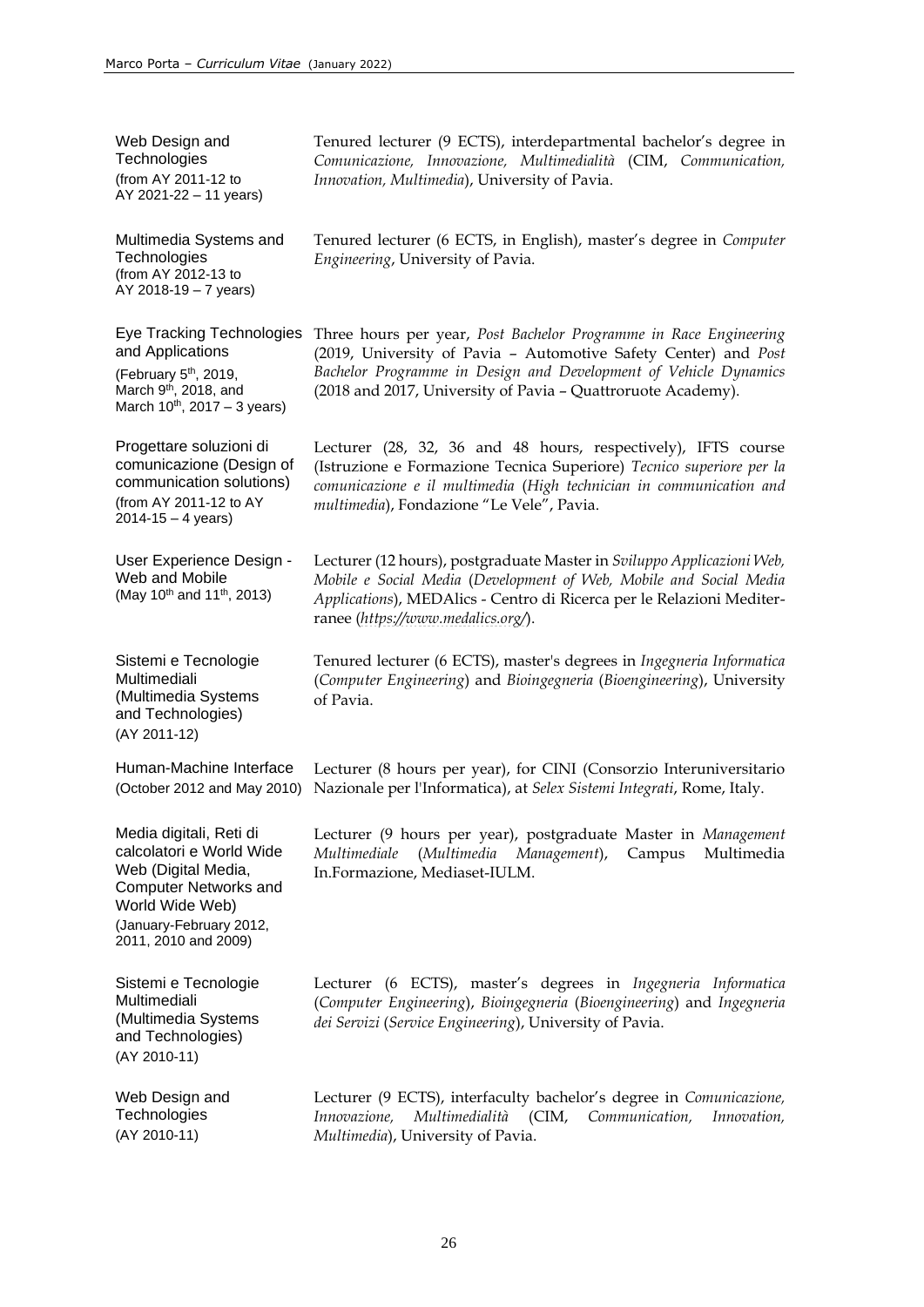Sistemi e Tecnologie Multimediali (Multimedia Systems and Technologies) (from AY 2003-04 to AY  $2009 - 10 - 7$  years)

Sistemi e Tecnologie Multimediali – Mod. A (Multimedia Systems and Technologies - Part A) (from AY 2002-03 to AY  $2009 - 10 - 8$  years)

Sistemi e Tecnologie Multimediali – Mod. B (Multimedia Systems and Technologies - Part B) (from AY 2002-03 to AY  $2009 - 10 - 8$  years)

Sistemi Web e Tecnologie Multimediali (Web Systems and Multimedia Technologies) (October 2007)

ECDL (European Computer Driving Licence) (January – July 2007)

Accessibilità per i Siti Web (Web Accessibility) (Sep. 2005 – Apr. 2007)

Human-Computer Interaction (from AY 2002-03 to AY 2006-07 – 5 years)

Laboratorio di Editoria Multimediale (Laboratory of Multimedia Publishing) (AY 2004-05)

Lecturer (5 ECTS), master's degree in *Ingegneria Informatica* (*Computer Engineering*) and interfaculty master's degree in *Management e Tecnologie dell'E-Business* (*E-Business Management and Technologies*), University of Pavia.

Lecturer (5 ECTS), interfaculty bachelor's degree in *Comunicazione Interculturale e Multimediale* (CIM, *Intercultural and Multimedia Communication)*, University of Pavia.

Lecturer (5 ECTS), interfaculty bachelor's degree in *Comunicazione Interculturale e Multimediale* (CIM, *Intercultural and Multimedia Communication)*, University of Pavia.

Lecturer (16 hours), post lauream course on *Attività di Gestione della Filiera Produttiva nelle PMI* (*Management of the supply chain in SMEs*), Polo Pavese dell'ICT per la logistica integrata e sostenibile, Pavia.

Lecturer (57 hours in total, several editions) for the Emilia Romagna Italian Region, organized by Opera Multimedia S.p.A., about *Basic ICT concepts*, *Internet and email*, *Excel basics* and *Excel advanced topics*.

Lecturer (149 hours in total, several editions) for the Emilia Romagna Italian Region, course organized by the *Centro Interdipartimentale di Studi e Ricerche sulla Disabilità* (*Interdepartmental Center for Studies and Researches on Disability*) of the University of Pavia and Opera Multimedia S.p.A., structured into an initial informative workshop (2 hours, 1 edition), a module on guidelines for building and managing accessible websites (7 hours, 12 editions), and a module on advanced design techniques for the creation of accessible web pages (10.5 hours, 6 editions).

Lecturer (25 hours per year), International postgraduate Master in *Media Science and Technology* (Tunis, Tunisia), collaboration between the University of Tunis and the Istituto Universitario di Studi Superiori of Pavia (IUSS), *<http://media-tunis.unipv.it/>* (note: the name of the course changed from the initial *Human-Computer Interface* to the successive *Man-Machine Interface* and *Human-Computer Interaction*, without, however, substantial variations in content).

Lecturer (20 hours) within the course *Editoria On-Line e Off-Line* (*Online and Offline Publishing*), Prof. Angela Lanzi, interfaculty master's degree in *Editoria e Comunicazione Multimediale* (ECM, *Multimedia Communication and Publishing*), University of Pavia.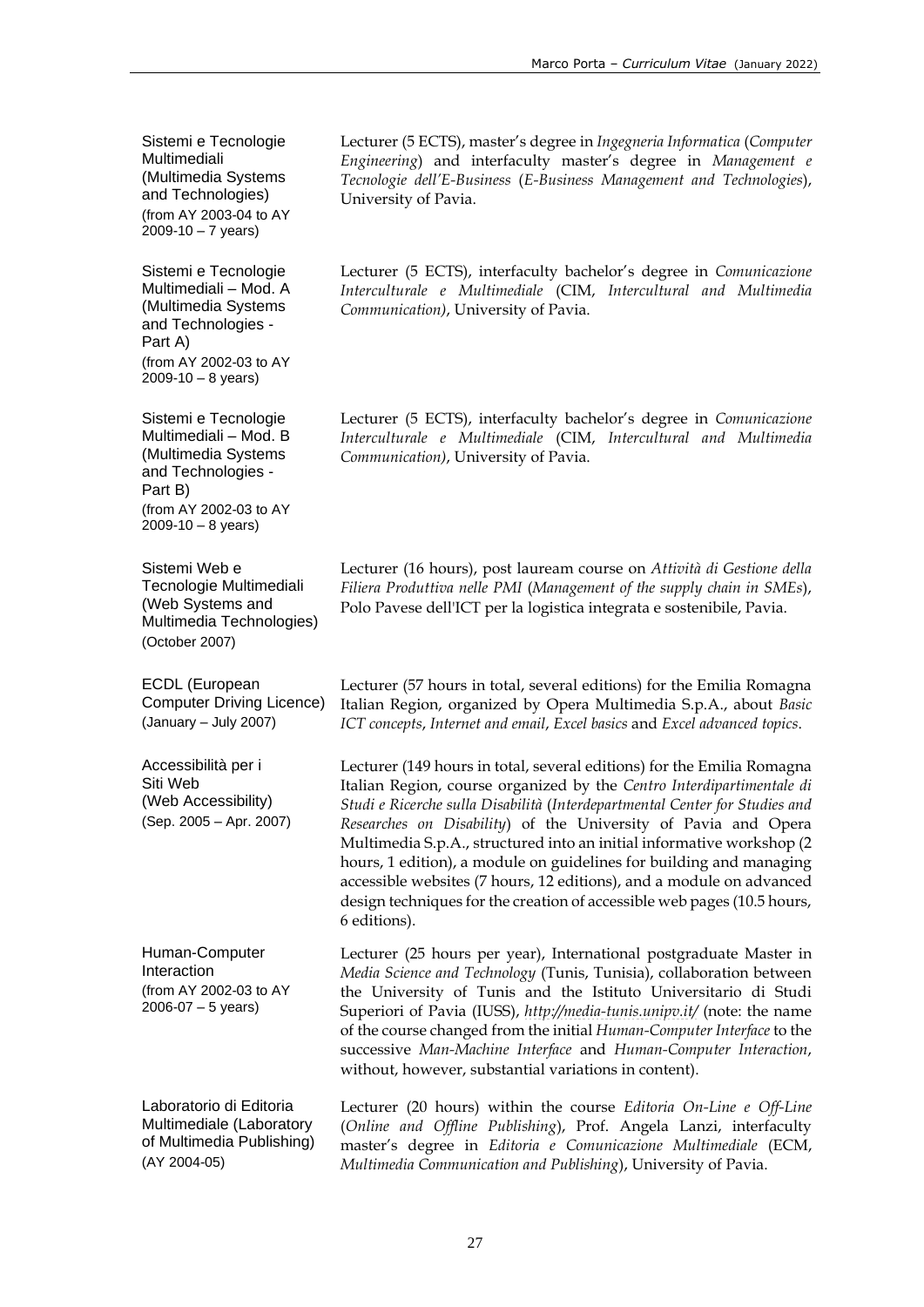Interazione Uomo-Macchina (Human-Computer Interaction) (from AY 2002-03 to AY 2004-05 – 3 years)

Elaborazione Digitale dell'Informazione (Digital Information Processing) (from AY 2002-03 to AY 2003-04 – 2 years)

Introduzione alla Programmazione dei Calcolatori (Introduction to Computer Programming) (from AY 2001-02 to AY  $2002 - 03 - 2$  years)

Forme di Interazione per il Web (Forms of Interaction for the Web) (AY 2001-02)

Introduzione agli Strumenti Multimediali (Introduction to Multimedia Tools) (from AY 2000-01 to AY  $2001 - 02 - 2$  years)

Elaborazione d'immagine (Image Processing) (from AY 1999-2000 to AY 2001-02 – 3 years)

Stili CSS e pagine dinamiche per il Web (Cascading Styles Sheets and dynamic web pages) (from AY 1998-99 to AY  $2001 - 02 - 4$  years)

Programmazione orientata agli oggetti e linguaggio Java (Object-oriented programming and Java language) (from AY 1998-99 to AY 2000-  $01 - 3$  years)

Lecturer (40 hours per year), International postgraduate Master in *Scienza e Tecnologia dei Media* (*Media Science and Technology*), Istituto Universitario di Studi Superiori (IUSS), Pavia.

Lecturer (15 hours per year), International postgraduate Master in *Scienza e Tecnologia dei Media* (*Media Science and Technology*), Istituto Universitario di Studi Superiori (IUSS), Pavia.

Lecturer (30 hours per year) within the course *Informatica grafica* (*Basic Computer Graphics*), Prof. Mauro Mosconi, Faculty of Engineering, master's degree in *Ingegneria Edile e Architettura* (*Engineering and Architecture*), University of Pavia.

Lecturer (9 hours), International postgraduate Master in *Scienza e Tecnologia dei Media* (*Media Science and Technology*), Istituto Universitario di Studi Superiori (IUSS), Pavia.

Lecturer (12 hours per year) within the course *Comunicazione Digitale e Multimediale – Modulo A* (*Digital and Multimedia Communication - Part A*), Prof. Stefano Levialdi, several faculties and degree programs, University of Pavia.

Lectures and support to laboratory activities (about 25 hours per year), within the course *Teoria e Tecnica di Elaborazione dell'Immagine* (*Computer Vision*), Prof. Virginio Cantoni, Faculty of Engineering, master's degree in *Ingegneria Informatica* (*Computer Engineering*), University of Pavia.

Lecturer (about 15 hours per year) within the course *World Wide Web - Progetto e Tecnologie* (*World Wide Web - Design and Technologies*), Prof. Mauro Mosconi, International postgraduate Master in *Scienza e Tecnologia dei Media* (*Media Science and Technology*), Istituto Universitario di Studi Superiori (IUSS), Pavia.

Lecturer (about 40 hours per year) within the course *Linguaggi e Traduttori* (*Languages and Compilers*), Prof. Mauro Mosconi, Faculty of Engineering, master's degree in *Ingegneria Informatica* (*Computer Engineering*), University of Pavia.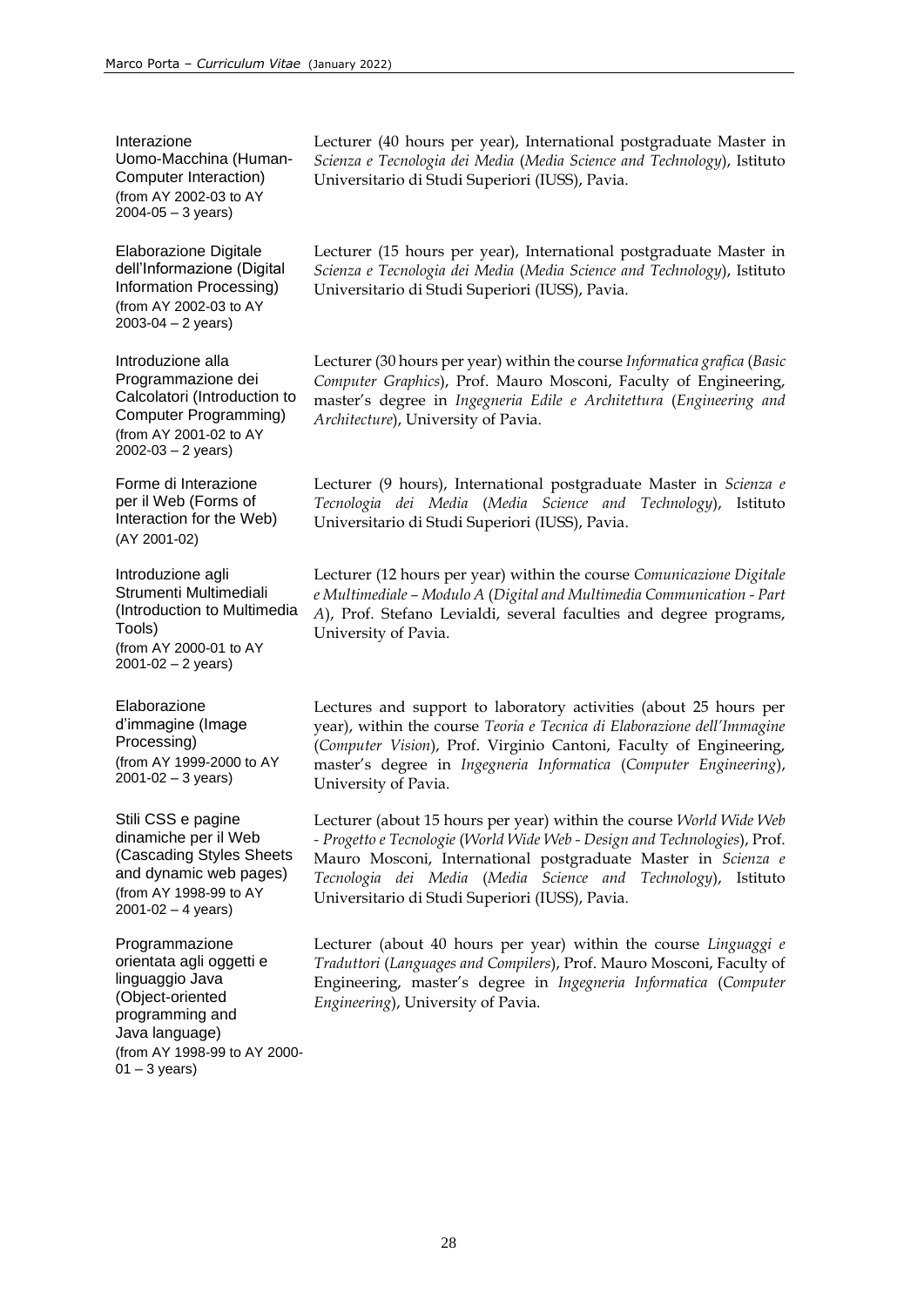## **Seminars**

| Le Tecnologie della<br><b>Sharing Economy</b><br>(Technologies of Sharing<br>Economy)<br>(May 2020 and April 2021, 2<br>years)                                                                                                          | University of Pavia (2 hours per year), within the course Sharing<br>Economy, interdepartmental bachelor's degree in Comunicazione,<br>Innovazione,<br>Multimedialità<br>(CIM,<br>Communication,<br>Innovation,<br>Multimedia).                                                                                      |
|-----------------------------------------------------------------------------------------------------------------------------------------------------------------------------------------------------------------------------------------|----------------------------------------------------------------------------------------------------------------------------------------------------------------------------------------------------------------------------------------------------------------------------------------------------------------------|
| Usabilità e Accessibilità del<br>Web (Web Usability and<br>Accessibility)<br>(from October 2015 to<br>October 2021, 7 years)                                                                                                            | University of Pavia (2 hours per year), within the course Metodologie<br>e tecniche per l'impresa digitale (Methodologies and techniques for the<br>digital enterprise), master's degree in Economia e gestione delle imprese<br>(Economics and Business Management), Department of Economics and<br>Management.     |
| Web, Multimedia e<br>Interazione Uomo-<br>Macchina (Web,<br>Multimedia and Human-<br>Computer Interaction)<br>(from June 2008 to June<br>2021, 14 years)                                                                                | University of Pavia (4 hours per year, for high school students) – title<br>from 2008 to 2018: Internet e Multimedialità (Internet and Multimedia).                                                                                                                                                                  |
| Web, Multimedia e<br>Interazione Uomo-<br>Macchina (Web,<br>Multimedia and Human-<br>Computer Interaction)<br>(from June 2008 to June<br>2021, 14 years)                                                                                | University of Pavia (4 hours per year, for high school students) - title<br>from 2008 to 2018: Internet e Multimedialità (Internet and Multimedia).                                                                                                                                                                  |
| and Applications<br>(June 3rd, 2019)                                                                                                                                                                                                    | Eye Tracking Technologies Université Paris-Saclay/Évry Val-d'Essonne (France), Laboratoire<br>IBISC (1 hour).                                                                                                                                                                                                        |
| L'analisi dei movimenti<br>oculari - eye-tracking -<br>nella ricerca<br>sull'acquisizione della<br>seconda lingua<br>(Analysis of eye<br>movements - eye tracking -<br>in second language<br>acquisition research)<br>(June 19th, 2012) | University of Pavia-IUSS (1 hour), within the series La ricerca<br>sperimentale sul linguaggio: acquisizione, uso, perdita (Experimental<br>research on language: acquisition, use, loss, http://cla.unipv.it/wp-<br>content/uploads/2012/05/Seminario_Pavia.pdf).                                                   |
| La legalità nello spazio<br>virtuale dei nuovi media<br>(Legality in the virtual<br>space of new media)<br>(March 22 <sup>nd</sup> , 2012)                                                                                              | Casa Circondariale "Torre del Gallo" of Pavia (2 hours), within the<br>series Legalità e Codici Comunicativi: una riflessione a più voci (Legality<br>and Communicative Codes: a multifaceted reflection, https://www.<br>controcampus.it/2012/03/legalita-e-codici-comunicativi-seminari-al-<br>carcere-di-pavia/). |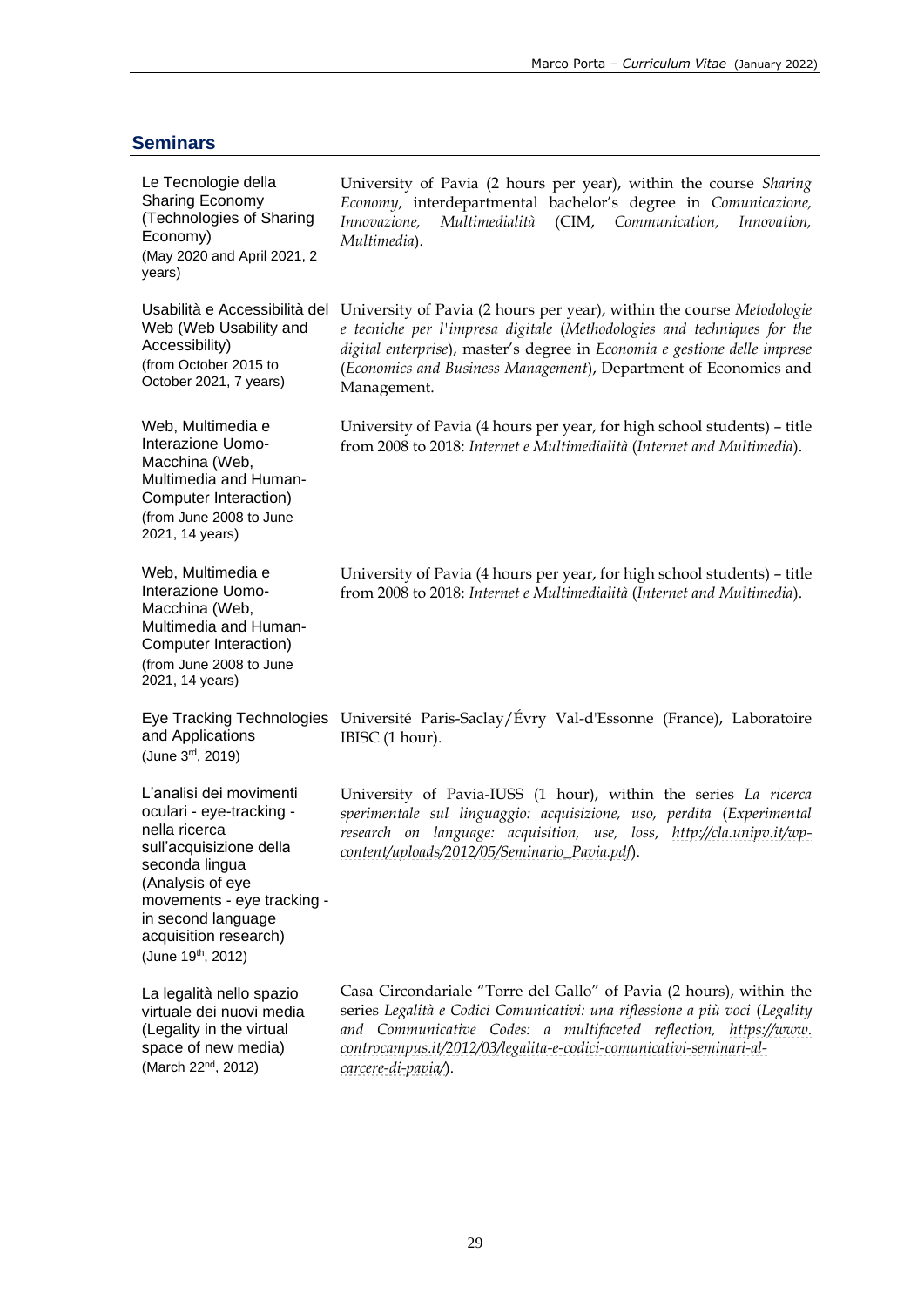| Eye Tracking for Explicit<br>and Implicit Human-<br><b>Computer Communication</b><br>(May 28 <sup>th</sup> , 2009)                  | University of Lugano (Switzerland), Faculty of Informatics (2 hours,<br>https://www.inf.usi.ch/en/feeds/8947).                                                                                                                                                                                                                                                           |
|-------------------------------------------------------------------------------------------------------------------------------------|--------------------------------------------------------------------------------------------------------------------------------------------------------------------------------------------------------------------------------------------------------------------------------------------------------------------------------------------------------------------------|
| Visione Artificiale e<br>Interfacce Uomo-Macchina<br>(Computer Vision and<br>Human-Computer<br>Interfaces)<br>(December 10th, 2001) | Collegio Ghislieri of Pavia (1.5 hours), within the series Le immagini<br>digitali: visione artificiale e nuovi media (Digital Imaging: Computer Vision<br>and New Media).                                                                                                                                                                                               |
| <b>E-Learning Courses</b>                                                                                                           |                                                                                                                                                                                                                                                                                                                                                                          |
| Definition of questions<br>for the EUCIP Core<br>Level exam, area B.4<br>(January 2009, July 2004)                                  | 1) Definition of 33 official questions (with answers and comments) for<br>the EUCIP (European Certification of Informatics Professionals)<br>international certification, area B.4 (User Interface and Web Design),<br>January 2009.                                                                                                                                     |
|                                                                                                                                     | 2) Definition of 16 official questions (with answers and comments) for<br>the EUCIP international certification, area B.4 (User Interface and Web<br>Design), July 2004.                                                                                                                                                                                                 |
| Creation of educational<br>material for "EUCIP Core<br>Level", area B.4<br>$(Oct. 2004 - Apr. 2005)$                                | Course promoted by CINI (Consorzio Interuniversitario Nazionale per<br>l'Informatica) for the EUCIP (European Certification of Informatics<br>Professionals) international certification - Development of educational<br>material for the area B.4, User Interface and Web Design (17 learning<br>objects, 103 content units, 112 figures, 105 questions, 21 exercises). |

## **Supervised Theses**

Including the graduation sessions of December 2021, Marco Porta has been supervisor of 354 master's and bachelor's theses at the University of Pavia (the complete list is available at *<https://vision.unipv.it/grad-thesis.html>*).

In particular:

| Master's degree in<br><b>Computer Engineering (former</b><br>Ingegneria Informatica, now in<br>English) | 32 theses |
|---------------------------------------------------------------------------------------------------------|-----------|
| Master's degree in<br><b>Industrial Automation Engineering</b>                                          | 2 theses  |
| Master's degree in <i>Ingegneria</i><br>Informatica (Computer Engineering)                              | 35 theses |
| Master's degree in<br>Ingegneria dei Servizi (Service<br>Engineering)                                   | 1 thesis  |
| Interfaculty master's degree in<br>Management e Tecnologie                                              | 6 theses  |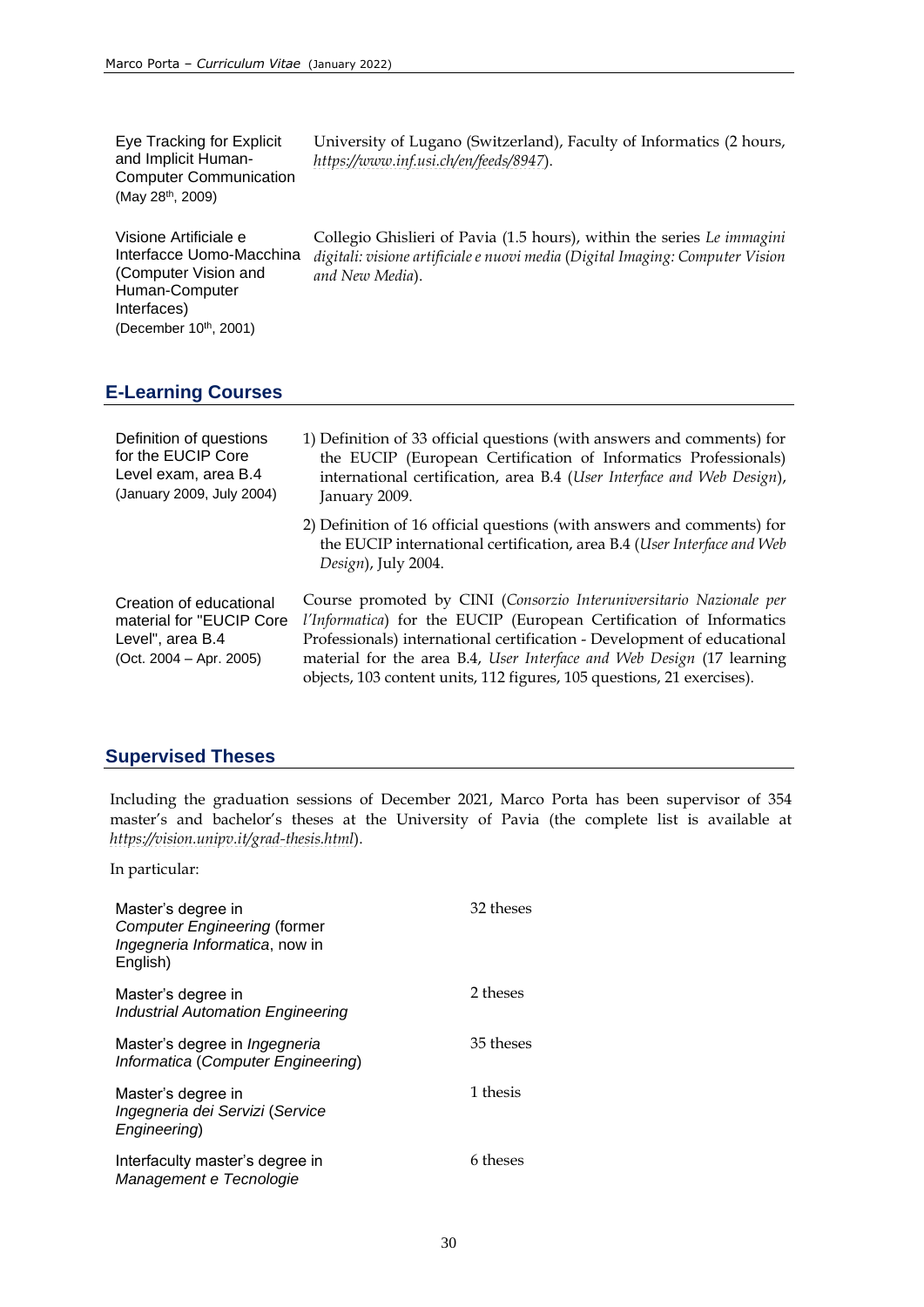| dell'E-Business (E-Business<br><b>Management and Technologies)</b>                                                                          |            |
|---------------------------------------------------------------------------------------------------------------------------------------------|------------|
| Master's degree in <i>Ingegneria</i><br>Informatica (Computer Engineering,<br>old five-year program)                                        | 2 theses   |
| Interdepartmental master's degree in<br>Comunicazione Professionale e<br>Multimedialità (CPM, Professional<br>Communication and Multimedia) | 16 theses  |
| Interfaculty master's degree in<br>Editoria e Comunicazione<br>Multimediale (ECM, Multimedia<br>Communication and Publishing)               | 17 theses  |
| Bachelor's degree in<br>Ingegneria Elettronica e Informatica<br>(Electronic and Computer<br>Engineering)                                    | 7 theses   |
| Bachelor's degree in<br>Ingegneria Informatica (Computer<br>Engineering)                                                                    | 5 theses   |
| Bachelor's degree in<br>Ingegneria Elettronica (Electronic<br>Engineering)                                                                  | 3 theses   |
| Interdepartmental bachelor's degree<br>in Comunicazione, Innovazione,<br>Multimedialità (CIM, Communication,<br>Innovation, Multimedia)     | 127 theses |
| Interfaculty bachelor's degree in<br>Comunicazione Interculturale e<br>Multimediale (CIM, Intercultural and<br>Multimedia Communication)    | 91 theses  |
| <b>ERASMUS</b> students                                                                                                                     | 10 theses  |

## **Other Activities**

| Development of websites<br>for the University of Pavia<br>$(2011 - 2021)$ | Website of the Dipartimento di Ingegneria Industriale e dell'Informazione<br>(Electrical, Computer and Biomedical Engineering, http://iii.unipv.it/),<br>former website of the bachelor's degree in Ingegneria Elettronica e<br>Informatica (Electronic and Computer Engineering), former website of the<br>master's degrees in Electronic Engineering, Computer Engineering and<br>Industrial Automation Engineering, and former "promotional" website<br>of the Engineering master's degrees. |
|---------------------------------------------------------------------------|-------------------------------------------------------------------------------------------------------------------------------------------------------------------------------------------------------------------------------------------------------------------------------------------------------------------------------------------------------------------------------------------------------------------------------------------------------------------------------------------------|
| Evaluation of research                                                    | Evaluation of AIM (Attraction and International Mobility) projects,                                                                                                                                                                                                                                                                                                                                                                                                                             |
| projects                                                                  | Research and Innovation National Operational Program (PON) 2014-                                                                                                                                                                                                                                                                                                                                                                                                                                |
| (Sep. - Dec. 2018)                                                        | 2020, Italian Ministry of Education, University and Research.                                                                                                                                                                                                                                                                                                                                                                                                                                   |